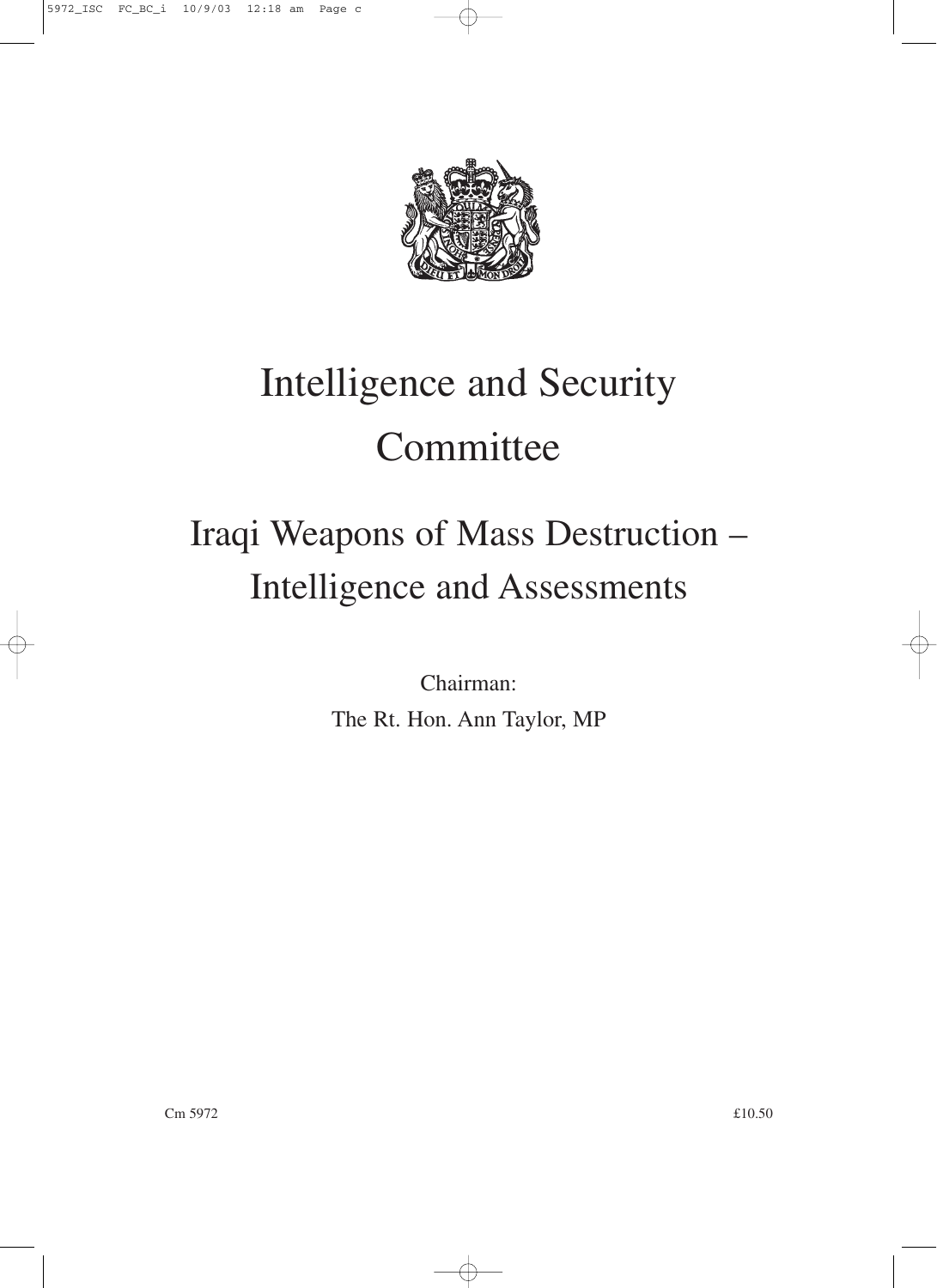

# Intelligence and Security **Committee**

# Iraqi Weapons of Mass Destruction – Intelligence and Assessments

Chairman: The Rt. Hon. Ann Taylor, MP

Presented to Parliament by the Prime Minister by Command of Her Majesty SEPTEMBER 2003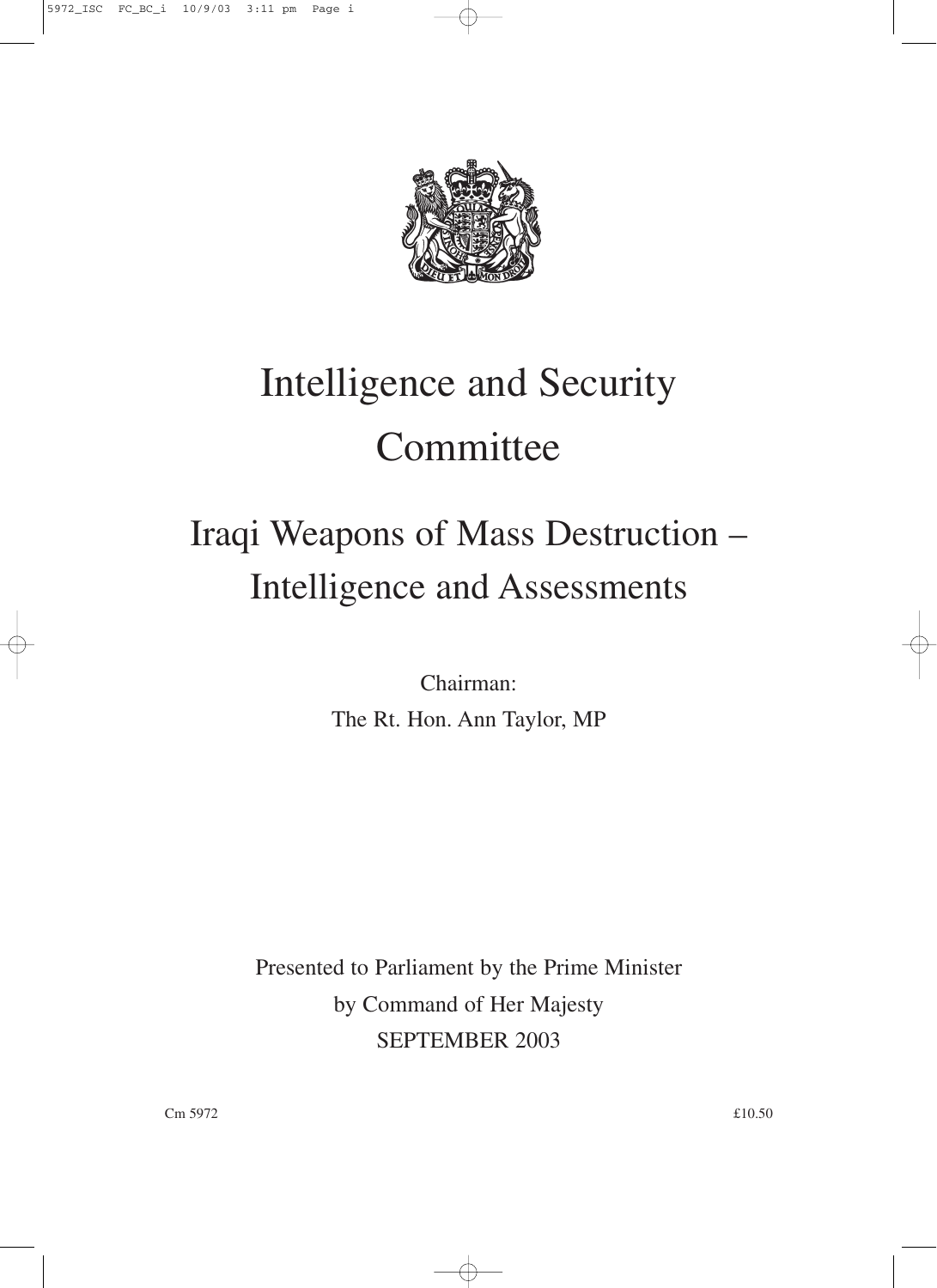#### **©Crown Copyright 2003**

The text in this document (excluding the Royal Arms and departmental logos) may be reproduced free of charge in any format or medium providing that it is reproduced accurately and not used in a misleading context. The material must be acknowledged as Crown copyright and the title of the document specified.

Any enquiries relating to the copyright in this document should be addressed to The Licensing Division, HMSO, St Clements House, 2-16 Colegate, Norwich NR3 1BQ. Fax: 01603 723000 or e-mail: licensing@cabinet-office.x.gsi.gov.uk

</u>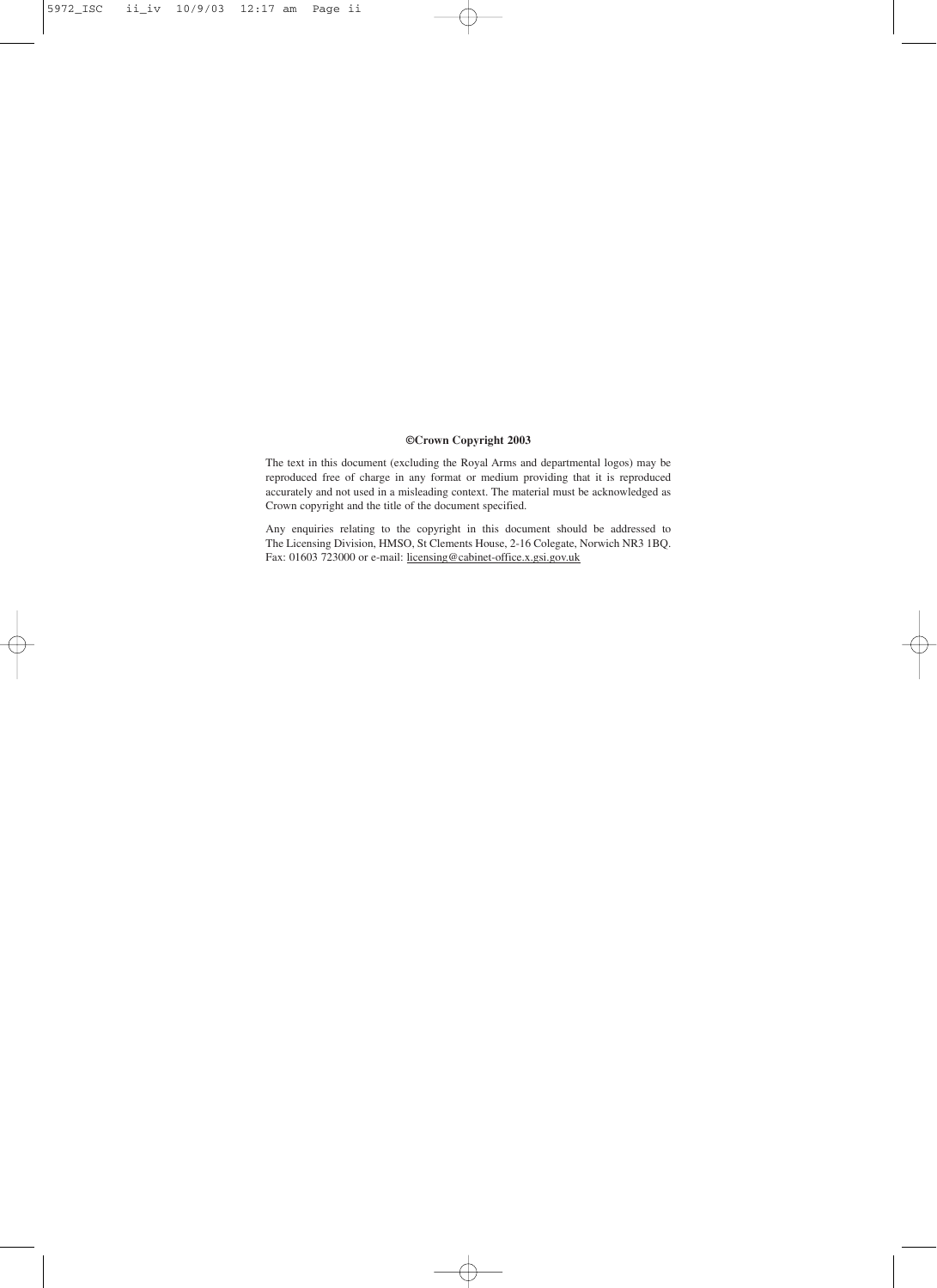From the Chairman: The Rt Hon. Ann Taylor, MP

#### **INTELLIGENCE AND SECURITY COMMITTEE**

70 Whitehall London SW1A 2AS

9 September 2003

The Rt Hon Tony Blair MP Prime Minister 10 Downing Street London SW1A 2AA

Sea Tony,

Enclosed with this letter is the Intelligence and Security Committee's Report on Iraqi Weapons of Mass Destruction -- Intelligence and Assessments. This Report has, as have all previous ISC Reports, been agreed by all the Committee members.

This Report does not judge whether the decision to invade Iraq was correct. Its purpose is to examine whether the available intelligence, which informed the decision to invade Iraq, was adequate and properly assessed and whether it was accurately reflected in Government publications.

The Committee would be grateful if you could lay this Report before Parliament as soon as possible.

Your snicely,  $\frac{1}{\sqrt{2}}$ 

**ANN TAYLOR**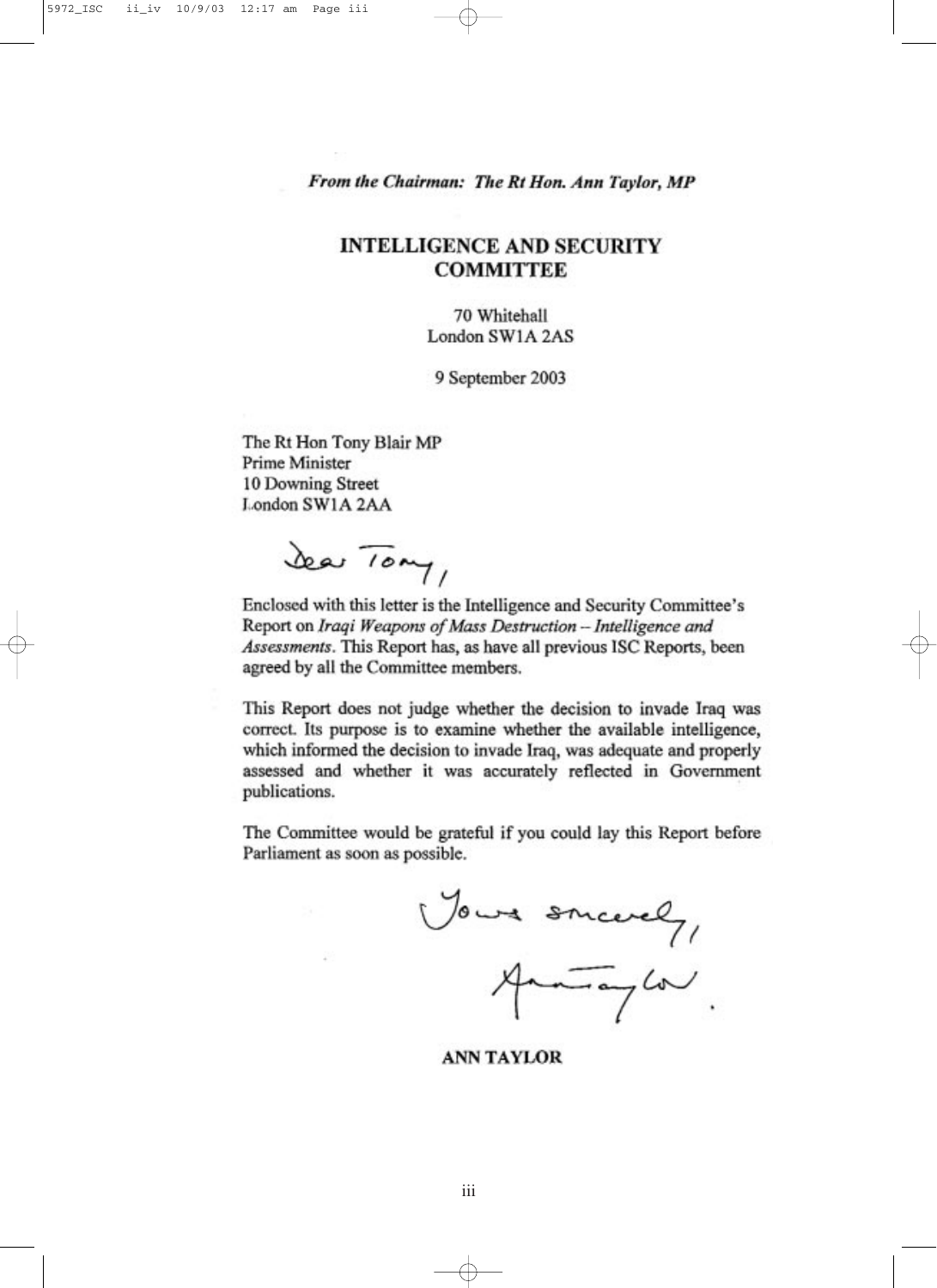#### **INTELLIGENCE AND SECURITY COMMITTEE**

The Rt. Hon. Ann Taylor, MP (Chairman)

| The Rt. Hon. Alan Howarth CBE, MP                                 |
|-------------------------------------------------------------------|
| The Rt. Hon. The Lord Archer of Sandwell, QC Mr Michael Mates, MP |
| The Rt. Hon. Joyce Quin, MP                                       |
| The Rt. Hon. Gavin Strang, MP                                     |
|                                                                   |

i. The Intelligence and Security Committee (ISC) is established under the Intelligence Services Act 1994 to examine the expenditure, administration and policy of the United Kingdom's three intelligence and security Agencies: the Security Service, the Secret Intelligence Service (SIS) and the Government Communications Headquarters (GCHQ). The Committee also takes evidence from the Security and Intelligence Co-ordinator, the Chairman of the Joint Intelligence Committee (JIC) and the Defence Intelligence Staff (DIS), as well as departments and other organisations that receive secret intelligence from the Agencies.

ii. The Prime Minister, in consultation with the leaders of the two main opposition parties, appoints the ISC members. Nominations for the membership of the Committee are put forward by the Government and Opposition whips, in a broadly similar way to the nomination of select committee members.

iii. The Committee reports directly to the Prime Minister and through him to Parliament by the publication of the Committee's Reports. The members are notified under the Official Secrets Act 1989 and, as such, operate within "the ring of secrecy". The Committee sees significant amounts of classified material in carrying out its duties and it takes evidence from Cabinet Ministers and senior officials – all of which is used to formulate its Reports.

iv. When laying a Report before Parliament, the Prime Minister, in consultation with the Committee, excludes any parts of the Report (indicated by the \*\*\* in the text) that would be prejudicial to the continuing discharge of the functions of the three intelligence and security Agencies. To date, no material has been excluded without the Committee's consent.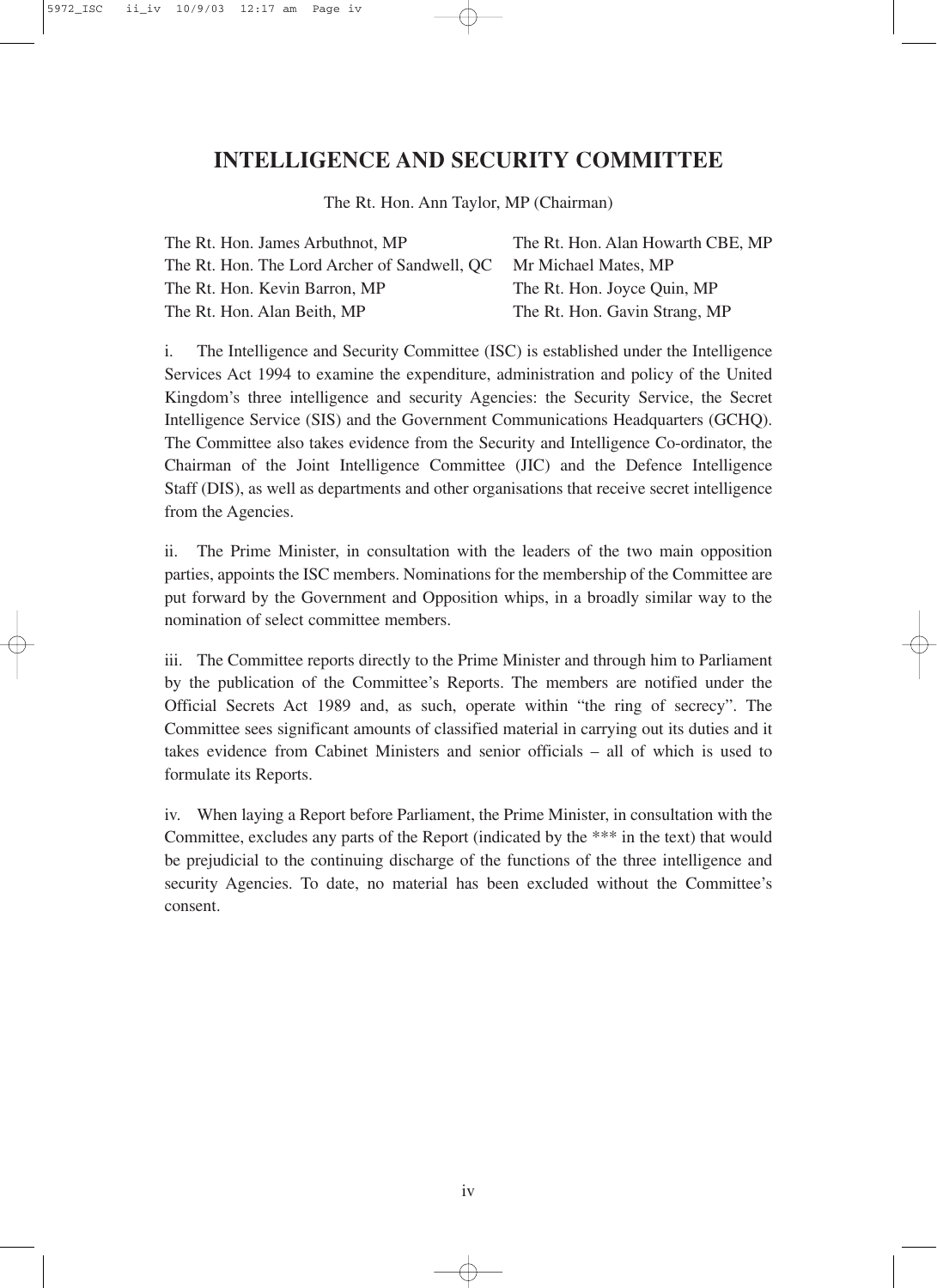## **CONTENTS**

| The Intelligence and Security Committee                       | page iv       |
|---------------------------------------------------------------|---------------|
| <b>Contents</b>                                               | pages 1-2     |
| <b>Introduction</b>                                           | pages 3–6     |
| <b>The Committee's Investigation</b>                          | pages 7–9     |
| Written Evidence                                              | pages 7-8     |
| Witnesses                                                     | pages 8-9     |
| <b>Terminology and Organisations</b>                          | pages $10-12$ |
| Terminology                                                   | page 10       |
| <b>Intelligence Sources</b>                                   | page 11       |
| Organisations                                                 | page 12       |
| Joint Intelligence Committee (JIC)                            | page 12       |
| The Assessments Staff                                         | page 12       |
| The JIC Assessments August 1990 to September 2002 pages 13–22 |               |
| <b>Intelligence Collection</b>                                | page 13       |
| Content                                                       | pages 13-15   |
| First Gulf Conflict 1990/1991                                 | pages 13-14   |
| Post Conflict to 1998                                         | page 14       |
| 1999 to September 2002                                        | page 15       |
| Analysis                                                      | pages 16-20   |
| <b>Retained Material</b>                                      | page 16       |
| <b>Delivery Systems</b>                                       | page 17       |
| "Within 45 minutes"                                           | pages 17-19   |
| Production of Chemical and Biological                         |               |
| <b>Agents and Weapons</b>                                     | pages 19-20   |
| Conclusions                                                   | pages 21-22   |
| The 24 September 2002 Dossier                                 | pages 23-32   |
| <b>History</b>                                                | pages 23-25   |
| Content                                                       | pages $25-28$ |
| A Threat to UK National Interests?                            | page 26       |
| "Within 45 Minutes"                                           | pages 26-27   |
| <b>Uranium from Africa</b>                                    | pages 27-28   |
| Staff Concerns in the Intelligence Community                  | pages 28-30   |
| Conclusions                                                   | pages 30–32   |

1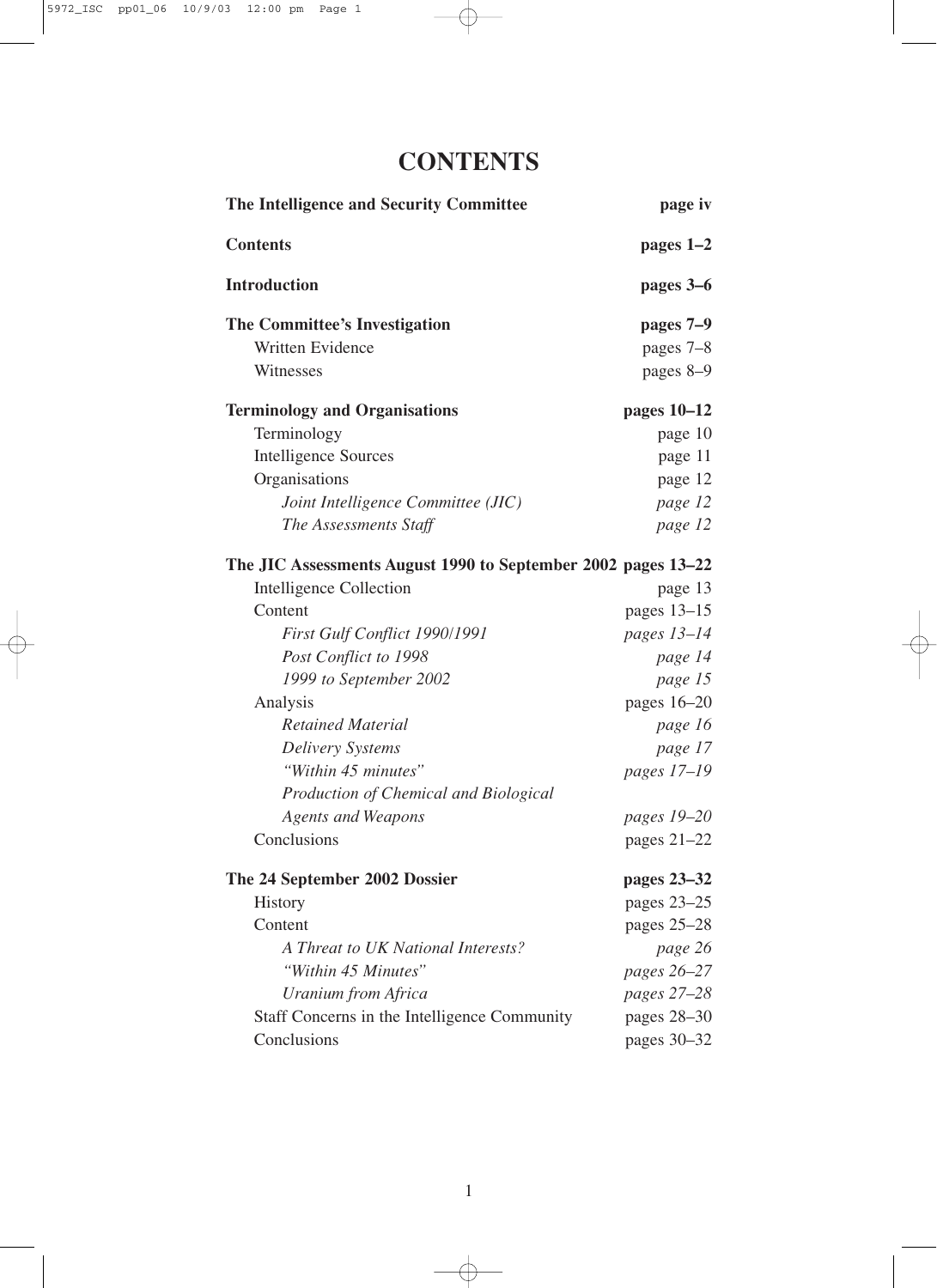| The Assessments October 2002 to March 2003                  | pages 33–35   |
|-------------------------------------------------------------|---------------|
| UN Inspections and the Iraqi Chemical and                   |               |
| <b>Biological Capability</b>                                | pages $33-34$ |
| Terrorism                                                   | pages 34-35   |
| The February 2003 Document                                  | pages 36–37   |
| <b>History</b>                                              | page 36       |
| Conclusions                                                 | page 37       |
| <b>Other Issues</b>                                         | pages 38–40   |
| Support to the UN Inspectors                                | page 38       |
| The Agencies, the Media and the Public                      | pages 38-39   |
| <b>Briefings</b>                                            | page 39       |
| The Foreign Affairs Committee Report                        | page 40       |
| <b>Conclusions and Recommendations</b>                      | pages 41–45   |
| Annex A – SIS Contribution to the February<br>2003 Document | pages 46–50   |
| <b>Annex B – ISC Comments on Foreign</b>                    |               |
| <b>Affairs Committee Report</b>                             | pages 51–57   |

 $\bigoplus$ 

2

 $\overline{\oplus}$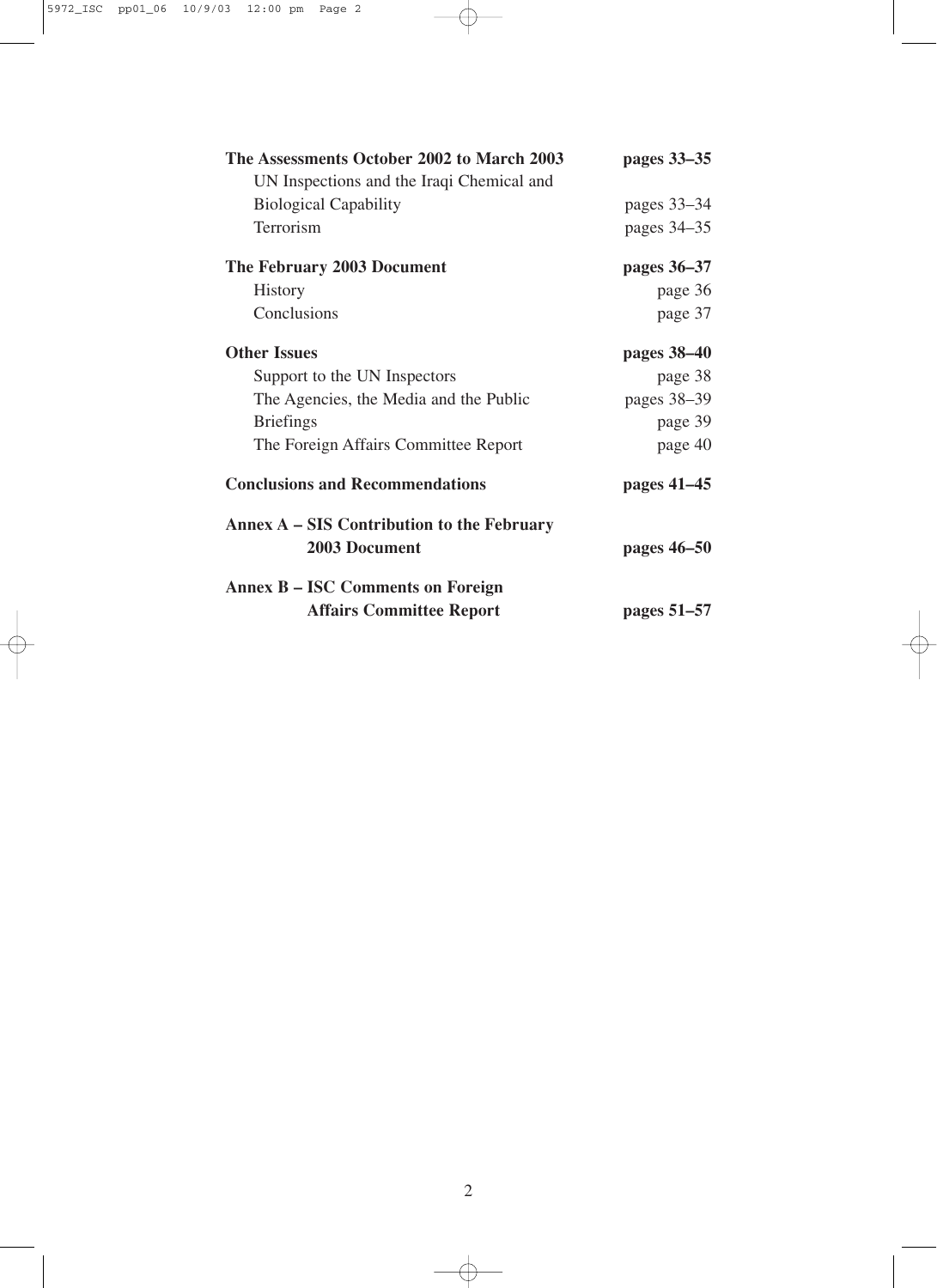## **INTRODUCTION**

1. The Committee has had a long-term interest in the proliferation of Weapons of Mass Destruction (WMD). We have previously discussed the work undertaken by the Agencies to counter the proliferation of WMD in our Annual Reports  $1998-99^1$  and  $2001-02^2$ . WMD covers the procurement, development and production of chemical and biological munitions and nuclear devices – together with their delivery systems, which include ballistic and cruise missiles. It also includes the radiological weapons that could be used by terrorists. The risk of being attacked by these weapons or of an accident occurring depends very much on the countries or groups that have access to them. Additionally, the rate at which a WMD capability and their delivery systems can be developed can be accelerated with the support of external technical expertise.

2. There is much confusion in the public mind and disagreement amongst experts about the meaning of WMD. WMD can cause thousands of civilian casualties when used against urban or strategic targets – the Iraqi use of chemical weapons against the Kurdish town of Halabja is an example. However, the same term is used to cover battlefield or tactical munitions including artillery shells with a chemical payload, such as mustard gas, for use against opposing troops.

3. The UK has always had a policy to prevent the proliferation of WMD, which it has implemented through a mixture of diplomacy, international agreements, trade restrictions on certain materials and technologies, and disruption activity by the Secret Intelligence Service (SIS).

4. Following the 11 September 2001 terrorist attacks on the USA, we said that *"the scale of the threat and vulnerability of Western states to terrorists with this degree of* sophistication and a total disregard for their own lives was not understood"<sup>3</sup>, and the focus on preventing terrorist groups such as al-Qaida from acquiring WMD dramatically increased. Unfortunately, most of the countries that supported terrorist groups, but not necessarily al-Qaida, were also the countries developing and proliferating WMD. This meant that firmer action needed to be taken to prevent proliferation and the passing of WMD to terrorist groups.

*<sup>1</sup> Cm 4532*

*<sup>2</sup> Cm 5542*

*<sup>3</sup> Cm 5542*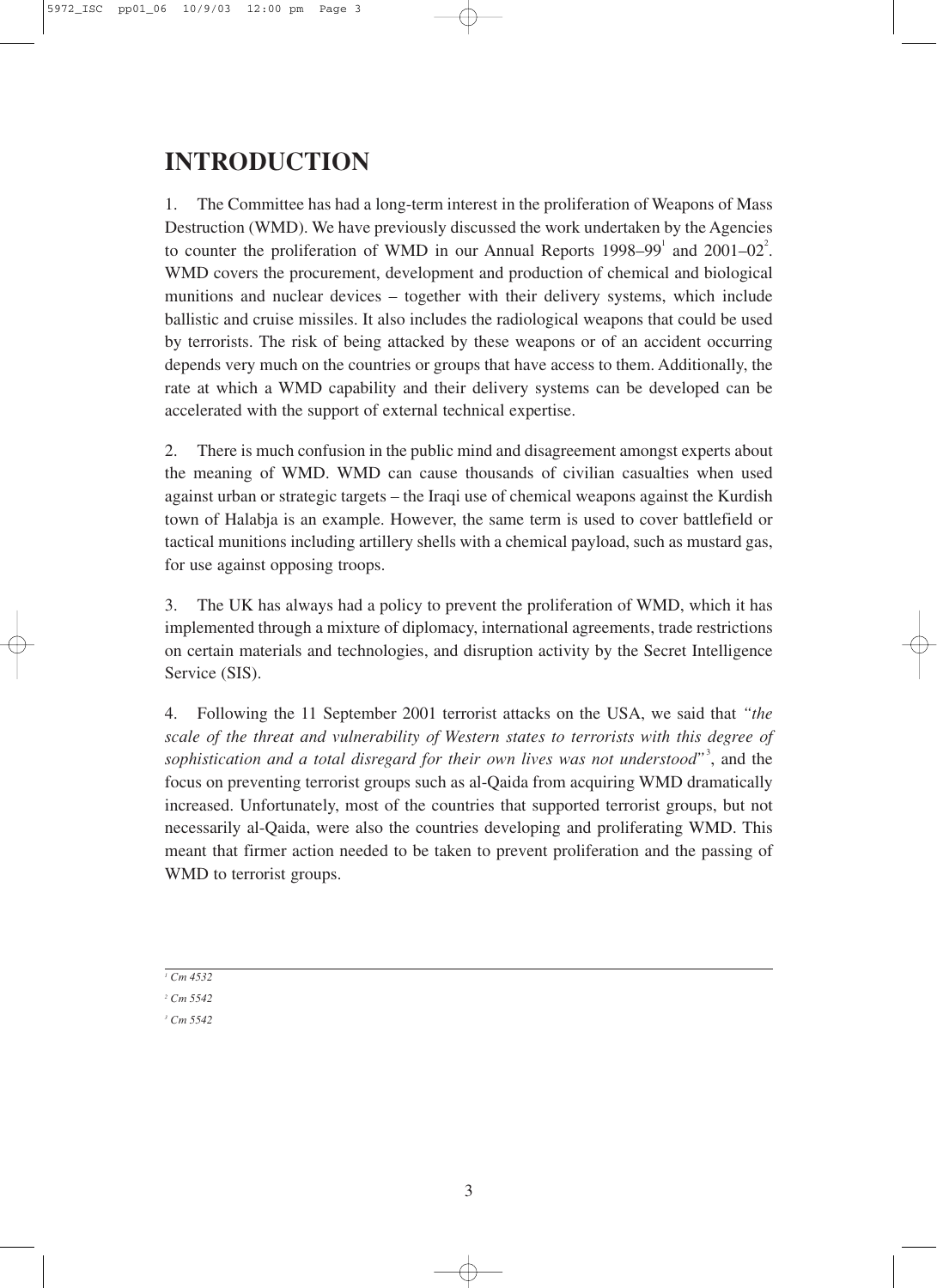5. Since we started taking evidence of the Agencies' work on counter proliferation of WMD in the summer of 2002, a great deal has happened. On 24 September 2002 the Prime Minister took the unprecedented step of publishing a document titled *Iraq's Weapons of Mass Destruction – The Assessment of the British Government*. The document, which became known as the dossier, included sections on Iraq's chemical, biological, nuclear and missile programmes, the history of United Nations' weapons inspections and Iraq under Saddam Hussein. Parliament was recalled on that day and the dossier was debated. In the dossier's foreword, the Prime Minister wrote:

*"The document published today is based, in large part, on the work of the Joint Intelligence Committee (JIC).… For over 60 years the JIC has provided regular assessments to successive Prime Ministers and senior colleagues on a wide range of foreign policy and international security issues.*

*"Its work, like the material it analyses, is largely secret. It is unprecedented for the Government to publish this kind of document. But in light of the debate about Iraq and Weapons of Mass Destruction (WMD), I want to share with the British public the reasons why I believe this issue to be a current and serious threat to the UK national interest."*

6. When the dossier was published, many commentators said that there was not very much that was new in it. The Committee, which had supported the principle of publishing the dossier, commented in our Annual Report  $2002-03^4$  as follows:

*"In September 2002 some intelligence was declassified and was used to produce a dossier on the Iraqi WMD programme. The Agencies were fully consulted in the publication of the dossier, which was assembled by the Assessments Staff, endorsed by the JIC and issued by the Prime Minister. The Committee supports the responsible use of intelligence and material collected by the Agencies to inform the public on matters such as these."*

7. In November 2002, the United Nations Security Council agreed unanimously to United Nations Security Council Resolution (UNSCR) 1441. This recognised that Iraq had not complied with its obligation to give up its WMD capability and weapon systems, as required by earlier UNSCRs following the end of the first Gulf Conflict in 1991. The UN inspection teams then returned to Iraq with additional inspection powers under UNSCR 1441.

*<sup>4</sup> Cm 5837*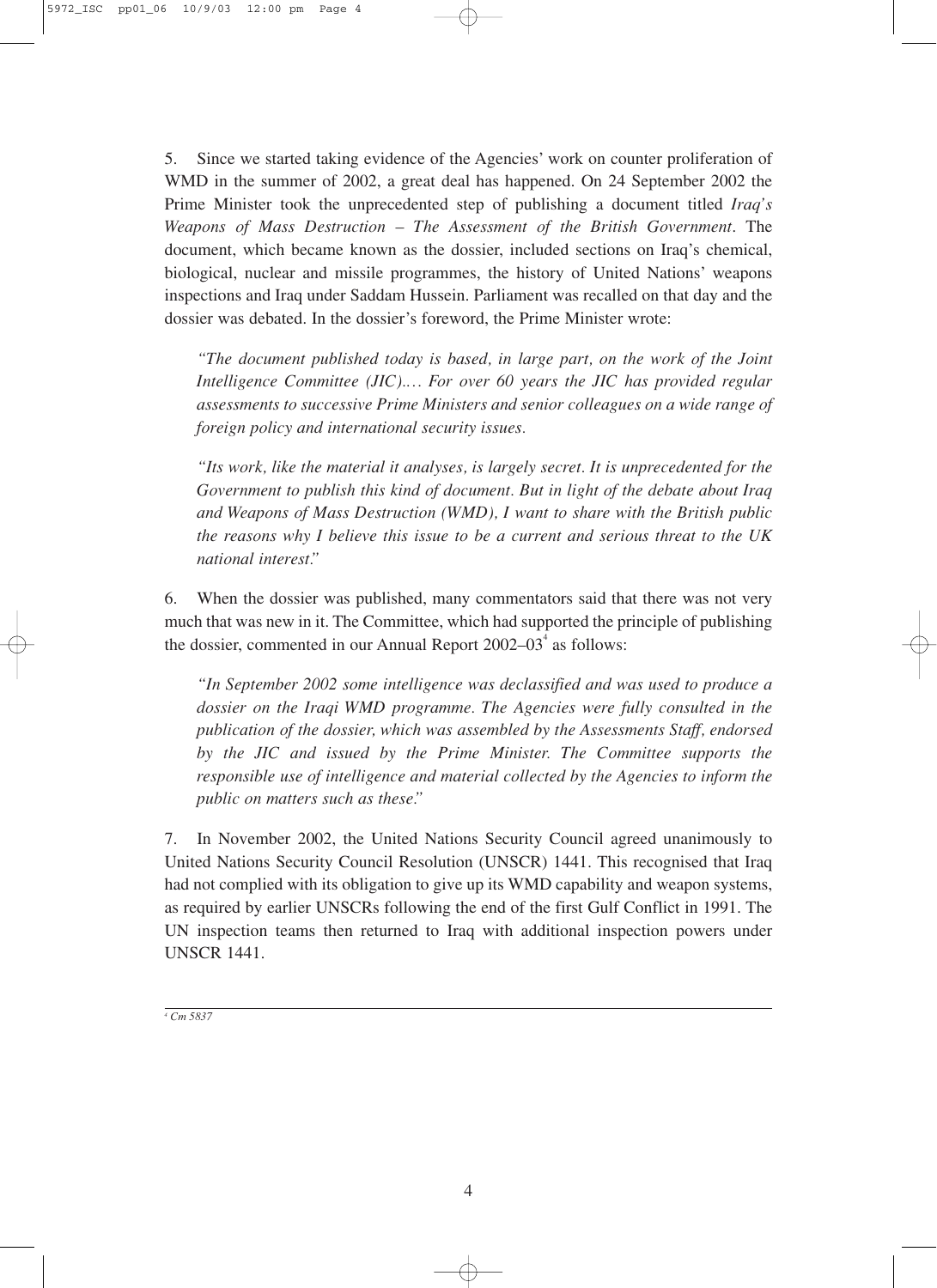8. The Government published an additional document *Iraq – Its Infrastructure of Concealment, Deception and Intimidation*, which contained intelligence-derived material, in February 2003. However, the document was called into question because it included plagiarised material and the intelligence-derived material had not been highlighted or cleared by the intelligence community. In our Annual Report 2002–03 $\degree$ , we reported:

*"We believe that the material produced by the Agencies can be used in publications and attributed appropriately, but it is imperative that the Agencies are consulted before any of their information is published. This process was not followed when a second document was produced in February 2003. Although the document did contain some intelligence-derived material it was not clearly attributed or highlighted amongst the other material, nor was it checked with the Agency providing the intelligence or cleared by the JIC prior to publication. We have been assured that systems have now been put in place to ensure that this cannot happen again, in that the JIC Chairman endorses any material on behalf of the intelligence community prior to publication."*

9. In early March 2003, the coalition Governments, based on the UN inspectors' reports and their own intelligence and assessments, decided that Iraq was non-compliant and the UN withdrew its inspectors.

10. On 19 March 2003 the coalition launched an offensive against Iraq, which has engendered much debate and controversy. The motives of the coalition Governments have been called into question, as has the intelligence on which assessments and subsequent policy decisions were made. In our Annual Report for  $2002-03^{\circ}$ , which we presented to the Prime Minister on 8 May 2003, we concluded:

*"It is impossible at the present moment to make any definitive statements about the role of intelligence and the situation in Iraq. Whilst the Committee has been briefed, we intend to examine in more detail the intelligence and assessments available and their use. We will report when our inquiries have been completed."*

11. **The purpose of this Report is to examine whether the available intelligence, which informed the decision to invade Iraq, was adequate and properly assessed and whether it was accurately reflected in Government publications. This Report does not judge whether the decision to invade Iraq was correct.**

12. On 8 May 2003, the Committee Chairman, the Rt. Hon. Ann Taylor, MP, wrote to the Chairman of the JIC to request all the JIC Assessments relating to Iraq and its WMD dating back to August 1990 and supporting intelligence.

*<sup>5</sup> Cm 5837*

*<sup>6</sup> Cm 5837*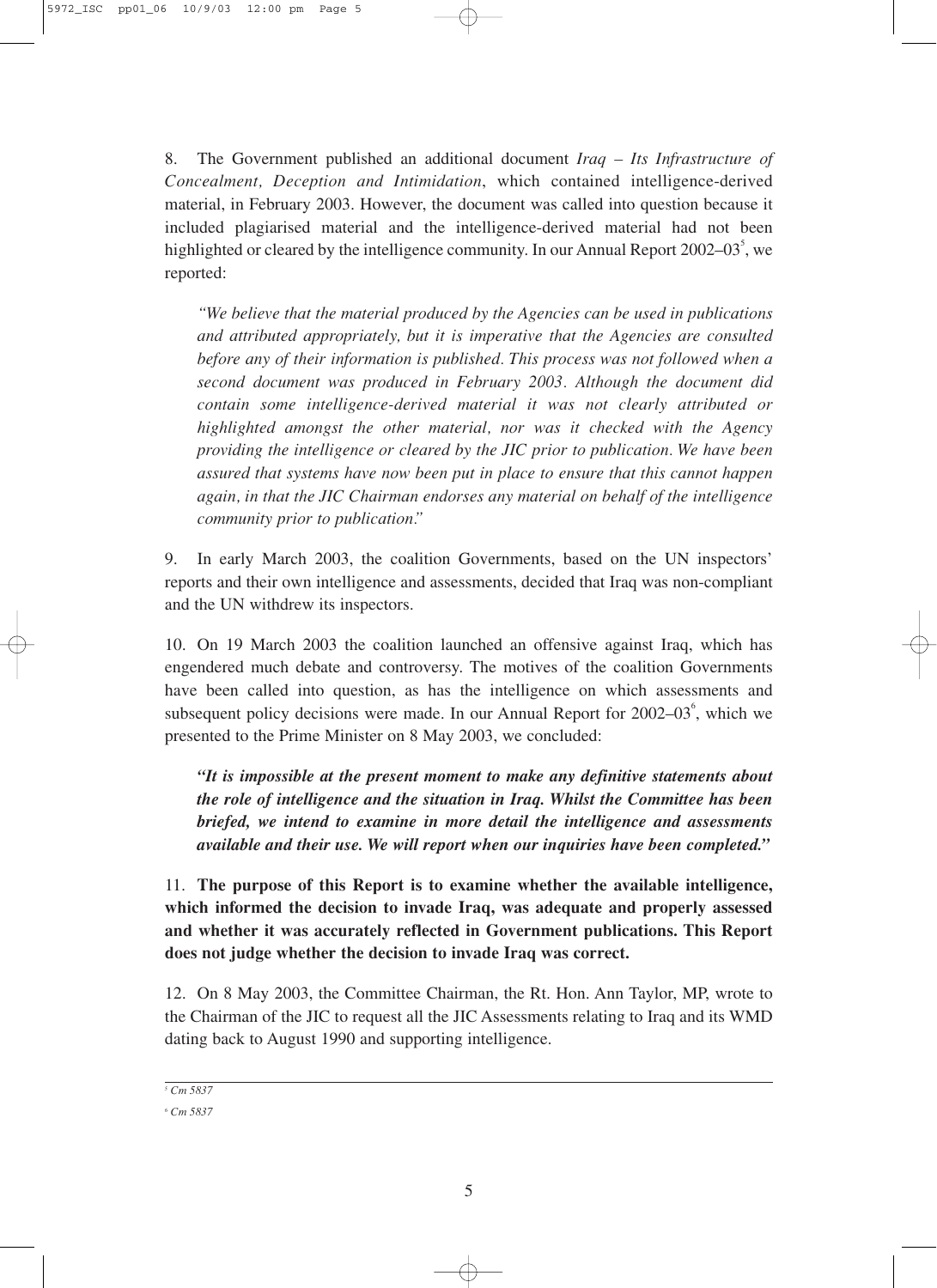13. During Prime Minister's Questions on 4 June 2003, the Prime Minister stated that:

*"In relation to all those issues, the Intelligence and Security Committee is at full liberty to go through all the Joint Intelligence Committee assessments and produce a report on them. Because of the importance of the issue, it is only right that a report be published so that people can make a judgement on it."* 7

14. In response to further questioning, the Prime Minister continued:

*"In addition, the Committee can, in accordance with its normal practice, interview those people in the security services who drew up the JIC reports. That is surely a fair way to proceed. I will then publish the report…*

*"I have already said that we will produce all the evidence for the Intelligence and Security Committee. I really think that that is the sensible and right way to proceed. It can then come to a considered judgement and I will publish the report."* 8

15. On 16 July, the House of Commons voted for a motion that stated:

*"That this House… believes that the Intelligence and Security Committee, established by Parliament by statute, is the appropriate body to consider the intelligence relating to Iraq; and notes that this Committee has already begun its inquiry."* 9

16. This is that Report. We have examined all the JIC Assessments produced since the Iraqi invasion of Kuwait in 1990 and the Report contains our understanding of the events leading up to the publication of the dossier in September 2002 and the document in February 2003. When examining the JIC Assessments, we also looked at the supporting intelligence in critical areas to ensure that the assessments reflected the intelligence correctly. When examining the intelligence section of the dossier and the February document, we checked that they reflected the then current JIC Assessments.

*<sup>7</sup> Hansard Column 148 4 June 2003*

*<sup>8</sup> Hansard Column 149 4 June 2003*

*<sup>9</sup> Hansard Column 346 16 July 2003*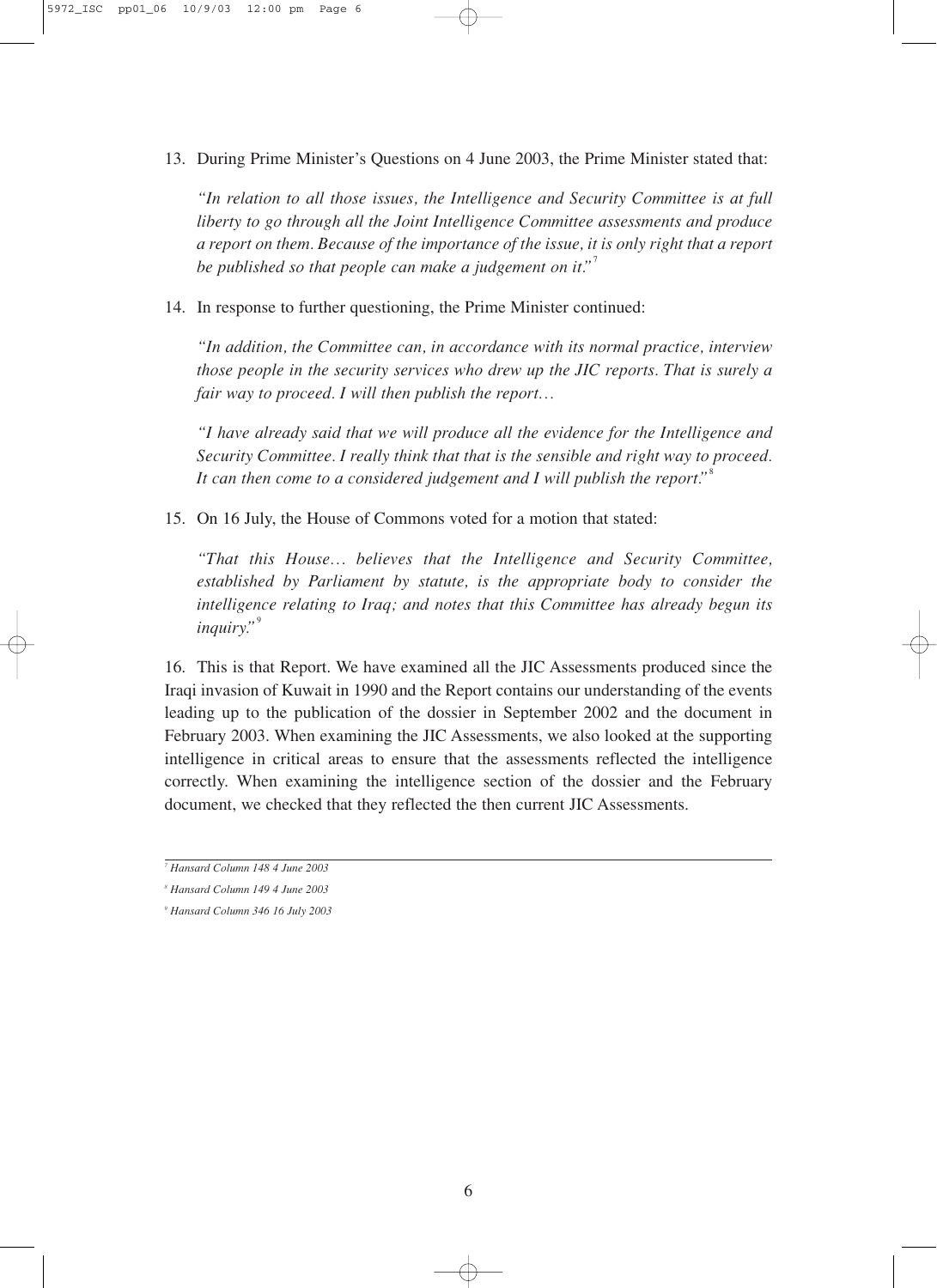## **THE COMMITTEE'S INVESTIGATION**

17. Before and during the military action against Iraq, the Committee received regular briefings from the JIC Chairman and the Chief of the Secret Intelligence Service (SIS) on the available intelligence on Iraqi WMD<sup>10</sup>. The Chairman, at the Prime Minister's suggestion, saw a draft of the dossier on 19 September 2002 and the JIC Chairman briefed the Committee on the dossier on the morning of 24 September 2002.

18. Shortly after the publication of the February document the Committee questioned the Agency Heads and the JIC Chairman on its production. We noted in our Annual Report  $2002-03<sup>11</sup>$  that a new system had been introduced to ensure that all intelligencederived material published by the Government would, in future, be cleared by the JIC Chairman on behalf of the intelligence community.

19. As a result of these briefings and evidence sessions we concluded that we needed to see the assessments on Iraqi WMD and take additional evidence from witnesses. The Committee notified the Prime Minister that its work on Iraqi WMD was not complete and that it would report further when the work it was currently undertaking was complete.

#### **Written Evidence**

20. Following our request on 8 May 2003, the Committee received a total of 93 JIC Assessments covering the period August 1990 to March 2003. We also requested, and the Government provided, a number of draft versions of the 24 September 2002 dossier together with additional written information on the following points:

- a. Ministerial involvement in the production of the 24 September 2002 dossier.
- b. Iraq-related briefings given by the JIC Chairman to Ministers and senior politicians.
- c. The background intelligence on the "45 minutes".
- d. The background intelligence on the Iraqi intent to acquire uranium from Africa.
- e. The background intelligence used to produce the February 2003 document.
- f. All intelligence-derived material passed to the House of Commons Foreign Affairs Committee (FAC) as part of their inquiry entitled "The Decision to go to War in Iraq".<sup>12</sup>
- g The drafts of the 9 September 2002 JIC Assessment.
- h. Additional intelligence reports as requested.

*<sup>10</sup> Cm 5837*

</u>

*<sup>11</sup> Cm 5837*

*<sup>12</sup> HC 813-I and HC 813-II*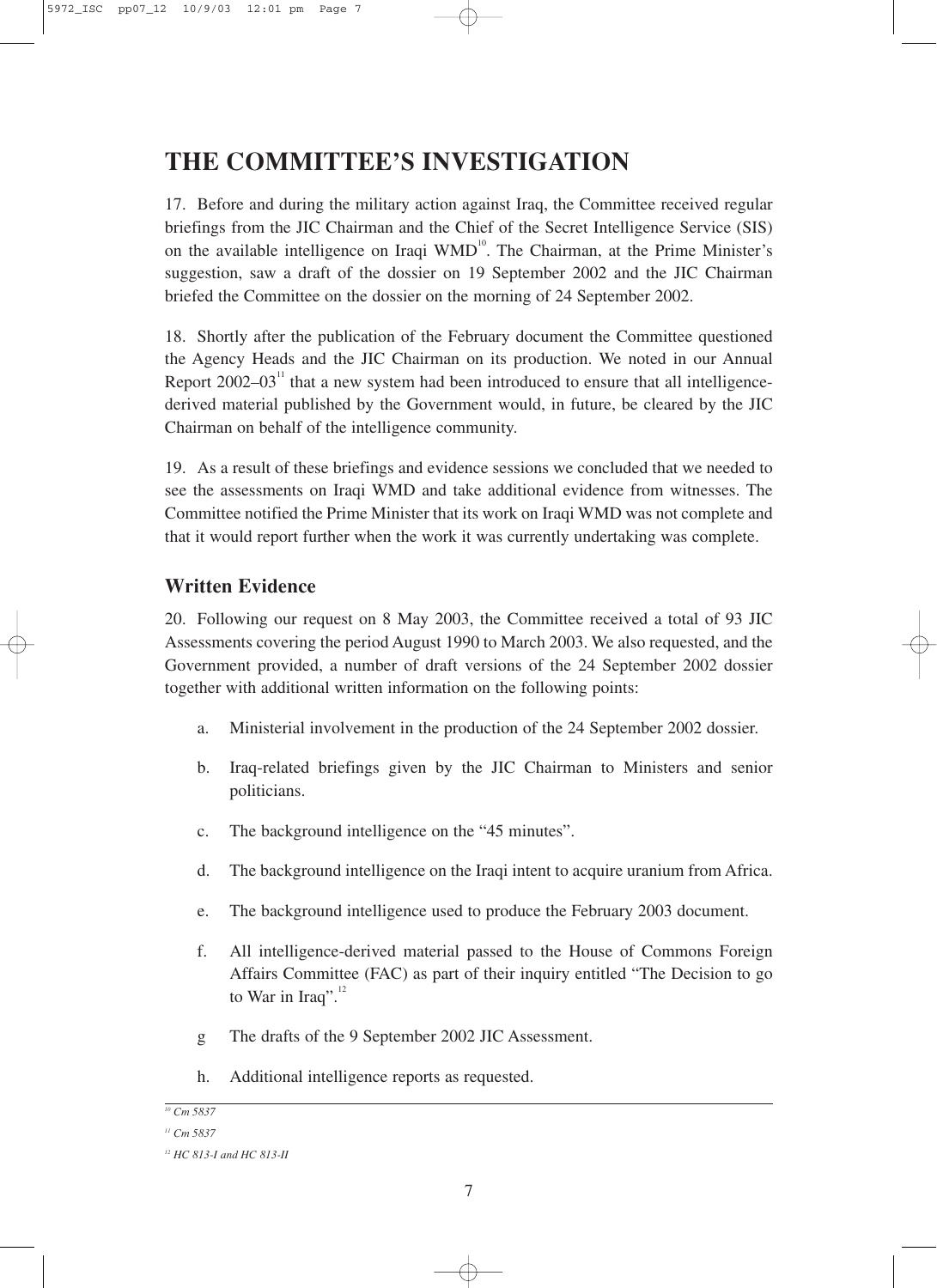21. The Foreign Secretary also delivered to the Committee a number of telegrams relating to the meetings between UK officials and UN inspectors and the FAC passed on a full copy of the transcript of its private evidence session with the Foreign Secretary and Foreign and Commonwealth Office (FCO) officials on 27 June 2003. We have also received correspondence from parliamentarians and members of the public.

#### **Witnesses**

22. In addition to examining the written documents, the Committee saw our US counterparts in Washington DC and in New York we met Sir Jeremy Greenstock, the UK Ambassador to the UN, and UN weapons inspectors. We took evidence from the following witnesses, some of whom came to give evidence on more than one occasion:

#### Ministers:

The Rt. Hon. Tony Blair, MP – Prime Minister The Rt. Hon. Jack Straw, MP – Foreign Secretary The Rt. Hon. Geoff Hoon, MP – Defence Secretary The Rt. Hon. Dr John Reid, MP – Health Secretary (former Leader of the House of Commons) The Rt. Hon. The Lord Goldsmith, QC – Attorney General

#### Parliamentarians:

The Rt. Hon. Iain Duncan Smith, MP The Rt. Hon. Charles Kennedy, MP

The Rt. Hon. Robin Cook, MP

The Rt. Hon. Clare Short, MP

#### Officials:

\*Sir David Omand KCB – Security and Intelligence Co-ordinator \*John Scarlett CMG OBE – JIC Chairman accompanied by members of the Assessments Staff \*Julian Miller – Chief of the Assessments Staff Alastair Campbell – Director of Communications, No.10 \*Sir Richard Dearlove KCMG OBE – Chief, SIS accompanied by other officials from the SIS \*Eliza Manningham Buller – Director General, Security Service \*Dr David Pepper – Director, GCHQ accompanied by other officials from GCHQ \*Peter Ricketts CMG – Policy Director, FCO \*William Ehrman CMG – Director General for Defence and Intelligence, FCO Tim Dowse – Head of Counter Proliferation Department, FCO \*Simon Webb CBE – Policy Director, MoD \*Air Marshal Sir Joe French KCB CBE – former Chief of Defence Intelligence \*Martin Howard – Deputy Chief of Defence Intelligence Dr David Kelly CMG – Special Adviser to the Director, Proliferation and Arms Control Directorate, MoD

\* Former or current members of the Joint Intelligence Committee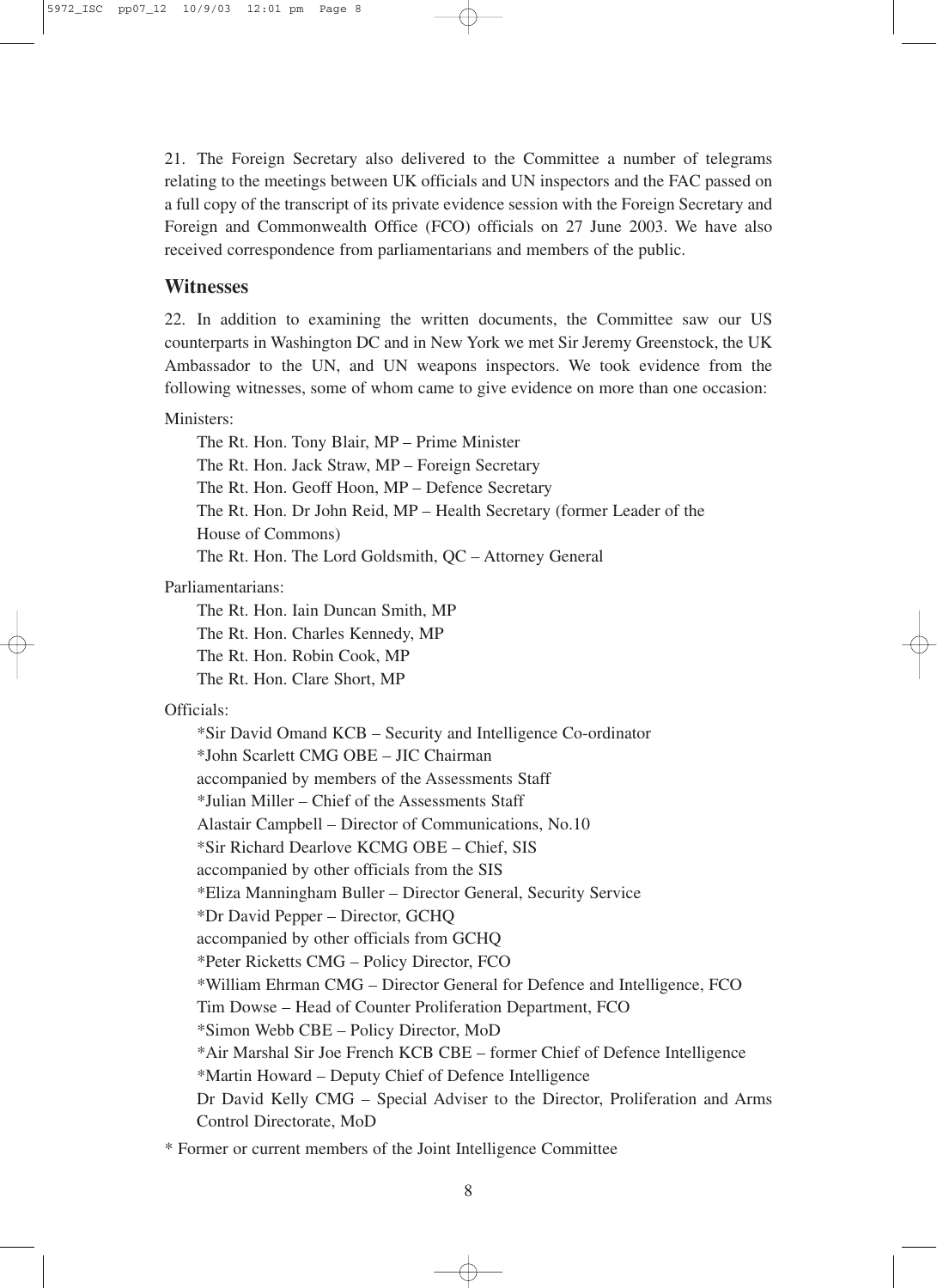23. The Committee has co-operated fully with the Rt. Hon. Lord Hutton, whose terms of reference are *"urgently to conduct an investigation into the circumstances surrounding the death of Dr Kelly"*. In order to assist the Hutton Inquiry, the Committee has passed the following material to Lord Hutton for publication:

- a. the redacted transcript of Dr David Kelly's evidence;
- b. an extract from Sir David Omand's evidence; and
- c. extracts from Alastair Campbell's evidence.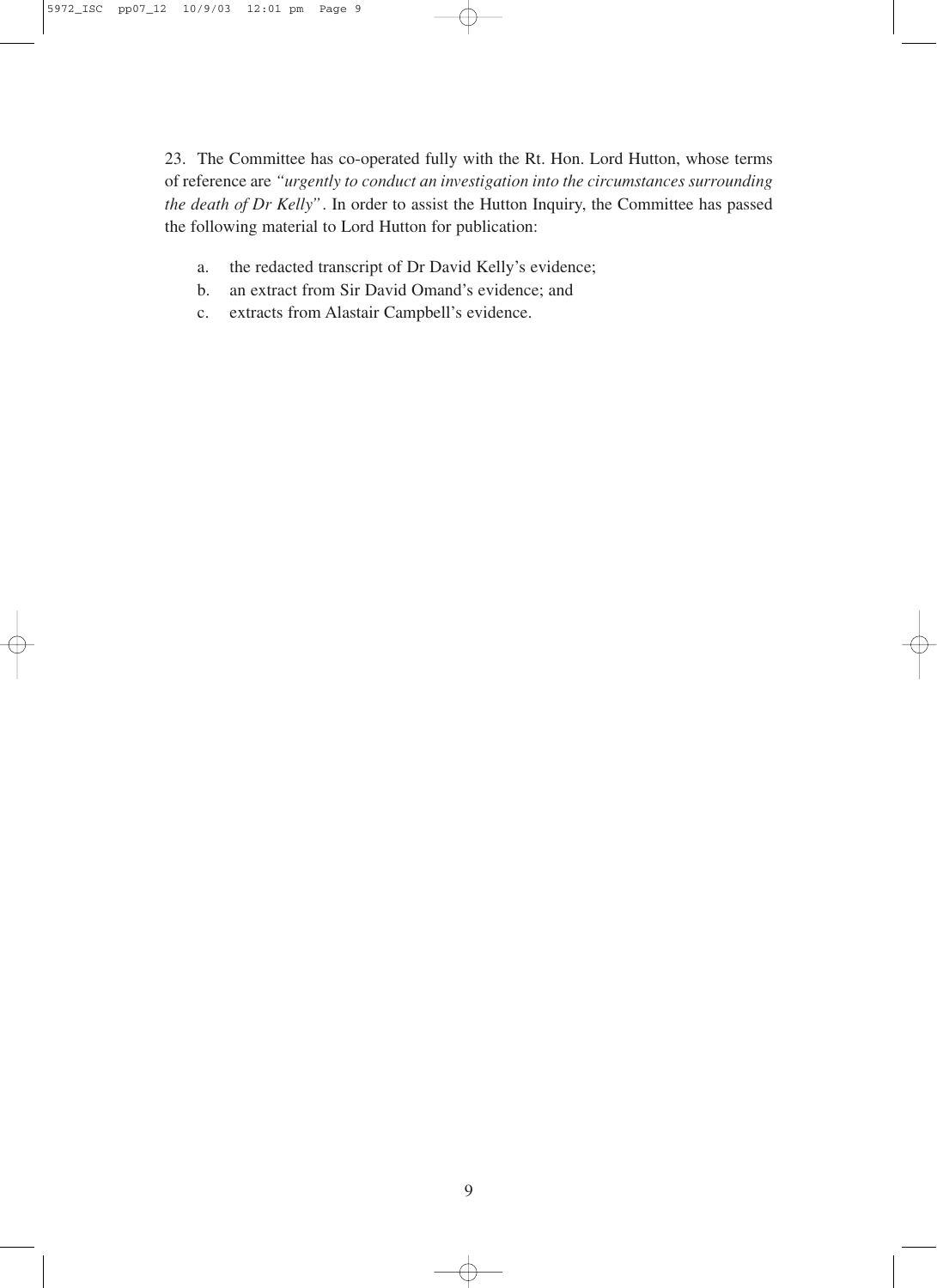## **TERMINOLOGY AND ORGANISATIONS**

## **Terminology**

24. Precise terminology is difficult when discussing Weapons of Mass Destruction (WMD). We use the following terms in this report:

| Munitions -                 | projectiles, bombs, warheads or dispensing systems                                                                                                                                                                                                                                                                                                                                                                  |
|-----------------------------|---------------------------------------------------------------------------------------------------------------------------------------------------------------------------------------------------------------------------------------------------------------------------------------------------------------------------------------------------------------------------------------------------------------------|
| Weapons $-$                 | munitions and their delivery systems                                                                                                                                                                                                                                                                                                                                                                                |
| $WMD -$                     | chemical, biological or nuclear munitions and their<br>delivery systems                                                                                                                                                                                                                                                                                                                                             |
| Chemical/Biological Agent - | the non-explosive fill for chemical/biological<br>munitions                                                                                                                                                                                                                                                                                                                                                         |
| WMD Programme -             | means that people and resources are being allocated<br>under a management structure for either the research<br>and development of a WMD capability or the<br>production of munitions. It does not necessarily mean<br>that WMD munitions have been produced, as only<br>when the capability has been developed can weapons<br>be produced.                                                                          |
| WMD Capability -            | means that a country has the technical knowledge,<br>the production facilities and the necessary raw<br>materials to:<br>produce chemical and/or biological agents and<br>a.<br>weaponise them; and/or<br>produce a nuclear device and weaponise it.<br>b.<br>Having a WMD capability means that chemical,<br>biological and/or nuclear munitions could be<br>produced if required. It does not mean that they have |

10

 $\ominus$ 

been produced.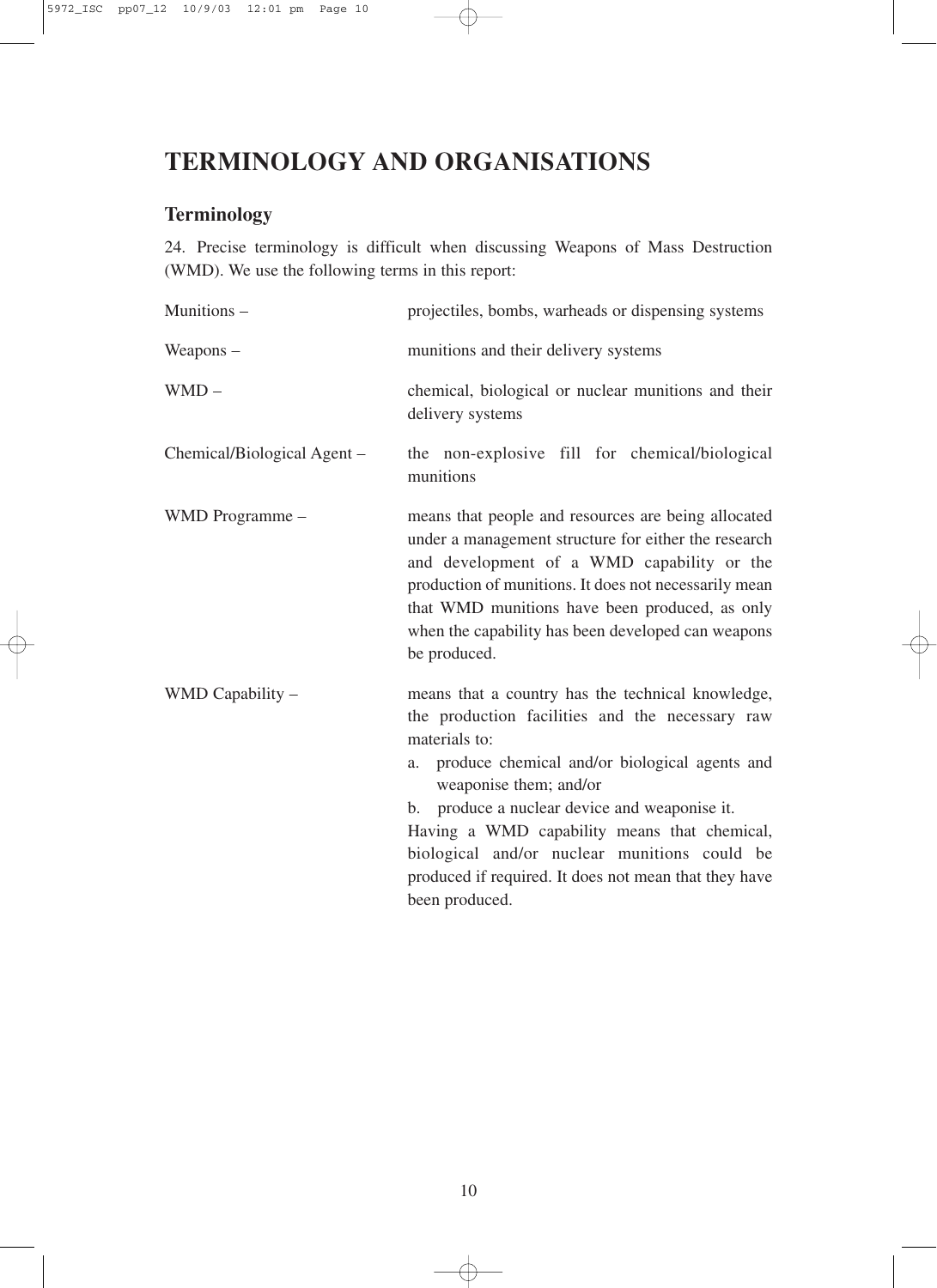#### **Intelligence Sources**

25. The SIS collects human intelligence (humint) when agents, who can also be known as sources, report back to their case officer. Sources either operate on their own or quote a sub-source, who may be quoting another sub-source of their own. After a meeting or communication between agent and case officer, the information is checked by the SIS who, after consulting experts as necessary, issue an intelligence report. This report contains the information provided by the agent (who by definition is the single source for the information) and an assessment of the reliability of the agent and any sub-sources, as appropriate, together with SIS comments. The SIS comments will refer the reader of the report to any other intelligence that either confirms or conflicts with the information provided by the agent and will put the report in context where required. This is to ensure that the reader is able to make the best judgement on the veracity of the intelligence. In addition to SIS reporting, humint may also be developed through military or other sources.

26. Remarks have been made about the unreliability of "single source reporting". Some of the intelligence that agents produce cannot be verified or corroborated by intelligence from other sources. The professional judgement of the agent's reliability is based on all that is known about the agent and their circumstances, including the reliability of information that can be verified. It is possible to recruit a reliable agent with exceptional access to high-grade intelligence. Examples of agents with unique access are Oleg Gordievsky and Vasili Mitrokhin from the Cold War and Vladimir Pasechnik who reported on Russian biological warfare programmes. These are amongst the most valuable agents that the UK has ever had. Each was the origin of "single source" reporting from the SIS. For much of that reporting there was no collateral intelligence from other sources.

27. Signals intelligence (sigint) is derived from intercepting communications and other signals. Interception operations are run from sites in both the UK and overseas. Sigint reports are produced by GCHQ and can, in addition to the intelligence, contain comments. Imagery intelligence (imint) is produced in the UK by the Joint Air Reconnaissance Intelligence Centre (JARIC), part of the Defence Intelligence Staff (DIS), which reports to the Chief of Defence Intelligence (CDI). The images can be marked or elements highlighted to provide the reader with additional information and images taken over time can be compared to identify changes and developments.

28. UK intelligence producers work closely with a number of foreign intelligence and security services.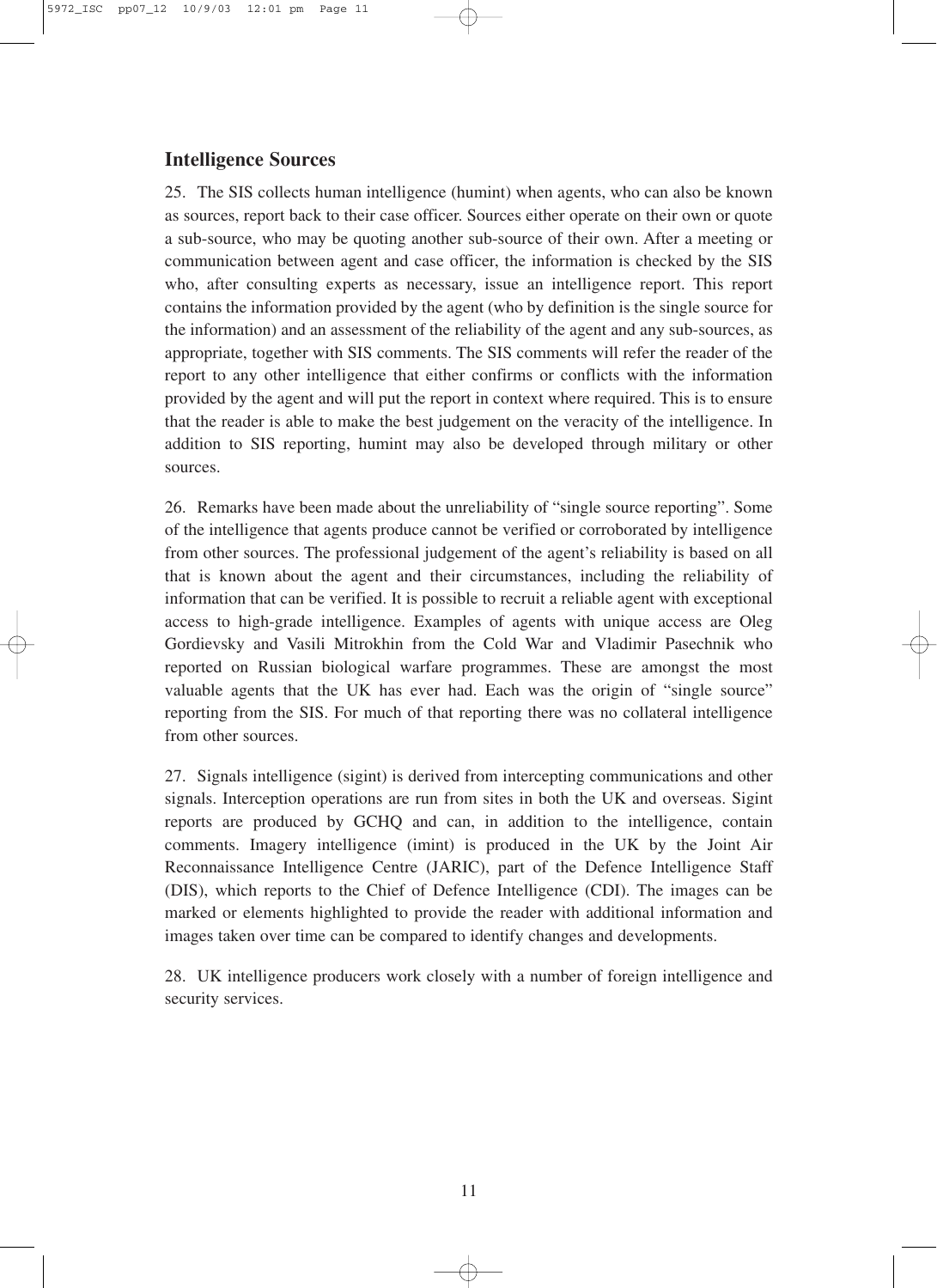#### **Organisations**

#### *Joint Intelligence Committee (JIC)*

29. The JIC has a history dating back to 1936. It is chaired by a senior official in the Cabinet Office. The JIC brings together the heads of the three intelligence and security Agencies, the Chief and Deputy Chief of Defence Intelligence, senior policy makers from the Foreign and Commonwealth Office (FCO), the Ministry of Defence (MoD), the Home Office (HO), the Treasury and the Department of Trade and Industry (DTI). The Security and Intelligence Co-ordinator, the Head of the Overseas and Defence Secretariat and the Chief of the Assessments Staff are also full members of the JIC, with representatives from other departments, agencies and intelligence allies attending JIC meetings as appropriate. The JIC provides regular intelligence assessments to the Prime Minister, other Ministers and senior officials on a wide range of foreign policy and international security issues.

#### *The Assessments Staff*

30. The JIC is supported by the Assessments Staff, which is a mixture of senior and middle ranking officers seconded from various departments, services and disciplines. It is responsible for producing co-ordinated inter-departmental intelligence assessments of situations and issues of current concern. The staff draws on a range of reporting primarily from the intelligence and security Agencies, but also diplomatic reporting and open sources. They work closely with the Agencies and other Government departments in analysing and interpreting the reporting. The draft assessments are subject to more formal inter-departmental scrutiny at the drafting stage in Current Intelligence Groups (CIGs), which are chaired by the relevant Deputy or Chief of the Assessments Staff and bring together experts from Government departments and the Agencies. During its weekly meetings the JIC discusses and agrees assessments before they are circulated to Ministers and senior officials. In cases of urgency, the Assessments Staff can produce immediate intelligence updates. Assessments on less prominent issues can be issued by CIGs, in which case they are noted by the JIC but not normally discussed.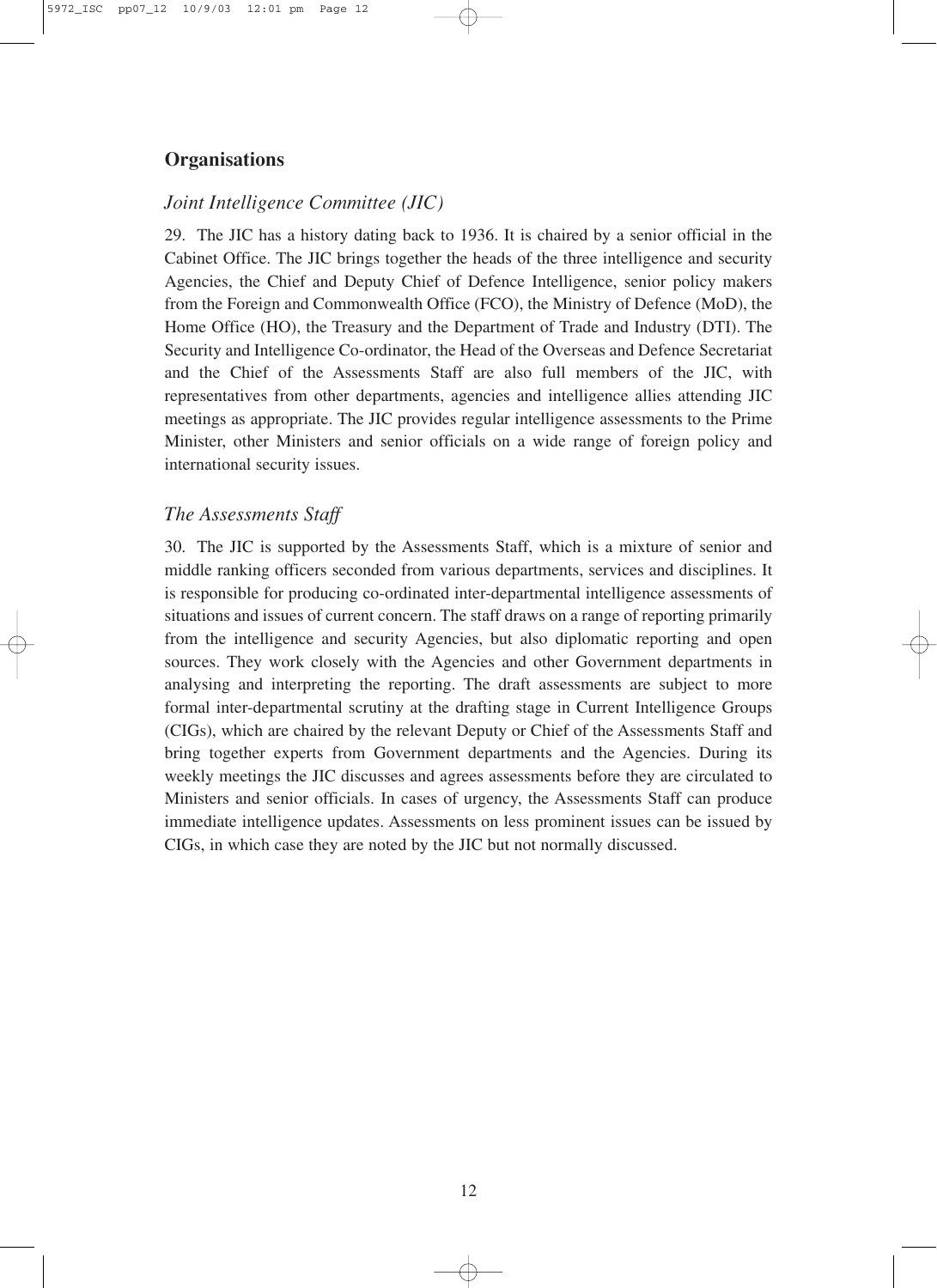## **THE JIC ASSESSMENTS AUGUST 1990 TO SEPTEMBER 2002**

#### **Intelligence Collection**

31. Since the invasion of Kuwait in August 1990, Iraq has been a JIC First Order of Priority collection requirement for the Agencies. The collection activity has focused mainly on three activities – the protection of the deployed UK armed forces (Northern and Southern No-fly Zones) and the Iraqi WMD capabilities, programmes and munitions. Effort was also allocated to monitoring compliance with the sanctions described in UN Security Council Resolutions (UNSCRs).

32. JIC Assessments take into account all sources of information, including intelligence provided by the Agencies. **Iraq was a hard target, but the SIS successfully ran a number of agents against Iraq and Saddam's regime. These agents provided intelligence over a wide range of topics, although the SIS acknowledged that coverage on some subjects was stronger than on others. GCHQ and DIS, working in partnership with allies, also produced valuable intelligence on Iraq, particularly to protect deployed forces and on the Iraqi WMD programmes, capabilities and procurement activities.** 

#### **Content**

33. The Committee examined all the JIC Assessments relating to Iraqi WMD from August 1990 to September 2002. Below are summaries of the JIC Assessments taken at three different times: the first Gulf Conflict; the period whilst UN inspectors were in Iraq; and the period just before the dossier was produced in 2002.

#### *First Gulf Conflict 1990/1991*

34. Iraq:

had chemical weapons ready to use and therefore had both a programme and the capability;

had biological weapons ready to use and therefore had both a programme and the capability;

did not have nuclear weapons. It had a programme and was trying hard to develop the capability; and

had ballistic missiles ready to use and therefore had a strategic delivery capability.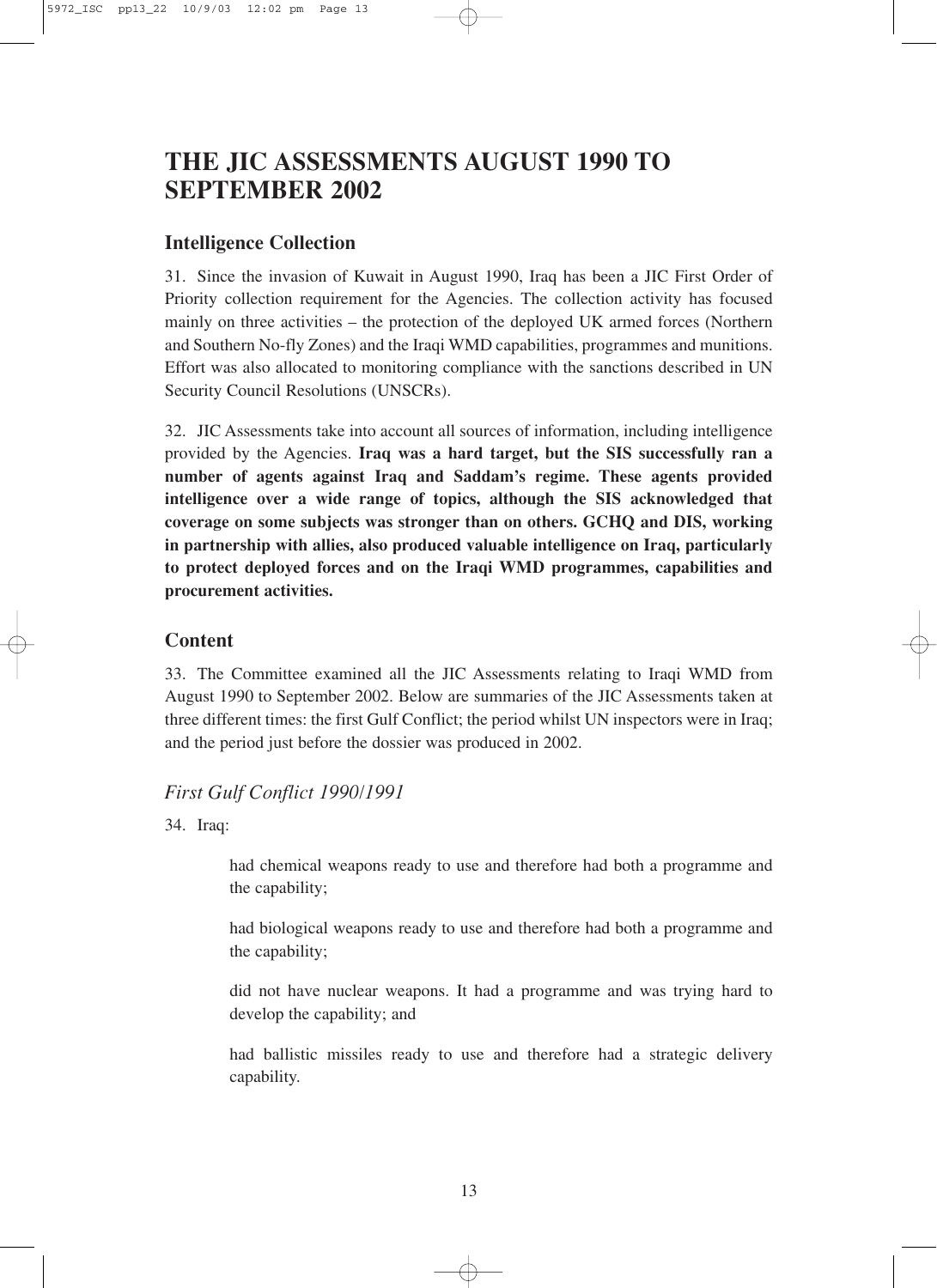35. These assessments, produced in 1990 and 1991, were later shown to be broadly accurate when describing Iraq's actual WMD capability and programmes. However, it took a significant amount of time and effort by UN inspectors and intelligence services to find the evidence and uncover the programmes and capabilities to confirm these earlier assessments. For example, Iraq denied that it had a biological capability and programme until 1995 when pressure from the UN inspectors and the defection of Hussein Kamel (Saddam Hussein's brother-in-law) forced Iraq to declare its programme, which included the weaponisation of some biological agents. The main area of discrepancy in these assessments was in the Iraqi nuclear programme, which the UN found to be more advanced than the JIC had assessed it to be.

#### *Post Conflict to 1998*

36. Iraq:

had agreed to give up all its WMD as part of the end of hostilities agreement and UNSCR 687, but Saddam Hussein was not committed to decommissioning Iraq's WMD. He believed that "having" WMD was essential to his survival;

did not co-operate with the UN inspectors; and

started a programme of concealment, deception and unilateral, unverified destruction of weapons and facilities.

The UN inspectors found chemical and biological weapons, a nuclear weapons programme and ballistic missiles. They destroyed or secured all that they found and recorded discrepancies in the Iraqi declarations.

Intelligence indicated that:

some chemical and biological agents or weapons, as well as a small number of ballistic missiles, were retained and concealed; and

the chemical, biological, ballistic missile and nuclear programmes continued, but at a lower level due to the presence of UN inspectors.

37. These assessments were consistent throughout the period. The UN inspectors continued to find evidence of the pre-1991 programmes and munitions. However, the UN inspectors were working under extreme pressure, intimidation and non co-operation from the Iraqis. Eventually, the UN pulled out the inspectors in 1998. Between 16 and 19 December 1998 the UK and the US attacked WMD-related plants and organisations.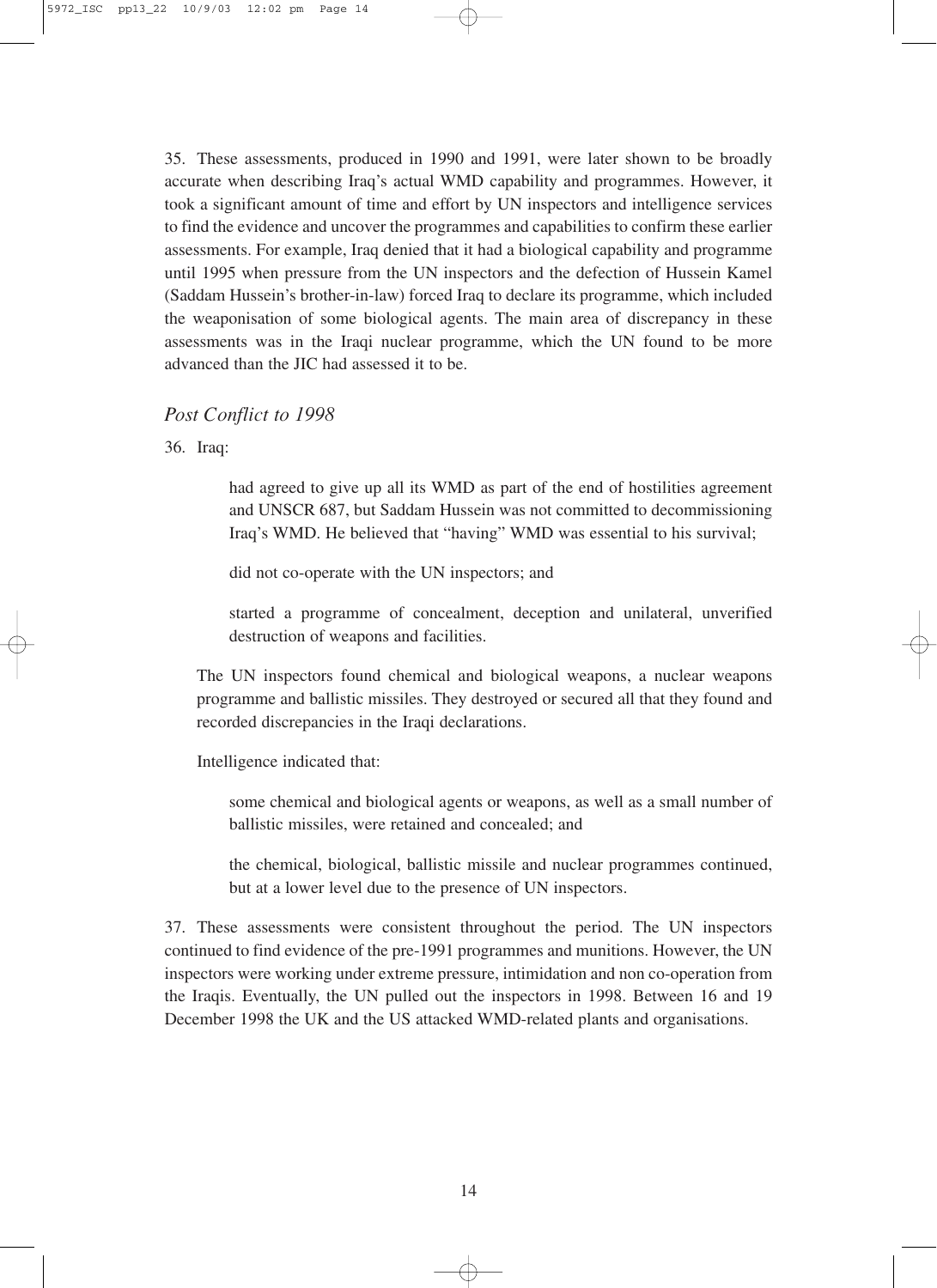#### *1999 to September 2002*

38. The JIC assessed that Iraq:

continued the programme of concealment and deception to hide its WMD work;

was not compliant with any of the UN Security Council Resolutions that required it to give up its WMD programmes;

retained a limited amount of chemical and biological weapons and up to 20 al Hussein missiles (range 650km) from 1991;

had a chemical and biological weapons capability;

had the capability and facilities to produce ballistic missiles. There was a successful programme to produce ballistic missiles in excess of the UNSCR 687 range limit (150km) and missiles were manufactured. However, intelligence suggested that the Iraqis had not yet developed chemical and biological warheads for these new missiles and it would take 6 months to overcome the "technical difficulties"; and

did not have nuclear weapons capability. It had a programme to develop the capability above its 1990 knowledge and was intent on sourcing the necessary raw materials.

39. The JIC assessed that Iraq had the necessary command and control mechanisms to give authority to launch chemical or biological attacks, although this could be more difficult if conflict had begun.

40. These assessments were based on historical data provided by the UN inspectors, recent intelligence provided by the Agencies and allies and whatever open source material was available. The pre-1998 assessments had been informed by the UN inspections, but thereafter on-the-ground capability was limited to secret intelligence, mainly from GCHQ and SIS and other humint sources, supported by imint.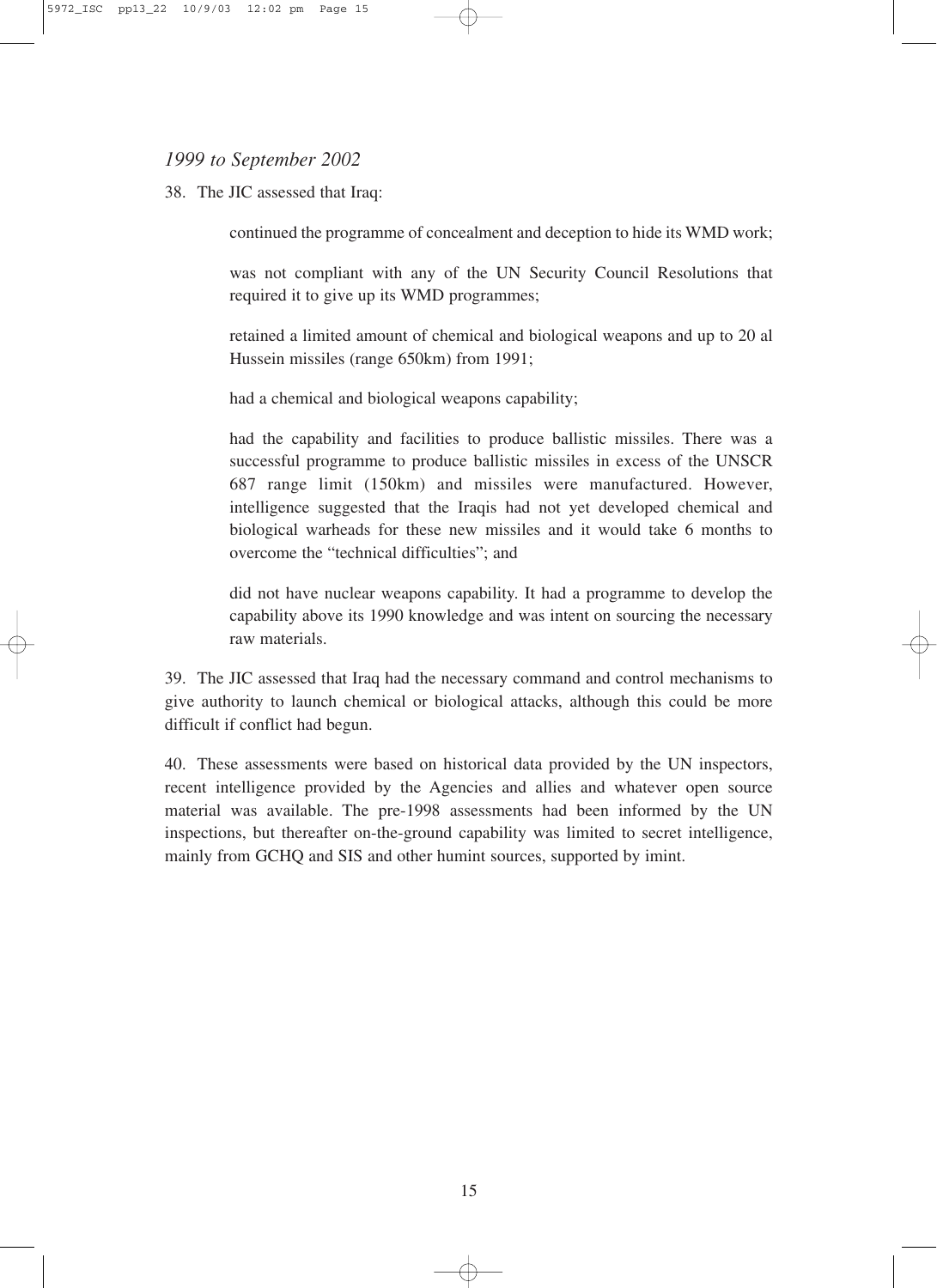#### **Analysis**

41. The JIC Assessments, which are based on all sources of information including secret intelligence, are the consensus view of the UK intelligence community. Based on the information available, the  $JIC<sup>13</sup>$  judged that Iraq had the capability, including raw materials, to produce chemical agents within weeks and biological agents within days, together with the capability to weaponise these agents – a process that did not take long if empty munitions were available. The JIC also judged that Iraq had retained chemical and biological agents and weapons, together with up to 20 al Hussein ballistic missiles from pre-1991 production. The JIC reported that intelligence indicated that the production of chemical and biological weapons was taking place. Iraq also had a ballistic missile programme that was producing missiles with a range in excess of the 150km allowed by UNSCRs and a nuclear programme.

42. **The Iraq Survey Group has yet to report. It is interviewing scientists and examining locations and equipment before making its judgement. However, it is possible for the Committee to comment on the assessments and their relationship to the underlying intelligence.**

43. We looked at the specific intelligence that underpinned the JIC Assessments of a number of key issues. These concerned the retention of pre-1991 ballistic missiles, chemical and biological agents and weapons, the delivery systems, the time taken to deploy and use these weapons and the current production of chemical and biological agents and weapons. In conducting this work, we took the view that whilst the distinction between *agents* and *weapons* is an important one, Iraq might have chosen to manufacture and weaponise chemical and biological agents when it needed them.

#### *Retained Material*

44. Intelligence from October 2000 reported that Iraq had up to 20 al Hussein 650km range ballistic missiles. Prior to receiving this intelligence the JIC had assessed, based on information provided by the UN inspectors, uncertainties in the Iraqi declarations post 1991 and knowledge of the Iraqis' use of these missiles, that a small number of al Hussein missiles had been retained. **The JIC did not know the location or state of readiness of these missiles but judged that the engineering expertise was available to maintain the missiles effectively.** 

45. The JIC also assessed $14$  that Iraq may have retained some chemical and biological agents and munitions from the stocks it manufactured prior to the first Gulf Conflict in 1991. This assessment was based on the uncertainties again in Iraqi declarations and UN findings in Iraq, as well as intelligence about Iraq's possession of chemical and biological weapons. However, although Iraq possessed the technology to stabilise some agents, **it was not known what type of chemical agents had been retained and consequently if they would still be effective.**

*<sup>13</sup> JIC Assessment 9 September 2002*

*<sup>14</sup> JIC Assessment 15 March 2002*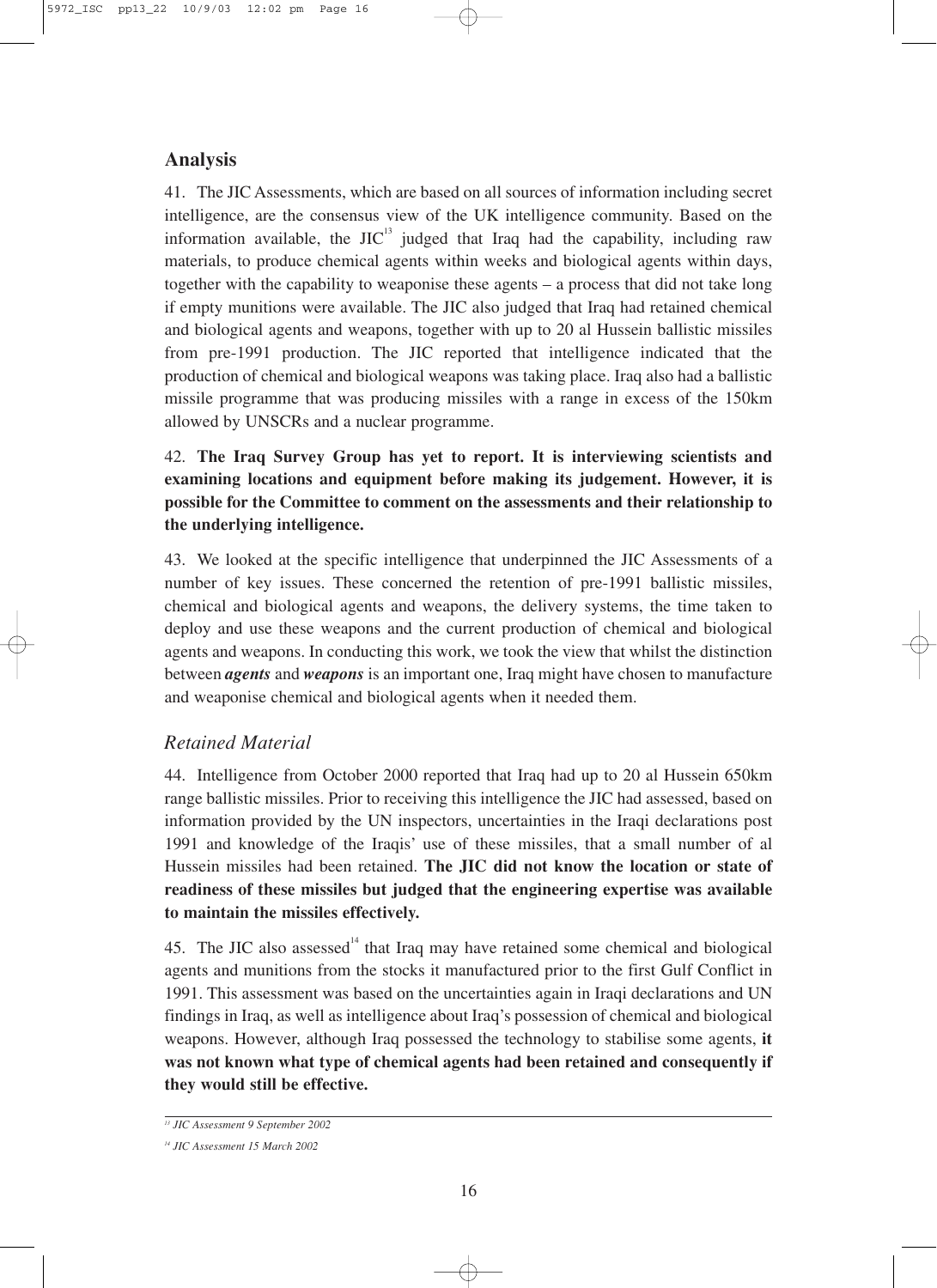#### *Delivery Systems*

46. The JIC Assessments clearly describe the weapon systems assessed to be capable of delivering chemical and biological munitions as:

free-fall bombs for aircraft; artillery shells and rockets (range up to 25km); helicopter and aircraft sprayers; al Hussein ballistic missiles (range 650km); al Samoud/Ababil ballistic missiles (range 150km plus); and L-29 remotely piloted vehicles.

47. The assessments also spell out the difficulties and complications with using these systems. Iraq:

had, at most, 20 al Hussein missiles that had been hidden since 1991 and were in an unknown condition;

probably did not have chemical or biological warheads for the al Samoud/Ababil missiles;

had free-fall bombs, and helicopter and aircraft sprayers, including the L-29 remotely piloted vehicle, but the use of them would be difficult given the allied air superiority over the Northern and Southern No-fly Zones.

48. The JIC assessed that the Iraqis might use chemical and biological weapons against neighbouring states or concentrations of Western forces. We were told that the weapons systems most likely to be used to deliver chemical and biological munitions against Western forces were artillery and rockets. These are battlefield weapons, which can be used tactically to great effect, but they are not strategic weapons.

#### *"Within 45 minutes"*

49. The JIC reported that the Iraqi military could use chemical and biological weapons within 20–45 minutes. On the question of deployment time, the Committee examined the SIS report on which this was based. The report was dated 30 August 2002. It reported, amongst other things, that on average it took 20 minutes to move BCW *(sic)* munitions into place for attack. The maximum response time was 45 minutes.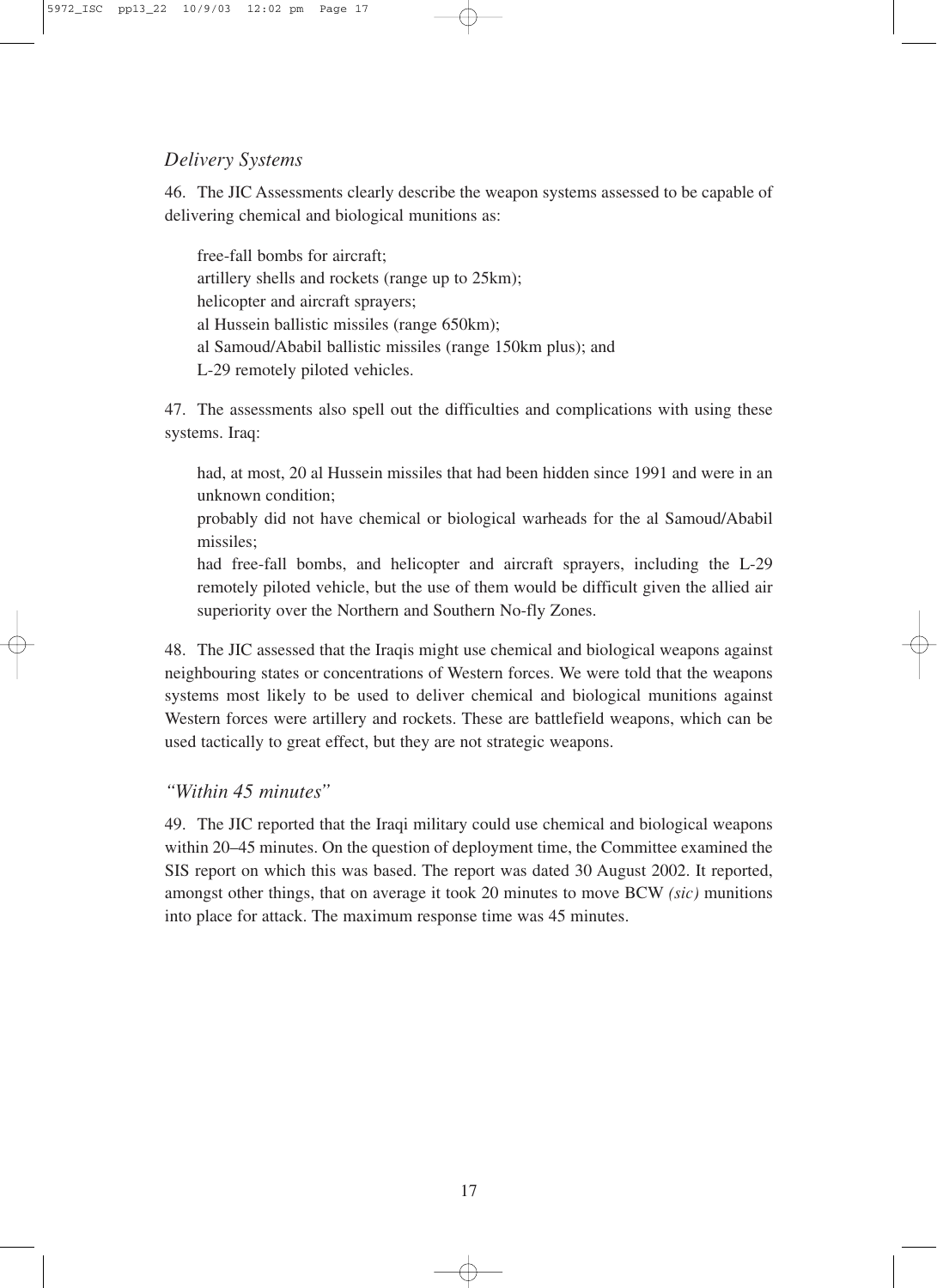50. This report was raised at the JIC meeting on 4 September, which was considering an assessment titled *Iraqi use of Chemical and Biological Weapons – Possible Scenarios*. The intelligence had not been included in the original draft of the assessment because the SIS report was issued after the meeting of the Current Intelligence Group where the assessment was drafted. The JIC asked for recent intelligence, which it described as important and valuable<sup>15</sup>, and which included the 30 August SIS report, to be assessed and included in the assessment. The Assessments Staff then further discussed the intelligence with the DIS and SIS before the revised JIC Assessment was circulated for comment. The JIC formally issued the assessment on 9 September. The assessment contained the following reference to the readiness time in the section sub-titled Chemical and Biological Capabilities in the main body of the assessment (it was not repeated in the assessment's Key Judgements):

*"Intelligence also indicates that chemical and biological munitions could be with military units and ready for firing within 20–45 minutes."*

51. The Committee questioned the Chief of the SIS on the intelligence and its sourcing. He told us that the sourcing was regarded as reliable. The senior military officer named and quoted in the report was in a position to comment on the deployment of chemical and biological weapons.

52. We then questioned the JIC Chairman and the Assessments Staff over the use of this piece of intelligence in the 9 September assessment. The JIC Chairman confirmed that this was the only piece of intelligence the UK had with definite times associated with the deployment or use of chemical or biological munitions by Iraq. The Assessments Staff stated that they, and the people they had consulted, did not know what munitions the Iraqi officer was referring to or their status. Nor did they know from where and to where munitions might be moved. They assessed that the Iraqi officer was referring to the time needed to move the biological and chemical battlefield munitions from where they were held by Iraqi Security units in forward-deployed storage sites to pre-designated military units.

53. We were told that this was consistent with the Assessments Staff's and the DIS experts' understanding of the Iraqi military and its capability to use weapons. The assessed intelligence was included in the draft JIC Assessment<sup>16</sup> as follows:

*"Intelligence also indicates that from forward-deployed storage sites, chemical and biological munitions could be with military units and ready for firing within 45 minutes."*

*<sup>15</sup> Minutes of JIC Meeting 4 September 2002*

*<sup>16</sup> Draft JIC Assessment of 5 September 2002*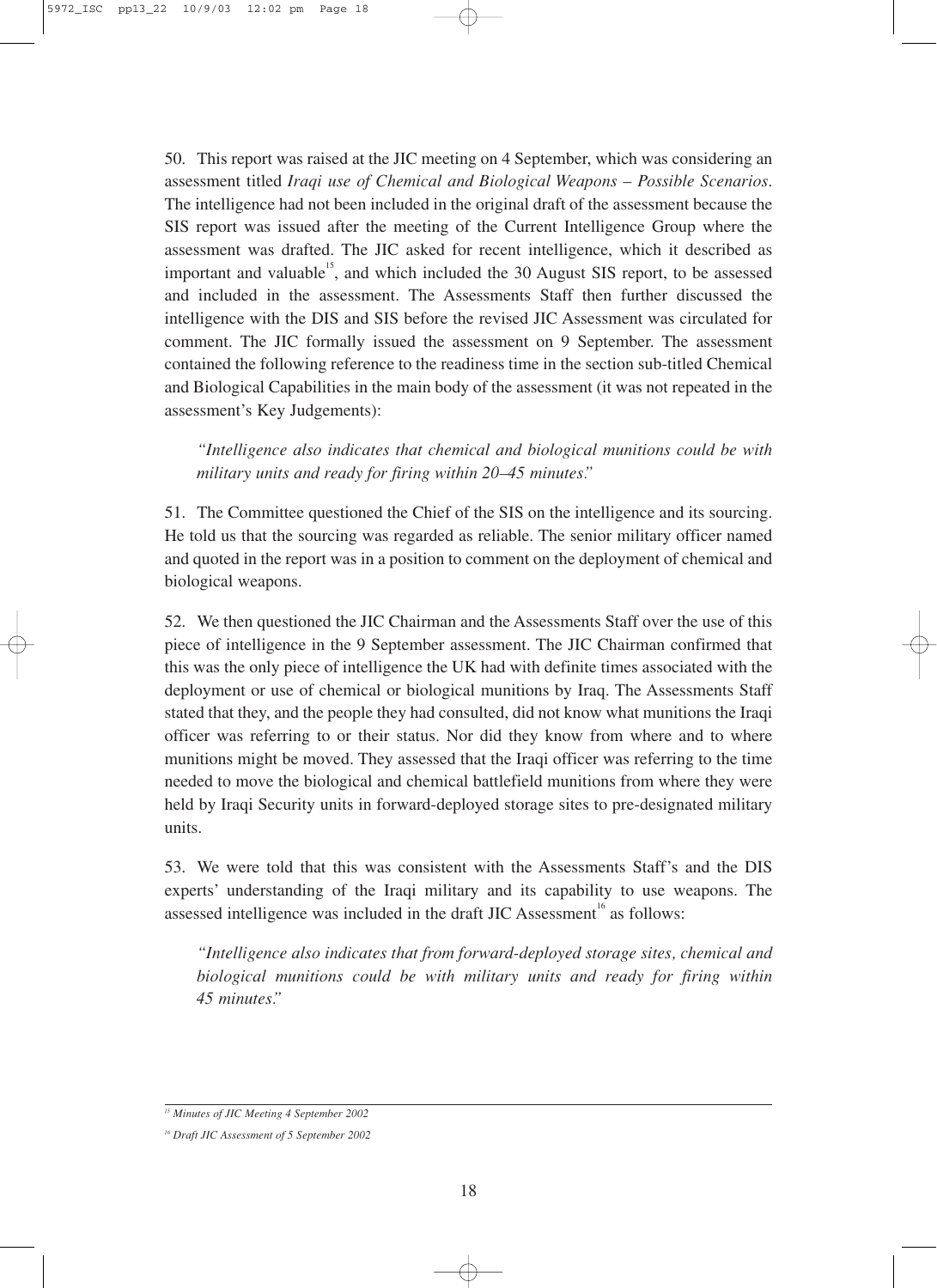54. However, the DIS and SIS advised against referring to forward-deployed storage sites since they were not specifically mentioned in the intelligence report, and the JIC agreed a revised form of words:

*"Intelligence also indicates that chemical and biological munitions could be with military units and ready for firing within 20–45 minutes."*

55. We noted that the time taken to deploy the munitions was also altered between the draft and final assessments. The Iraqi officer had reported that the *average* time was 20 minutes, with a maximum of 45 minutes. Therefore the time range was not the 20–45 minutes stated in the JIC Assessment because munitions could have been deployed in less than 20 minutes. Whereas the draft JIC Assessment had followed the precise terms of the intelligence report, the issued JIC Assessment did not. We were told that the difference between the times would not have been significant for the readers of strategic JIC Assessments and that the DIS would have briefed field commanders on the actual details of the intelligence report.

56. **That the Iraqis could use chemical or biological battlefield weapons rapidly had already been established in previous conflicts and the reference to the 20–45 minutes in the JIC Assessment added nothing fundamentally new to the UK's assessment of the Iraqi battlefield capability. Additionally, the JIC Assessment did not precisely reflect the intelligence provided by the SIS.** 

57. **The JIC did not know precisely which munitions could be deployed from where to where and the context of the intelligence was not included in the JIC Assessment. This omission was then reflected in the 24 September dossier, which we discuss later in the Report.**

#### *Production of Chemical and Biological Agents and Weapons*

58. In 2000 the JIC reported<sup>17</sup> that there was clear evidence of continuing Iraqi biological warfare research and the production of biological agents. There was less evidence of continuing Iraqi chemical warfare activity and there was no evidence of munitions being filled with chemical agents since the first Gulf Conflict. The JIC assessed that biological agents could be produced within days of an instruction to start, but that it would take weeks before small but significant amounts of mustard gas could be produced; they assessed that it would be months before similar amounts of sarin and VX could be manufactured $^{18}$ .

*<sup>17</sup> JIC Assessment 19 April 2000*

*<sup>18</sup> JIC Assessment 1 December 2000*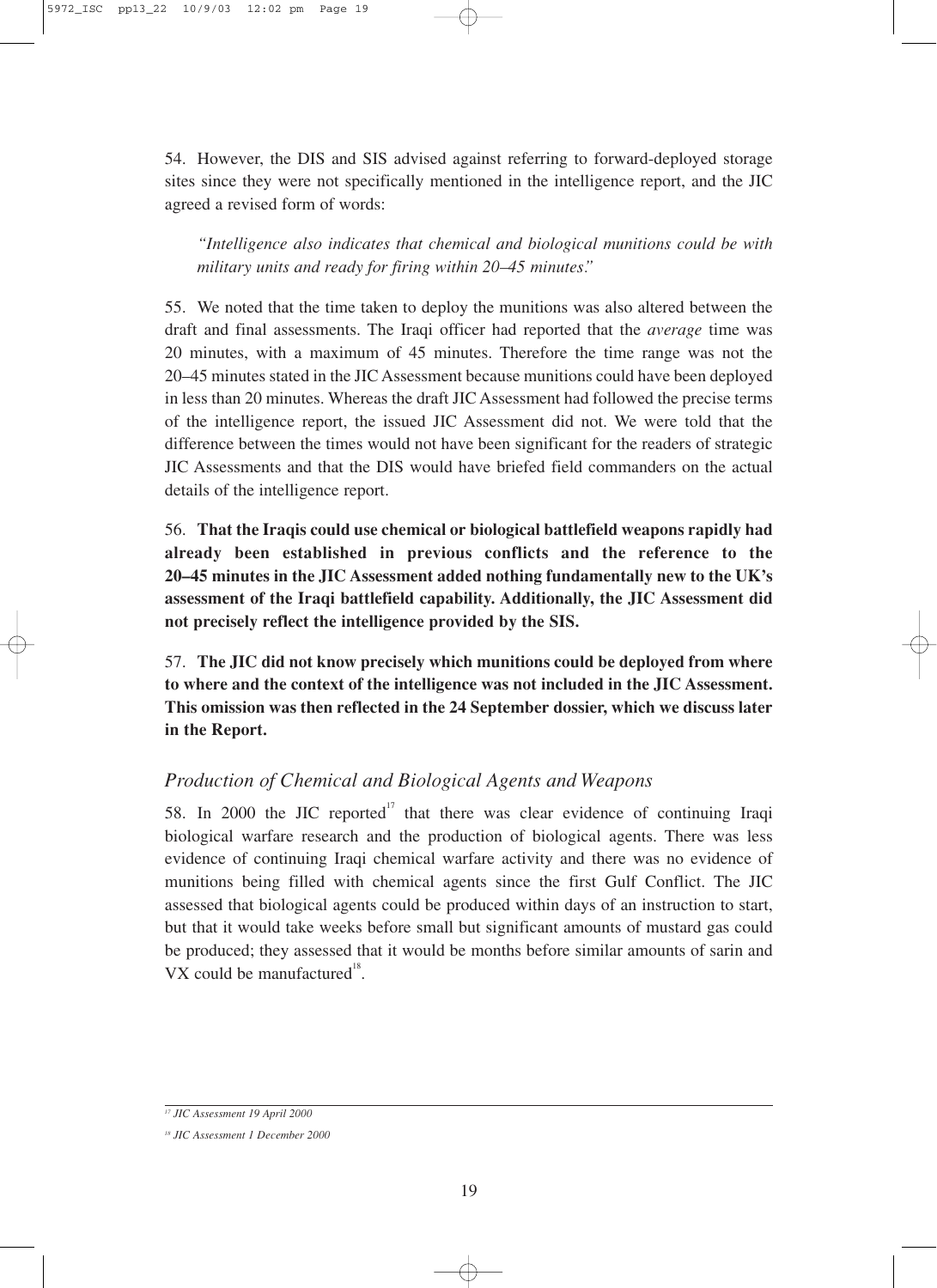59. In May 2001 the JIC reported that since 1998 their knowledge of developments in Iraq's WMD and ballistic missile programmes was "patchy". It judged that the intelligence it had gave grounds for concern as Iraq was becoming "bolder". Recently acquired intelligence had suggested that VX had been produced whilst the UN inspectors were in Iraq, which the JIC acknowledged was uncorroborated reporting, and that rocket artillery sub-munitions had been filled with VX between 1996 and 1998.

60. However, intelligence indicated that by early 2002, Iraq had made sure that all sensitive weapons and chemical technology were well hidden in case of further UN inspections<sup>19</sup>. The JIC assessed that under these dispersed conditions surge production was not possible. It judged that Iraq might have retained some stocks of chemical agents and that significant quantities could be produced within weeks (in case of mustard gas) or months (sarin and VX) and in the case of VX might already have been produced. It judged that Iraq had available, either from pre-1991 stock or more recent production, a number of biological agents – more of which could be produced within days. The JIC also concluded that a decision to begin chemical and biological weapons production would probably go undetected.

61. In September 2002, the JIC judged that Iraq had, either from pre-1991 or more recent production, both chemical and biological agents and weapons. It also reported that recent intelligence indicated that the production of chemical and biological weapons was taking place. Taken together, these meant that Iraq had or was producing chemical and biological agents and they were being weaponised. The JIC judged that even if Iraq's stocks of chemical and biological weapons were limited, they would allow for focused strikes against key military targets or strategic targets, such as Israel and Kuwait.

62. The September 2002 JIC Assessment that Saddam *had* chemical and biological weapons was therefore a strengthening of the JIC's judgement in March 2002, in which the assessment had been that he *had* chemical and biological agents and *may* have biological and chemical weapons. There was intelligence to support this change.

63. The assessments did not indicate when production was supposed to have taken place, whether pilot batches of agents or weapons had been produced to prove capability or whether fuller scale production had occurred. There was uncorroborated, but technically credible, reporting that 5 tons of VX had been produced in 1998 and 20–30 tons of biological agent had been produced in 1998–99. **The JIC could not quantify the amounts of chemical or biological agents and weapons produced within the assessments because there was insufficient intelligence on production amounts and weapon quantities.**

*<sup>19</sup> JIC Assessment 15 March 2002*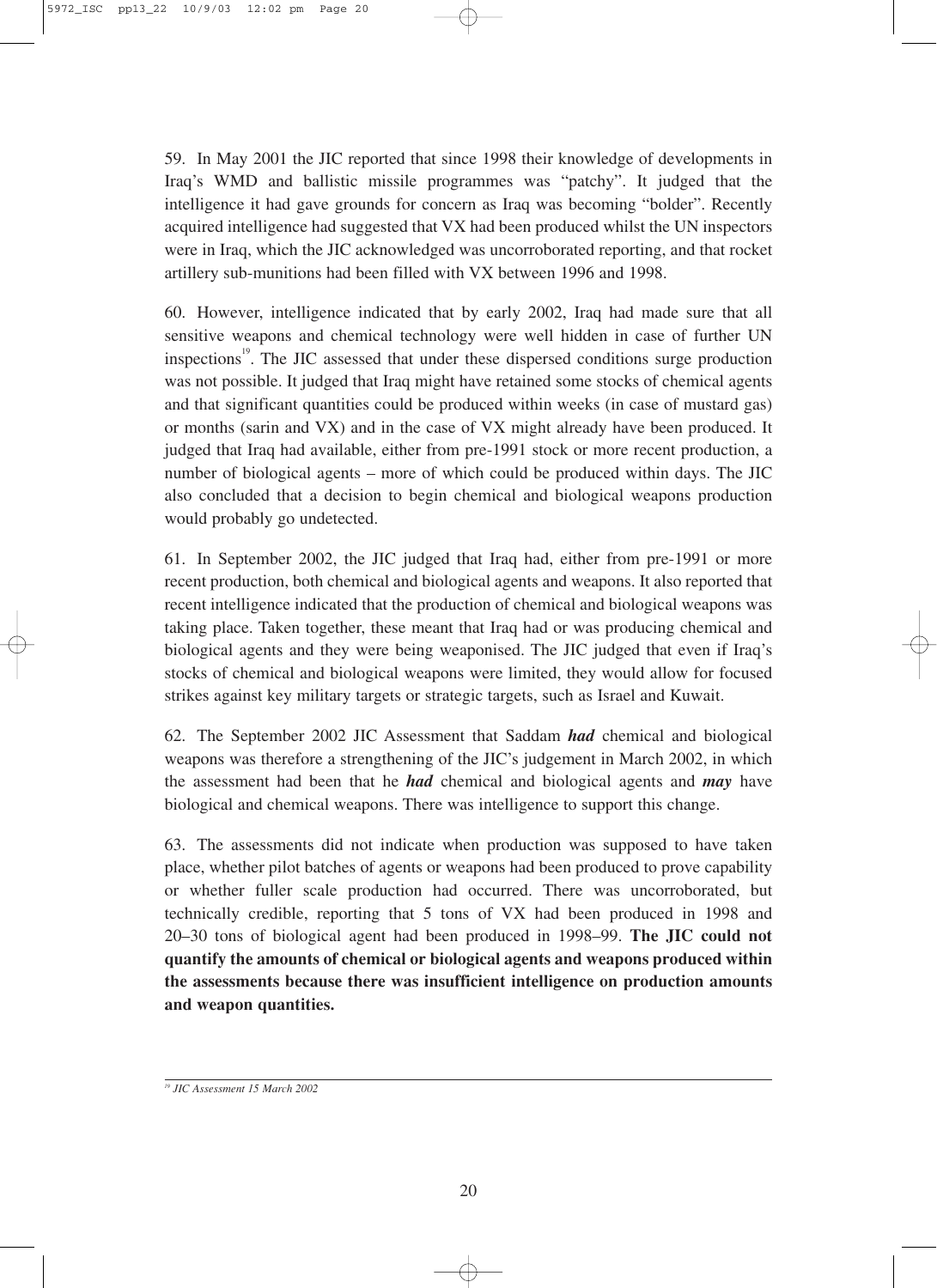#### **Conclusions**

64. JIC Assessments are based on all sources of information, not just the secret intelligence provided by the Agencies and allies. The JIC is the senior official body in the UK intelligence community and examines the available intelligence and information in order to produce assessments for Ministers and senior officials – the policy makers. It is important to ensure that key judgements set out in JIC Assessments reflect the degree of confidence with which they are made and do not rely on the reading of the whole assessment to make this clear. The JIC minutes from the meeting of 4 September state that the then draft of the JIC Assessment issued on 9 September:

*"needed to make clearer which of its judgements were based on firm intelligence, which were based more on informed assessment or interpretation, and where the major intelligence gaps in the UK's knowledge and understanding of Iraq's capabilities remained."*

65. Since 1991, when Iraq started to conceal its WMD programmes from both the UN inspectors and foreign intelligence services, the JIC has recognised and correctly reported that Iraq continued to harbour WMD ambitions based on its existing capabilities. Iraq was an extremely difficult target, against which the UK had some successes. However, once the UN inspectors left in 1998, the UK's visibility of WMD activity in Iraq was even less complete. Consequently, the JIC made assessments and judgements based on limited new information or intelligence. In fact the 9 September 2002 JIC Assessment starts with the following, which reflected the JIC's wish to highlight the difference between intelligence and assessment:

*"Recent intelligence casts light on Iraq's holdings of WMD and its doctrine for using them. Intelligence remains limited and Saddam's own unpredictability complicates judgements about Iraqi use of these weapons. Much of this paper is necessarily based on judgement and assessment."*

66. It was clear to all that Saddam Hussein was defying the international community, ignoring UNSCRs, breaking embargoes and engaging in an extensive programme of concealment. **Based on the intelligence and the JIC Assessments that we have seen, we accept that there was convincing intelligence that Iraq had active chemical, biological and nuclear programmes and the capability to produce chemical and biological weapons. Iraq was also continuing to develop ballistic missiles. All these activities were prohibited under UNSCRs.**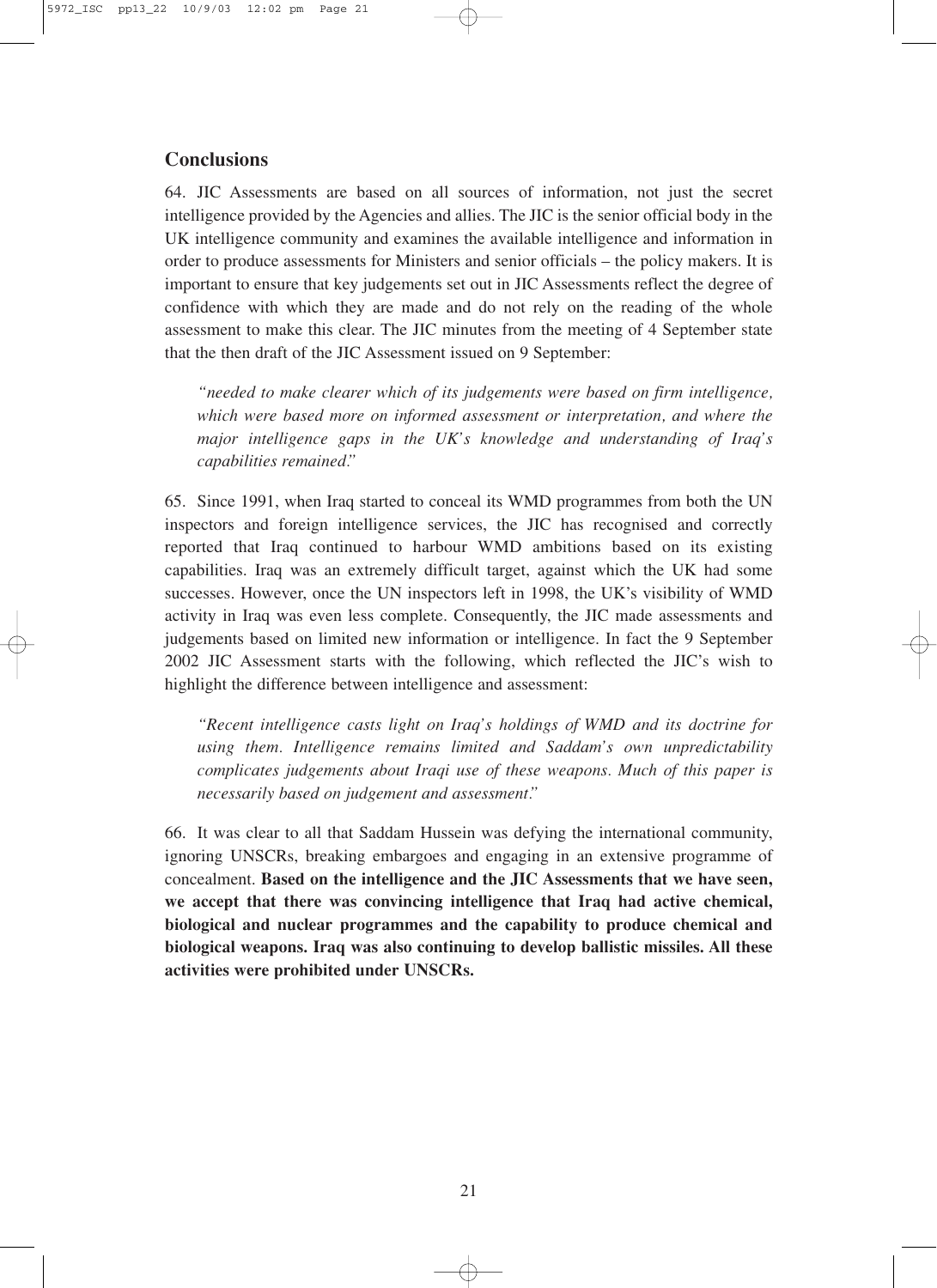67. The JIC Assessment produced on 9 September, entitled *Iraqi Use of Chemical and Biological Weapons – Possible Scenarios*, was more assertive than the 15 March JIC Assessment because of new intelligence, but much of it was still explicitly based on judgement and assessment. When the JIC produced this assessment it was against the background of possible military action unless Iraq complied with UNSCRs. It therefore needed to inform policy makers of the threat posed by Iraqi chemical and biological weapons. The JIC was not clear what chemical and biological agents and weapons had been produced and the scale of any production between 1991 and 2002, but it judged that production of agents and weapons had taken place during this period. **Whilst the 9 September JIC Assessment was a balanced assessment of scenarios, it did not highlight in the key judgements the uncertainties and gaps in the UK's knowledge about the Iraqi biological and chemical weapons.** These points were covered in the main text of the assessment.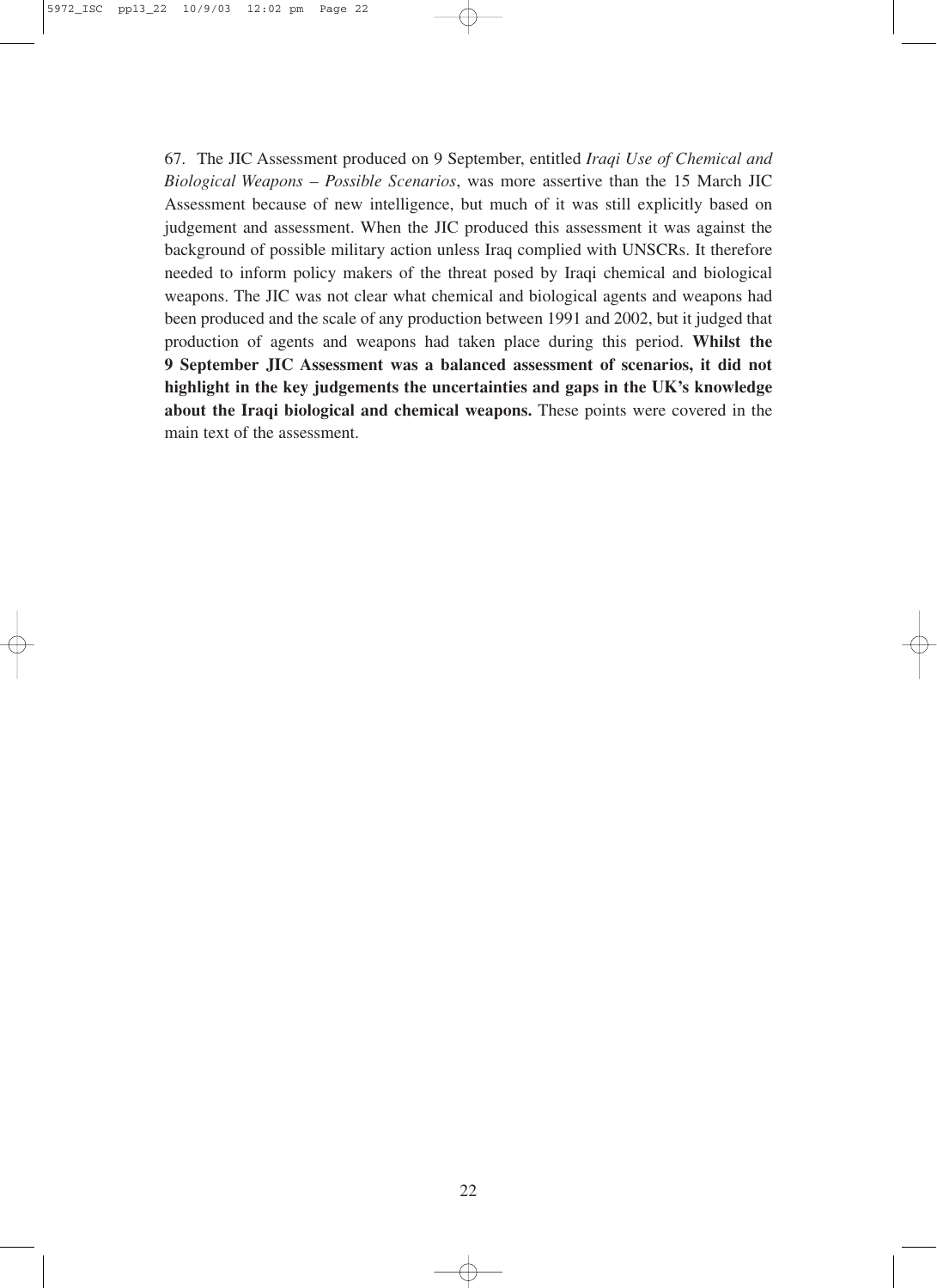## **THE 24 SEPTEMBER 2002 DOSSIER**

#### **History**

68. The Prime Minister told us that he had long been concerned about the proliferation of WMD. In early 2002, the Overseas and Defence Secretariat (OD Sec) commissioned a paper for the Prime Minister concerning four countries of concern which were developing and proliferating WMD, including Iraq. It was suggested that a paper along these lines might be produced for public consumption – outlining these countries' WMD programmes and ambitions. A draft paper was co-ordinated by OD Sec but, following consultation, a consensus was reached that it was not a suitable subject for a public document. After a conversation between the Foreign Secretary and Alastair Campbell, whose job as Director of Communications and Strategy it would have been to present such a document, the idea of producing a four-country paper was dropped in March 2002.

69. However, it was agreed that work would continue on the element of the paper addressing Iraqi WMD, with a view to possible publication. Between April and June 2002, the FCO produced papers on the history of UN weapons inspections in Iraq and Saddam's human rights record, which went to departments for comment. The paper on Iraqi WMD was reviewed during the summer and a draft was produced and circulated at official level on 19 August to departments and the Agencies for comment.

70. On 3 September, the Prime Minister asked for a paper on Iraqi WMD capabilities, non-compliance with UNSCRs and human rights record to be prepared for publication. The next day OD Sec sent copies of the three papers it currently had (the two FCO papers from earlier in 2002 and an old draft of the paper on Iraqi WMD) to the FCO, MoD, Cabinet Office and No.10. These papers were circulated so that they could form the basis for discussion at an *ad hoc* meeting on the presentational aspects of the "Prime Minister's Iraq dossier" that had been scheduled for 5 September. The Assessments Staff also started work to improve the Iraqi WMD paper and they circulated revised drafts to officials in departments for comment, on both 4 and 5 September.

71. At the meeting on 5 September, which was chaired by Alastair Campbell and attended by officials from various departments, it was agreed that the OD Sec co-ordinated draft needed to be rewritten to include other issues and that John Scarlett, the JIC Chairman, would produce a new version with the Assessments Staff. The meeting focused on how the document should look and the audience for which it was being written. It did not cover the existing drafts in any detail nor any intelligence-related matters. John Scarlett told the meeting that he was content to take on responsibility for producing the dossier only if he were given complete control of the contents. This was agreed.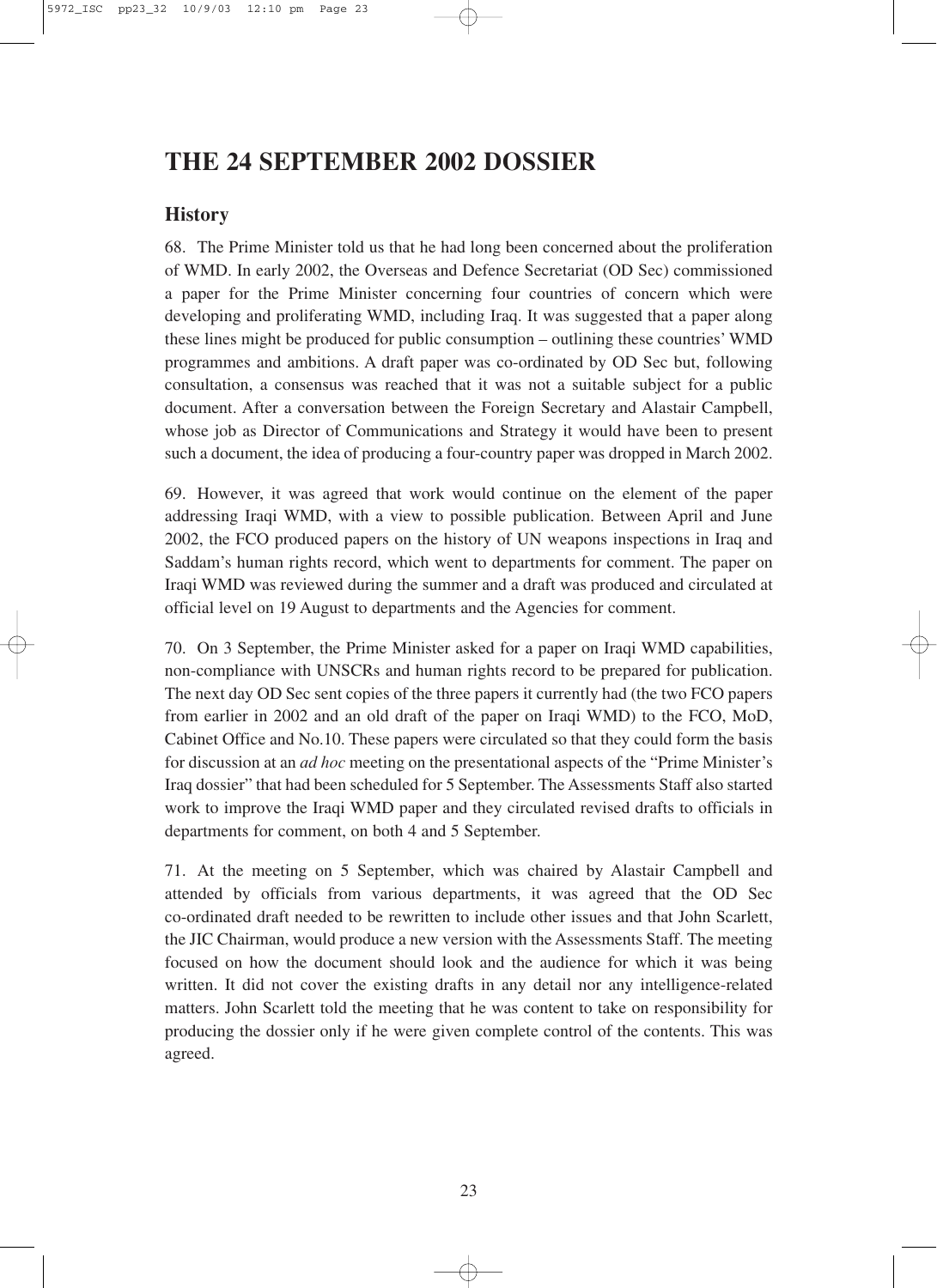72. On 9 September, the Drafting Group had its first meeting, which was chaired by Julian Miller, Chief of the Assessments Staff. On the same day, Alastair Campbell chaired another *ad hoc* meeting, attended by departments, which discussed a number of presentational issues associated with the eventual publication of the dossier. After the meeting, Alastair Campbell wrote to confirm that John Scarlett had been given full editorial control.

73. The first draft of the dossier was produced on 10 September and contained a foreword and an executive summary in addition to the main text. It was circulated to JIC members with the recommendation that it should be drawn to Ministers' attention for comment. A copy of the draft was also sent to No.10 for Alastair Campbell. The draft was discussed at the JIC meeting held on 11 September and the Drafting Group received comments as follows from Ministers:

Prime Minister No comments were made.

| Treasury    | On the basis of advice from policy officials, the Chancellor's<br>private office concluded that the draft did not require the<br>Chancellor's personal attention. No comments were made.                                                                                                                                  |
|-------------|---------------------------------------------------------------------------------------------------------------------------------------------------------------------------------------------------------------------------------------------------------------------------------------------------------------------------|
| <b>FCO</b>  | The Foreign Secretary commented on 11 September and<br>Mr Mike O'Brien MP, Minister of State FCO, on 12 September.                                                                                                                                                                                                        |
| HO          | The draft was brought to the attention of the Home Secretary but<br>no comments were made.                                                                                                                                                                                                                                |
| MoD         | The draft was brought to the attention of the Defence Secretary<br>but no comments were made. The Defence Secretary told the<br>Committee that his "reaction in a political sense was that I was<br>concerned that this was insufficiently dramatic to make our case<br>as strongly as I would have liked it to be made". |
| <b>DfID</b> | On the basis of previous instructions, the International<br>Development Secretary's private office concluded that the draft<br>did not require her personal attention. No comments were made.                                                                                                                             |
| <b>DTI</b>  | The draft was copied to the Secretary of State for Trade and<br>Industry and Mr Nigel Griffiths MP, Parliamentary Under-<br>Secretary of State DTI, but no comments were made.                                                                                                                                            |

The Committee understands that the draft was not sent to the Deputy Prime Minister.

74. The WMD section of the 10 September draft was also shown to the US Central Intelligence Agency (CIA) on 11 September and they made comments.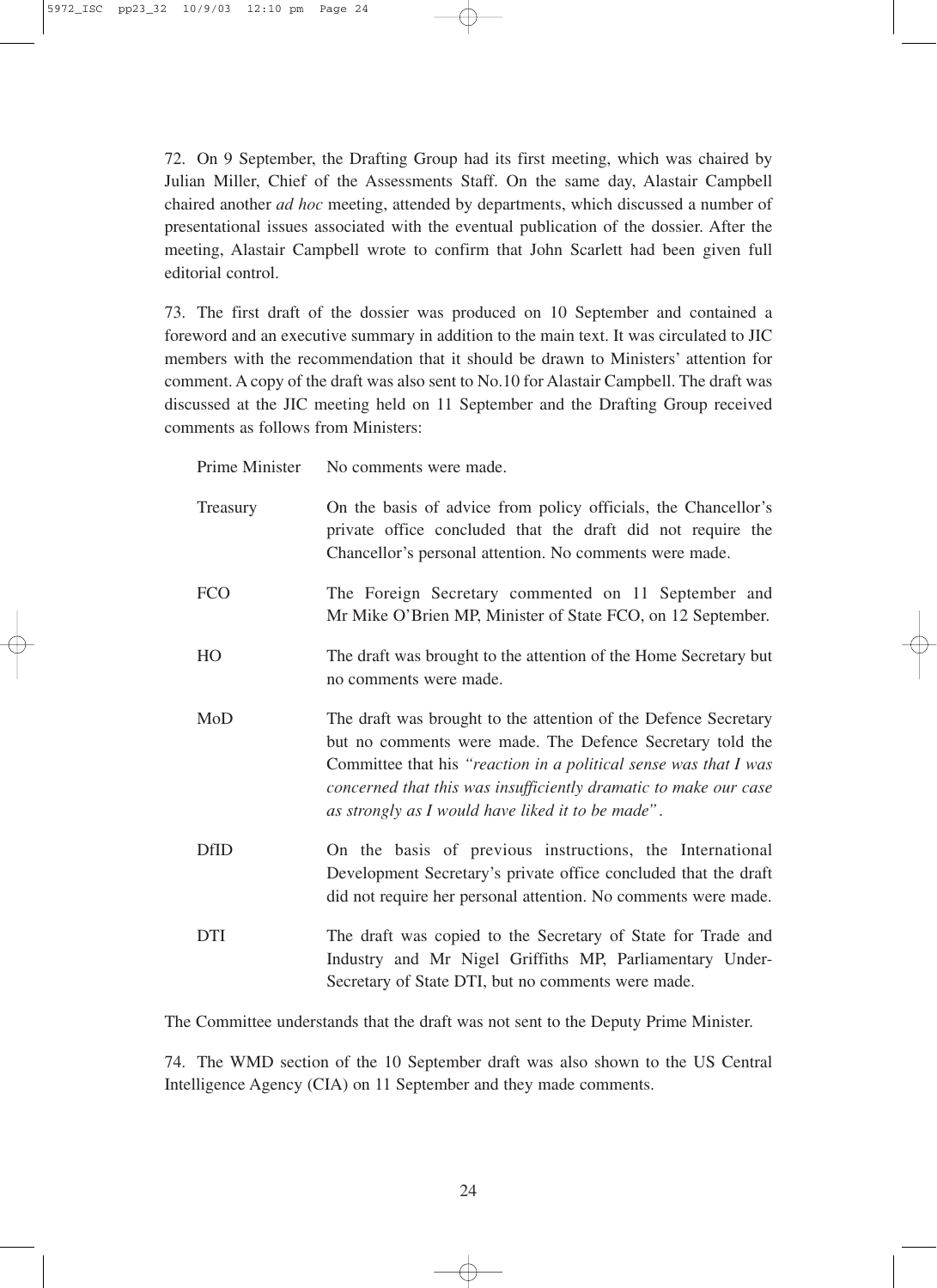75. The Assessments Staff received comments from a number of departments, including No.10, the MoD and the FCO. A further draft of the executive summary, main text and conclusions was produced on 16 September, and was sent to JIC members and passed to No.10 on 17 September. The Prime Minister and Alastair Campbell replied with comments on the same day. Further comments were received from Alastair Campbell and Jonathan Powell between 17 and 19 September.

76. The Prime Minister also decided that he would sign the foreword to the dossier. A draft of this new foreword was written by Alastair Campbell and sent to John Scarlett on 17 September, who distributed it to JIC members for comment. Sir David Omand told the Committee that he suggested a number of drafting amendments to the foreword. John Scarlett stated that he checked and amended it for factual accuracy and consistency with the text but regarded the foreword as a policy statement by the Prime Minister.

77. The Drafting Group met for the second time on 17 September to consider the draft dossier and it was also briefly discussed at the JIC meeting on 18 September. A final draft of the dossier (executive summary, main text and conclusions) was produced and circulated to the JIC on 19 September and a number of comments were passed back to John Scarlett. The final version of the dossier, approved by the JIC, was passed to Alastair Campbell on 20 September. The conclusions section had been dropped from this version.

78. John Scarlett told the Committee that he spent the next few days getting the final version ready for printing and publishing on 24 September. He stated that he was wholly content with the finished product, including the foreword, as were the other JIC members. The Agency Heads and other JIC members have confirmed this.

#### **Content**

79. **The Committee has examined the dossier and its drafts and has compared them with the classified JIC Assessments available at that time. The Iraqi WMD paper issued on 4 September reflected the March 2002 JIC Assessments and some later intelligence. The first version of the draft dossier, produced for John Scarlett by the Assessments Staff on 10 September, was more assertive in its language than the 4 September paper. The assessment of the Iraqi chemical and biological programmes and capabilities was less qualified, reflecting new intelligence that had been incorporated in the 9 September JIC Assessment. The subsequent draft on 19 September was, in some respects, a toned-down version of the 10 September draft, except where new intelligence had been received.**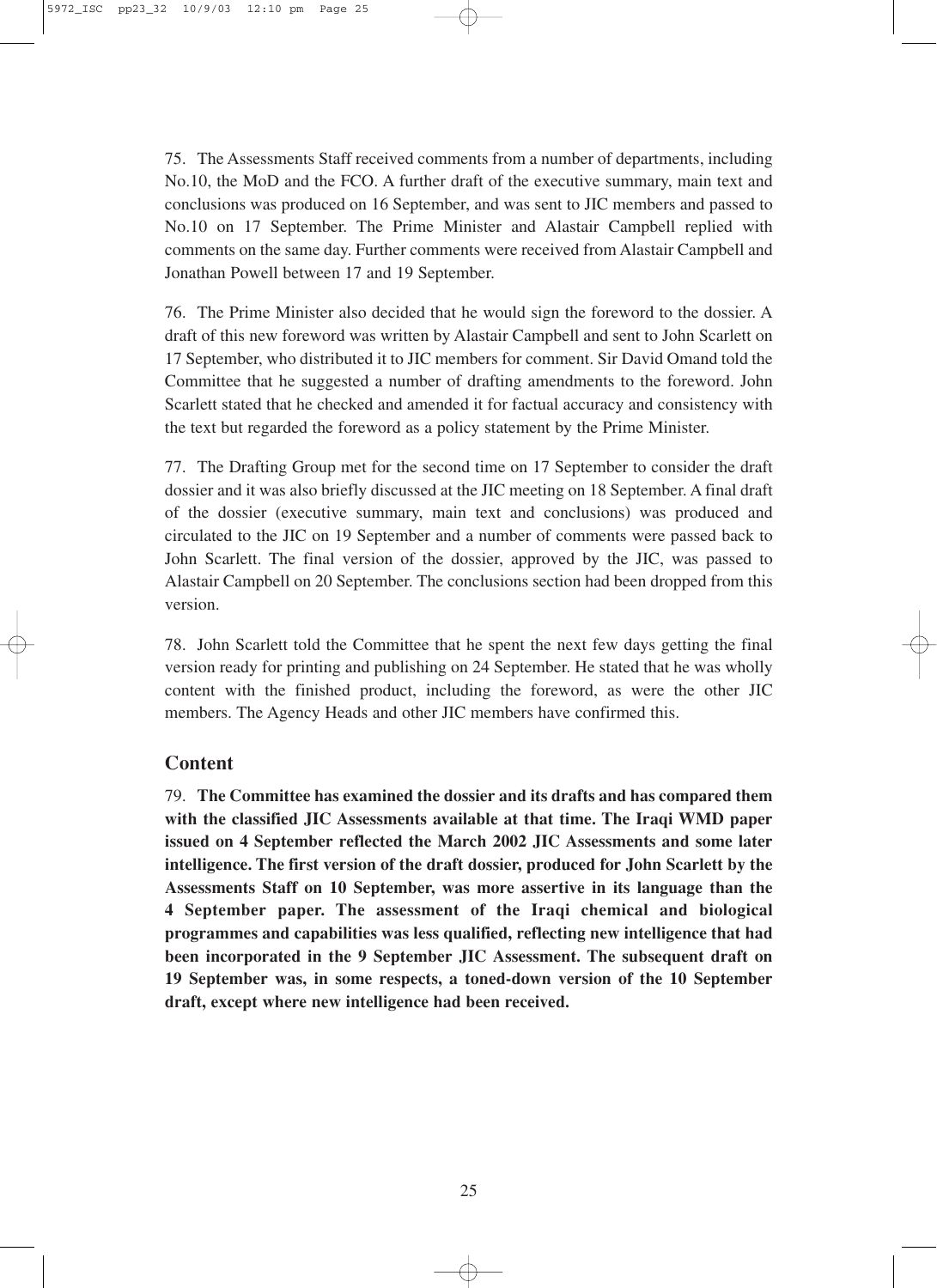80. The published text of the dossier stated that Saddam was continuing to produce chemical and biological agents, although there was no indication of the amount of agent produced, and that biological and chemical weapons had been produced since 1991, again without an indication of the quantity. It also stated that Iraq had a range of delivery means available to it. This was contrary to UNSCR 687 and Saddam's agreement to it.

#### *A Threat to UK National Interests?*

81. Based on this inquiry and evidence that the Committee has taken in the past, we believe that it is in the UK's national interests to prevent and disrupt the development and proliferation of WMD. The Agencies devote a significant part of their effort to preventing and disrupting the attempts by states and terrorist groups to acquire these weapons.

82. There has been considerable discussion as to whether or not Saddam, his regime and his WMD posed a threat to the national interests, as the Prime Minister claimed in the foreword to the dossier. On the question of what direct threat Saddam, his regime and his WMD posed to UK interests, the evidence is that the UK forces deployed in the region to enforce the Southern and Northern No-fly Zones were threatened by conventional weapons, and could have been threatened by any biological or chemical weapons that Saddam possessed. Additionally, if al Hussein missiles had been retained and they were operational with conventional or chemical and biological warheads, they could have attacked UK forces in Cyprus or those conducting operations in the region. Saddam's WMD programmes and his continued support of them increased this threat.

83. **Saddam was not considered a current or imminent threat to mainland UK, nor did the dossier say so. The first draft of the Prime Minister's foreword contained the following sentence:**

*"The case I make is not that Saddam could launch a nuclear attack on London or another part of the UK (He could not)."*

**This shows that the Government recognised that the nature of the threat that Saddam posed was not directly to mainland UK. It was unfortunate that this point was removed from the published version of the foreword and not highlighted elsewhere.**

#### *"Within 45 Minutes"*

84. As the Committee has already stated in paragraph 57, the context of the intelligence provided by the SIS on the 45 minutes claim was omitted from the 9 September JIC Assessment. This was to cause problems with the dossier.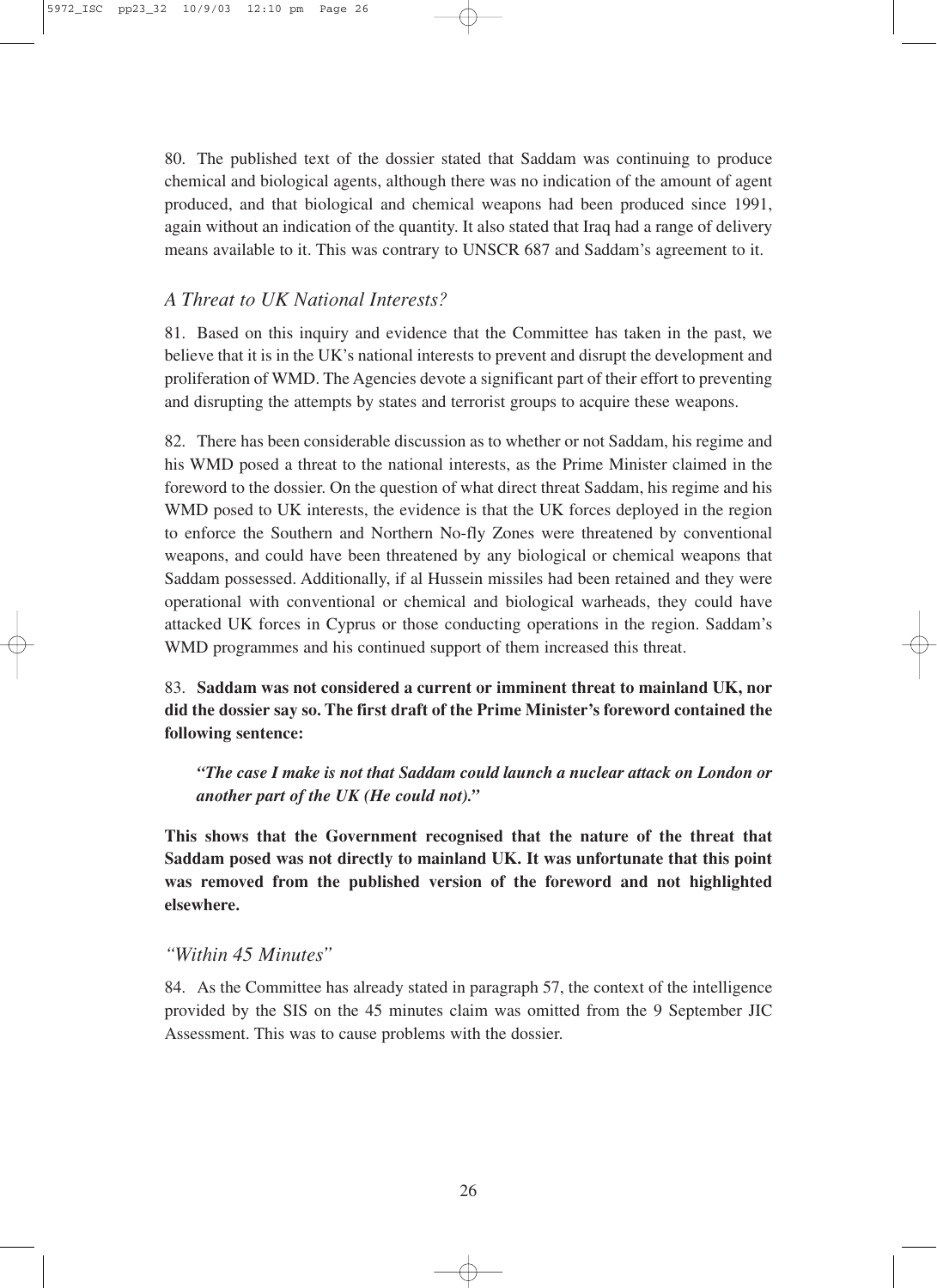85. The Committee noted that the 45 minutes claim was included once in the executive summary and once in the main text of the 10 September draft of the dossier. In the 16 September draft it was included in the executive summary, twice in the main body of the text and repeated in the conclusions. In the 19 September draft the claim was in the executive summary and twice in the main body of the text, the conclusions having been dropped. In the published dossier, the 45 minutes claim was included four times; once each in the foreword and executive summary and twice in the main text.

86. **The dossier was for public consumption and not for experienced readers of intelligence material. The 45 minutes claim, included four times, was always likely to attract attention because it was arresting detail that the public had not seen before. As the 45 minutes claim was new to its readers, the context of the intelligence and any assessment needed to be explained. The fact that it was assessed to refer to battlefield chemical and biological munitions and their movement on the battlefield, not to any other form of chemical or biological attack, should have been highlighted in the dossier. The omission of the context and assessment allowed speculation as to its exact meaning. This was unhelpful to an understanding of this issue.**

#### *Uranium from Africa*

87. The claim that Iraq had expressed an intention to obtain uranium from Africa was not included in the JIC Assessments prior to September 2002. The SIS told the Committee that this was because the initial intelligence was not acquired until June 2002 and the JIC did not produce an assessment on the Iraqi nuclear programme between June and September. However, the intelligence was included in the Iraqi WMD paper that was circulated for comment in August and in the first draft of the dossier, produced on 10 September.

88. In the foreword to the dossier the Prime Minister said:

*"What I believe the assessed intelligence has established beyond doubt is that Saddam… continues in his efforts to develop nuclear weapons."*

The executive summary states that:

*"As a result of the intelligence, we judge that Iraq has…. sought significant quantities of uranium from Africa, despite having no active civil nuclear programme that could require it,"*

while the main body of the text stated that:

*"… there is intelligence that Iraq has sought the supply of significant quantities of uranium from Africa."*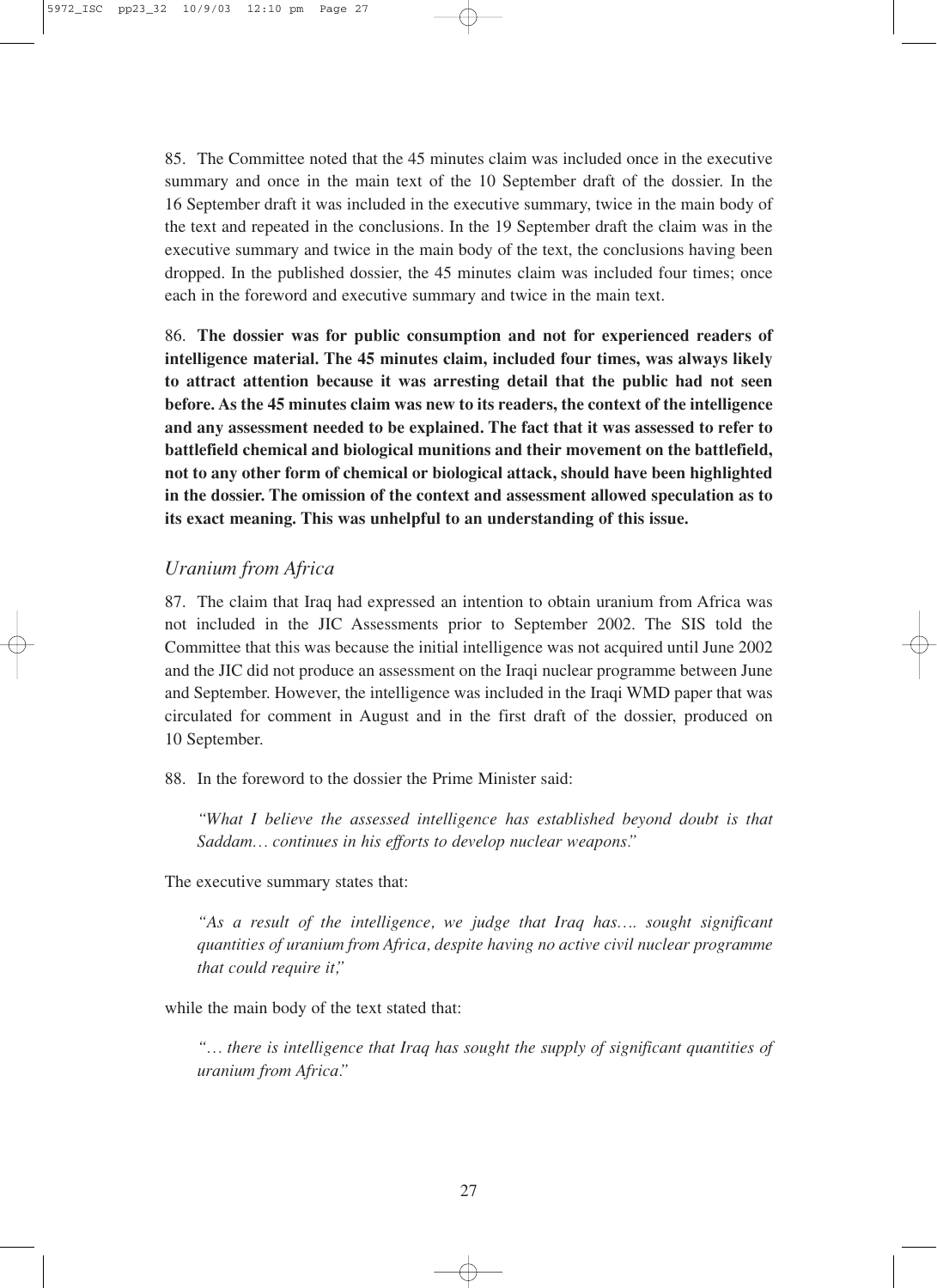89. The Committee questioned the Chief of the SIS about the reporting behind these statements. We were told that it came from two independent sources, one of which was based on documentary evidence. One had reported in June 2002 and the other in September that the Iraqis had expressed interest in purchasing, as it had done before, uranium from Niger. GCHQ also had some sigint concerning a visit by an Iraqi official to Niger.

90. The SIS's two sources reported that Iraq had expressed an interest in buying uranium from Niger, but the sources were uncertain whether contracts had been signed or if uranium had actually been shipped to Iraq. In order to protect the intelligence sources and to be factually correct, the phrase *"Iraq has sought the supply of significant quantities of uranium from Africa"* was used. At the time of producing the dossier, nothing had challenged the accuracy of the SIS reports.

91. In February 2003 the International Atomic Energy Authority (IAEA) received from a third party (not the UK) documents that the party had acquired in the autumn of 2002 and which purported to be evidence of Iraq's attempts to obtain uranium from Niger. In March 2003 the IAEA identified some of the documents it had received as forgeries and called into question the authenticity of the others.

92. The third party then released its documents to the SIS. The SIS then contacted its source to check the authenticity of its documentary evidence. The SIS told us that its source was still conducting further investigations into this matter.

93. The SIS stated that the documents did not affect its judgement of its second source and consequently **the SIS continues to believe that the Iraqis were attempting to negotiate the purchase of uranium from Niger. We have questioned the SIS about the basis of its judgement and conclude that it is reasonable.**

#### **Staff Concerns in the Intelligence Community**

94. The Committee spoke to the heads of both the SIS and GCHQ to see if any staff members had complained to anyone in their management chain about the drafting and production of the dossier or the February 2003 document. We also consulted the Staff Counsellor, who is directly available to all members of the three intelligence and security Agencies, to see if any staff member had contacted him with questions of conscience about their work on Iraqi WMD. To date, no complaint has been made or any other similar action taken by any member of staff. Members of the Assessments Staff and the DIS are not covered by the Staff Counsellor. The Committee asked the JIC Chairman, John Scarlett, if any of the Assessments Staff had reported or complained about the production of these two documents. He stated that none had.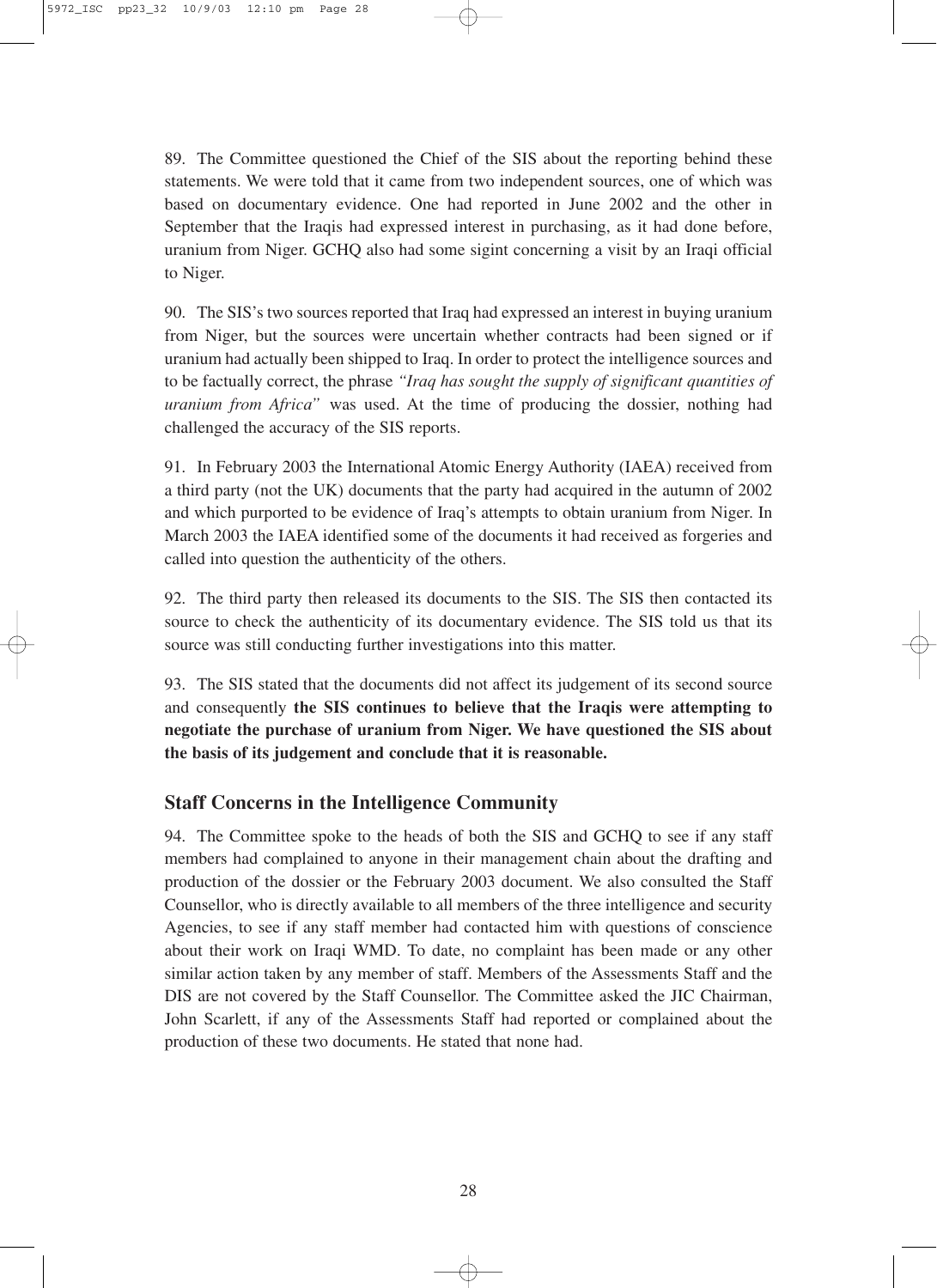95. We also asked Sir David Omand if he was aware of any concerns in the intelligence community. He replied that in the organisations for which he had responsibility he was not aware of any concerns, but that the Committee would need to ask the MoD about the DIS as that was not his responsibility. Sir David then wrote to the MoD to inform it that we were likely to raise this issue when the Defence Secretary came to give evidence.

96. Prior to his first appearance before us on 22 July, the Defence Secretary received a minute that stated that two members of the DIS had written with concerns over the text in the draft dossier. The recommendation of this MoD minute was that any attempts by the Committee to see the letters from the staff or to take evidence from them should be resisted but that the Committee should be informed of the areas of concern.

97. When we spoke to the MoD on 22 July about whether or not any DIS staff had expressed concerns about the drafting of the dossier, the Defence Secretary told us that *"there had been a dispute"* in the context of the 45 minutes claim about whether it was better to say that the intelligence was *"showing"* or *"indicating"*. The Defence Secretary did not tell us that two members of the DIS had written with concerns. Nor did his officials, even when pressed on this matter, after the Defence Secretary had left.

98. The then CDI, Air Marshal Sir Joe French, told us that:

*"… for each paper I would have the range of specialists who had been involved in them, obviously splitting hairs on particular words. But ultimately, putting 45 minutes in a military context when this was going through, I had to make a corporate decision on which draft we would actually live with. So the fact that this discussion goes on was just a weekly event as far as I was concerned – lively debate within the DIS."*

99. We were told that all the concerns had been discussed within the DIS as part of the normal drafting process. The Defence Secretary said that:

*"I think that's a rather healthy indication and I think it's a rather healthy situation that people have both the self-confidence to say 'hang on, we think this word is not quite as accurate as it should be', and moreover that the system not only tolerates that but encourages it."*

We recognise that such debate is healthy and that at the end of a discussion a decision needs to be made, and that the CDI makes the decision for the DIS.

100. It was not until shortly before his appearance before the Hutton Inquiry that the current Deputy Chief of Defence Intelligence (DCDI), Martin Howard, informed us that two members of the DIS had written to their line managers on 19 and 20 September with concerns over the language used in the draft dossier. These letters had also been copied to the then DCDI, but not to the Defence Secretary or the JIC Chairman.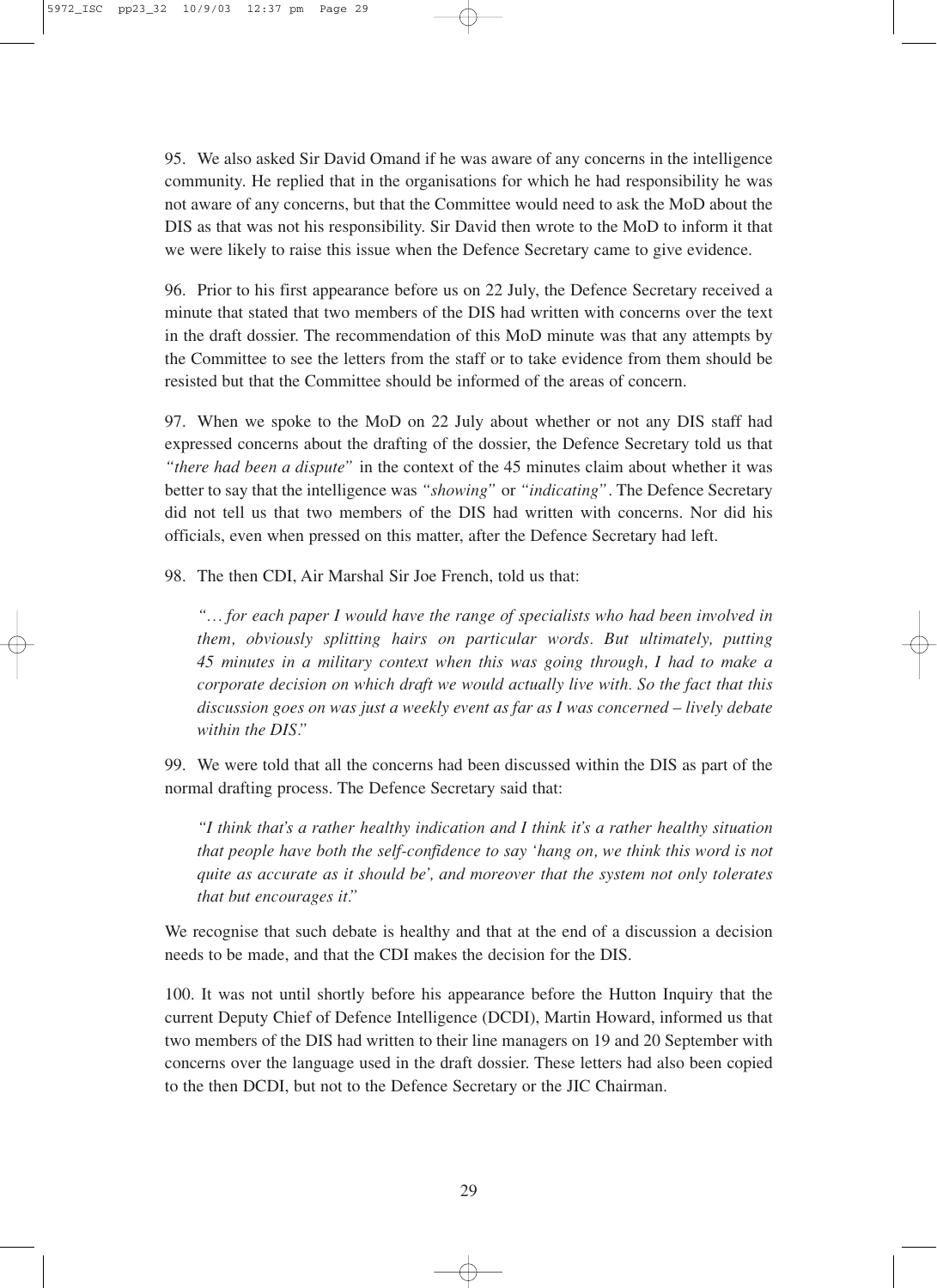101. Their concerns centred on the language used in the draft dossier, which was not in their view supported by the intelligence available to them on the current production of chemical and biological agents and weapons. We were told that there was further intelligence of a nature so sensitive that it was only released on a very restricted basis. We have seen that intelligence and understand the basis on which the CDI and the JIC took the view they did.

102. In order to clarify the way in which the concerns of the two DIS members were handled, we also asked the Defence Secretary and senior officials to give further evidence to us. Prior to this second appearance, the Defence Secretary gave us copies of the original letters of concern and the Committee decided not to take evidence from the two staff members. During this second evidence session, we were told that they were not regarded by the DIS management as representing formal complaints about the text used in the draft dossier as the drafting process was, at that time, still continuing.

104. **We regard the initial failure by the MoD to disclose that some staff had put their concerns in writing to their line managers as unhelpful and potentially misleading. This is not excused by the genuine belief within the DIS that the concerns had been expressed as part of the normal lively debate that often surrounds draft JIC Assessments within the DIS. We are disturbed that after the first evidence session, which did not cover all the concerns raised by the DIS staff, the Defence Secretary decided against giving instructions for a letter to be written to us outlining the concerns.** 

105. **It is important that all DIS staff should be made aware of the current procedures for recording formal concerns on draft JIC Assessments. We recommend that if individuals in the intelligence community formally write to their line managers with concerns about JIC Assessments, that the concerns are brought to the attention of the JIC Chairman.**

#### **Conclusions**

106. **The JIC Chairman, with the support of the Assessments Staff, other departments and the Agencies, produced the 24 September dossier, which was endorsed by the whole JIC.** 

107. **The dossier was founded on the assessments then available.**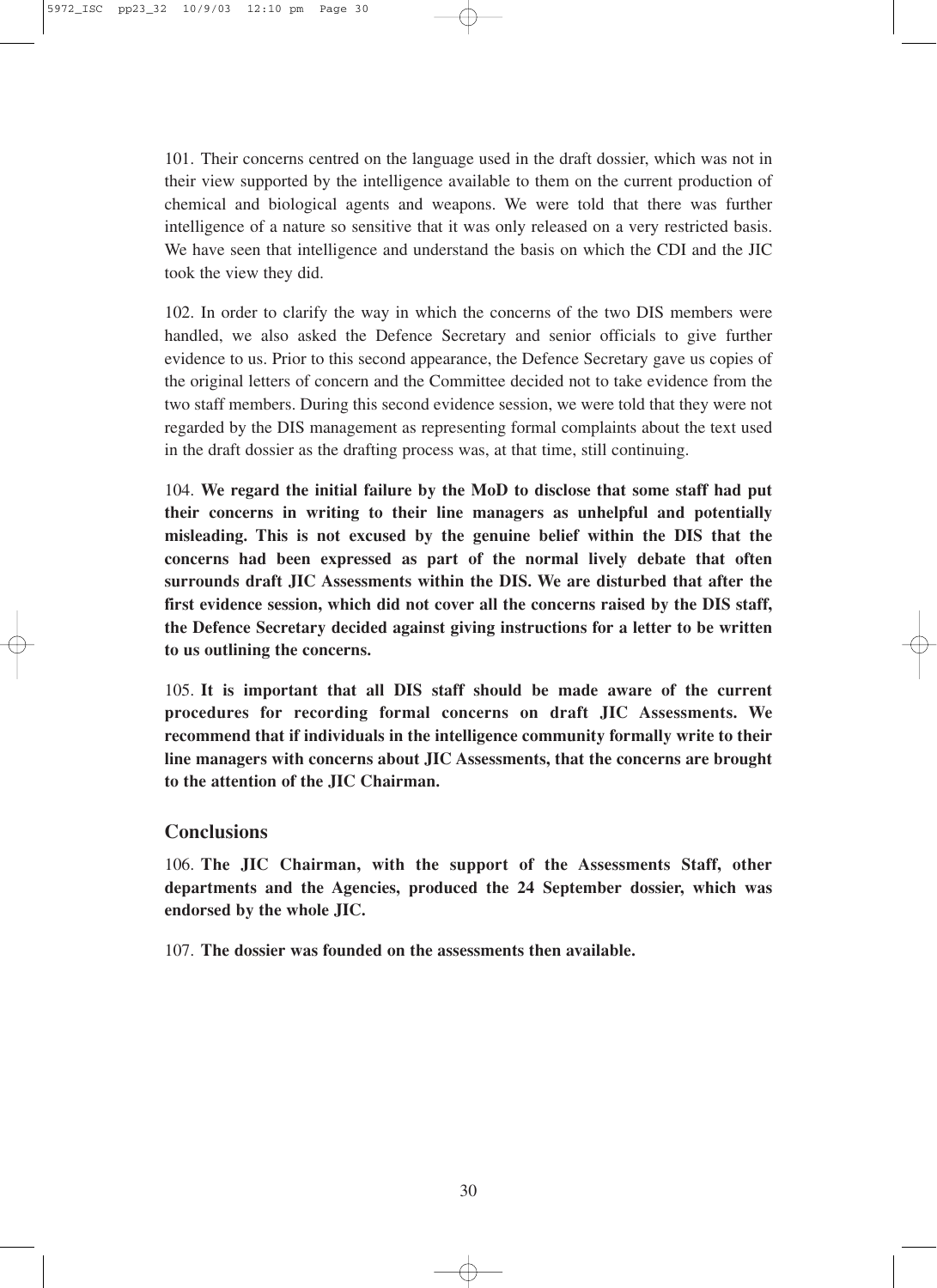108. **During the drafting process, a wide range of departments and Agencies, including No.10 and the DIS, made comments on the drafts. The Assessments Staff and the JIC Chairman made changes to the draft as they saw fit. The JIC Chairman stated unequivocally to us that he did not at any time feel under pressure, nor was he asked to include material that he did not believe ought to be included in the dossier. We accept this assurance. We are content that the JIC has not been subjected to political pressures, and that its independence and impartiality has not been compromised in any way. The dossier was not "sexed up" by Alastair Campbell or anyone else.**

109. **Alastair Campbell did not chair meetings on intelligence matters. He chaired meetings on the presentational aspects of these issues, which were appropriate to his position as Director of Communications and Strategy. Only Ministers or members of the intelligence community chair meetings on intelligence matters.** 

110. **The use of the phrase** *"continued to produce chemical and biological weapons"* **in the foreword and the absence of detail on amounts of agents produced in the executive summary and main text could give the impression that Saddam was actively producing both chemical and biological weapons and significant amounts of agents. However, the JIC did not know what had been produced and in what quantities – it had assessed, based on intelligence, that production had taken place. We believe that this uncertainty should have been highlighted to give a balanced view of Saddam's chemical and biological capacity.** 

111. **Saddam was not considered a current or imminent threat to mainland UK, nor did the dossier say so. As we said in our analysis of the JIC Assessments, the most likely chemical and biological munitions to be used against Western forces were battlefield weapons (artillery and rockets), rather than strategic weapons. This should have been highlighted in the dossier.** 

112. **The dossier was for public consumption and not for experienced readers of intelligence material. The 45 minutes claim, included four times, was always likely to attract attention because it was arresting detail that the public had not seen before. As the 45 minutes claim was new to its readers, the context of the intelligence and any assessment needed to be explained. The fact that it was assessed to refer to battlefield chemical and biological munitions and their movement on the battlefield, not to any other form of chemical or biological attack, should have been highlighted in the dossier. The omission of the context and assessment allowed speculation as to its exact meaning. This was unhelpful to an understanding of this issue.**

113. **The SIS continues to believe that the Iraqis were attempting to negotiate the purchase of uranium from Niger. We have questioned them about the basis of their judgement and conclude that it is reasonable.**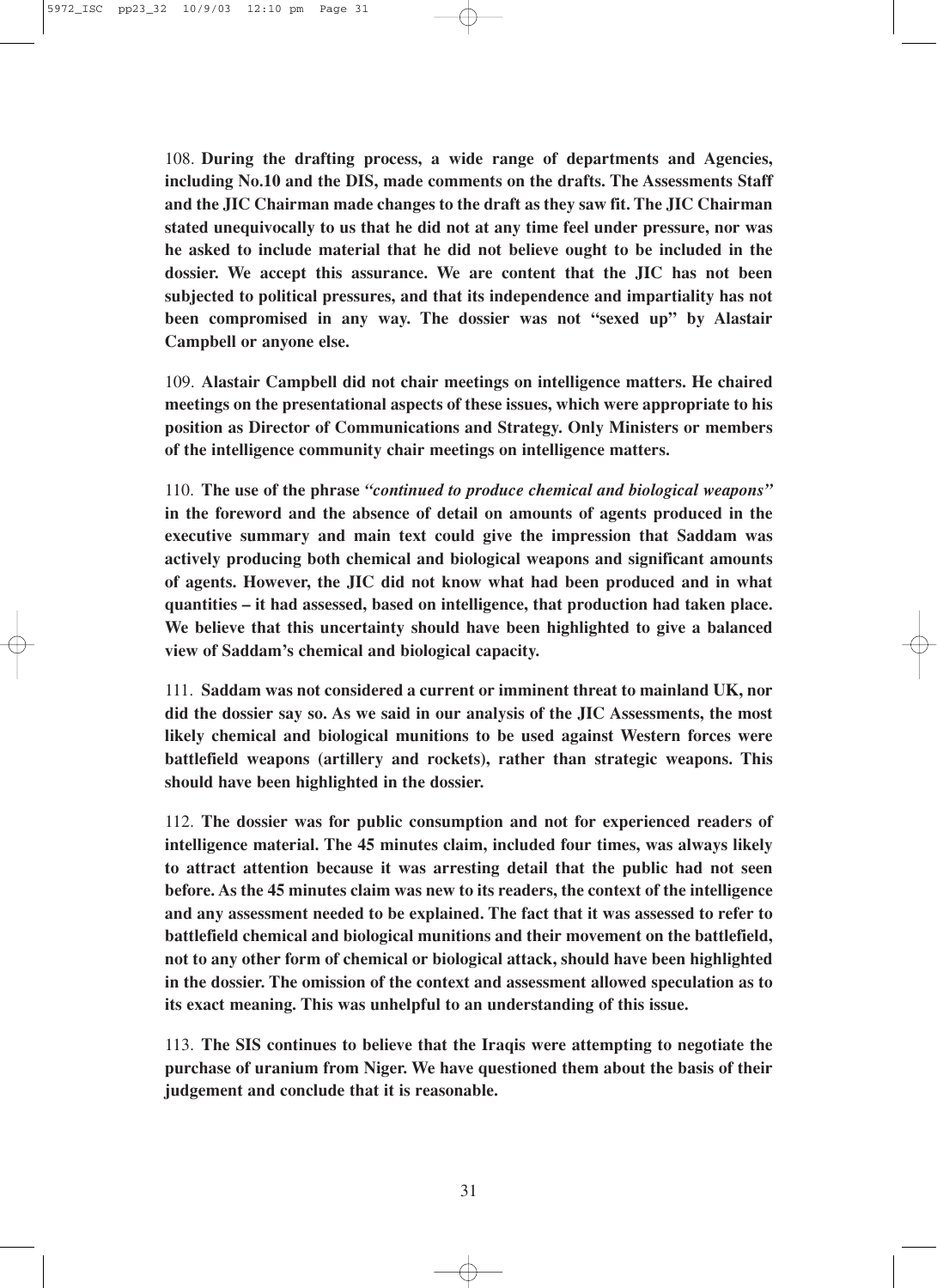114. **The Agencies and the JIC reported that none of their staff had concerns about the 24 September dossier. Two individuals in the DIS wrote to their line managers to register their concerns. We were told that these concerns were discussed within the DIS in the normal way. CDI agreed the text of the draft dossier, which was informed by intelligence that he, but not the two individuals, had seen. The concerns were not brought to the attention of the Defence Secretary or the JIC Chairman.**

115. **We regard the initial failure by the MoD to disclose that some staff had put their concerns in writing to their line managers as unhelpful and potentially misleading. This is not excused by the genuine belief within the DIS that the concerns had been expressed as part of the normal lively debate that often surrounds draft JIC Assessments within the DIS. We are disturbed that after the first evidence session, which did not cover all the concerns raised by the DIS staff, the Defence Secretary decided against giving instructions for a letter to be written to us outlining the concerns.**

116. **It is important that all DIS staff should be made aware of the current procedures for recording formal concerns on draft JIC Assessments. We recommend that if individuals in the intelligence community formally write to their line managers with concerns about JIC Assessments the concerns are brought to the attention of the JIC Chairman.**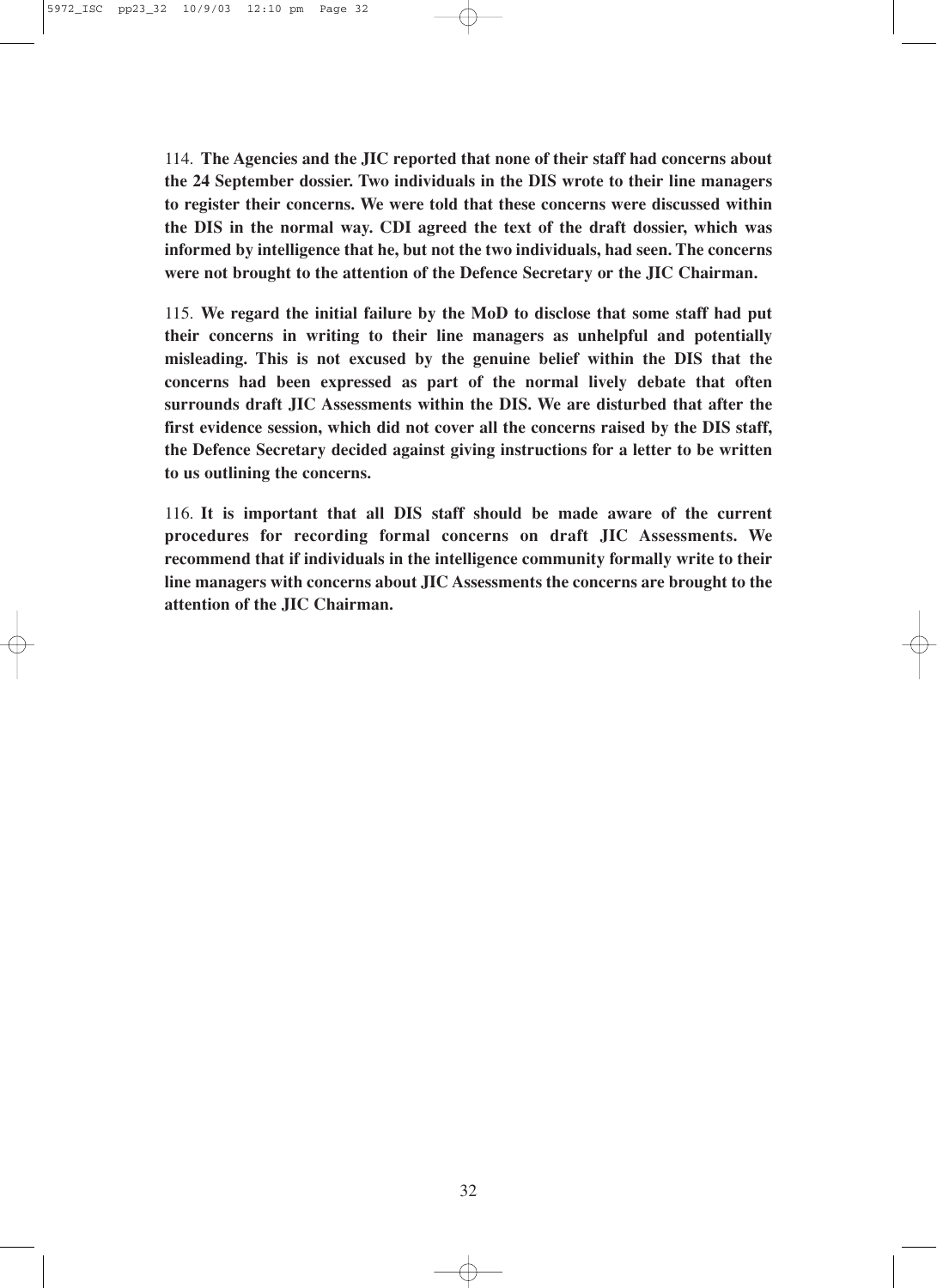## **THE ASSESSMENTS OCTOBER 2002 TO MARCH 2003**

117. The JIC produced eight assessments on Iraq-related matters during the period October 2002 to March 2003. The assessment of Iraq's WMD capability remained constant, although additional intelligence became available on the action being taken by the Iraqis to conceal and deceive the UN inspectors. Only limited intelligence was available on Saddam's plans to use chemical and biological weapons. Additionally, the JIC assessed the likelihood of terrorist organisations obtaining WMD technology, agents or munitions from Iraq and the likelihood of Iraq-sponsored terrorist attacks.

#### **UN Inspections and the Iraqi Chemical and Biological Capability**

118. The key judgement of the 11 October 2002 JIC Assessment was that Saddam was determined to retain Iraq's proscribed weapons programmes. It also judged that he was confident that he could prevent the United Nations Monitoring, Verification and Inspection Commission (UNMOVIC), operating on the basis of existing UNSCRs, from finding any evidence before military options started to close off in spring 2003. Concealment and dispersal of sensitive items were the main elements of Iraq's strategy for dealing with UNMOVIC, but if inspections were conducted under a tougher regime, and if specific intelligence on WMD locations was forthcoming, UNMOVIC might find evidence of Iraq's WMD programmes. The JIC did not expect a repeat of the blatant Iraqi policy of intimidation and obstruction that the United Nations Special Commission (UNSCOM) encountered but the JIC assessed that if inspectors came close to uncovering evidence of WMD, Iraq would employ a wide range of tactics to delay their work.

119. The Assessments Staff produced an intelligence update on 27 November 2002. It reiterated an earlier JIC Assessment<sup>20</sup> that if Saddam were to be faced with the likelihood of military defeat and removal from power, he would be unlikely to be deterred from using chemical and biological weapons by any diplomatic or military means.

120. It was assessed that Saddam was prepared to order missile strikes against Israel, with chemical or biological warheads, in order to widen the war should hostilities begin. Saddam had also identified Bahrain, Jordan, Qatar and Kuwait as targets. The update also contained recent intelligence that Saddam would use Chemical or Biological Weapons (CBW) if allied forces approached Baghdad, if Basra, Kirkuk and Mosul fell to allied control, or if Iraqi military units rebelled.

121. In December 2002, the JIC assessed that Iraq's ability to use CBW might be constrained by its available stocks of agent and the difficulty of producing more while UN inspectors were present. The JIC acknowledged that it did not know the extent of Iraq's stocks of CBW.

*<sup>20</sup> JIC Assessment 9 September 2002*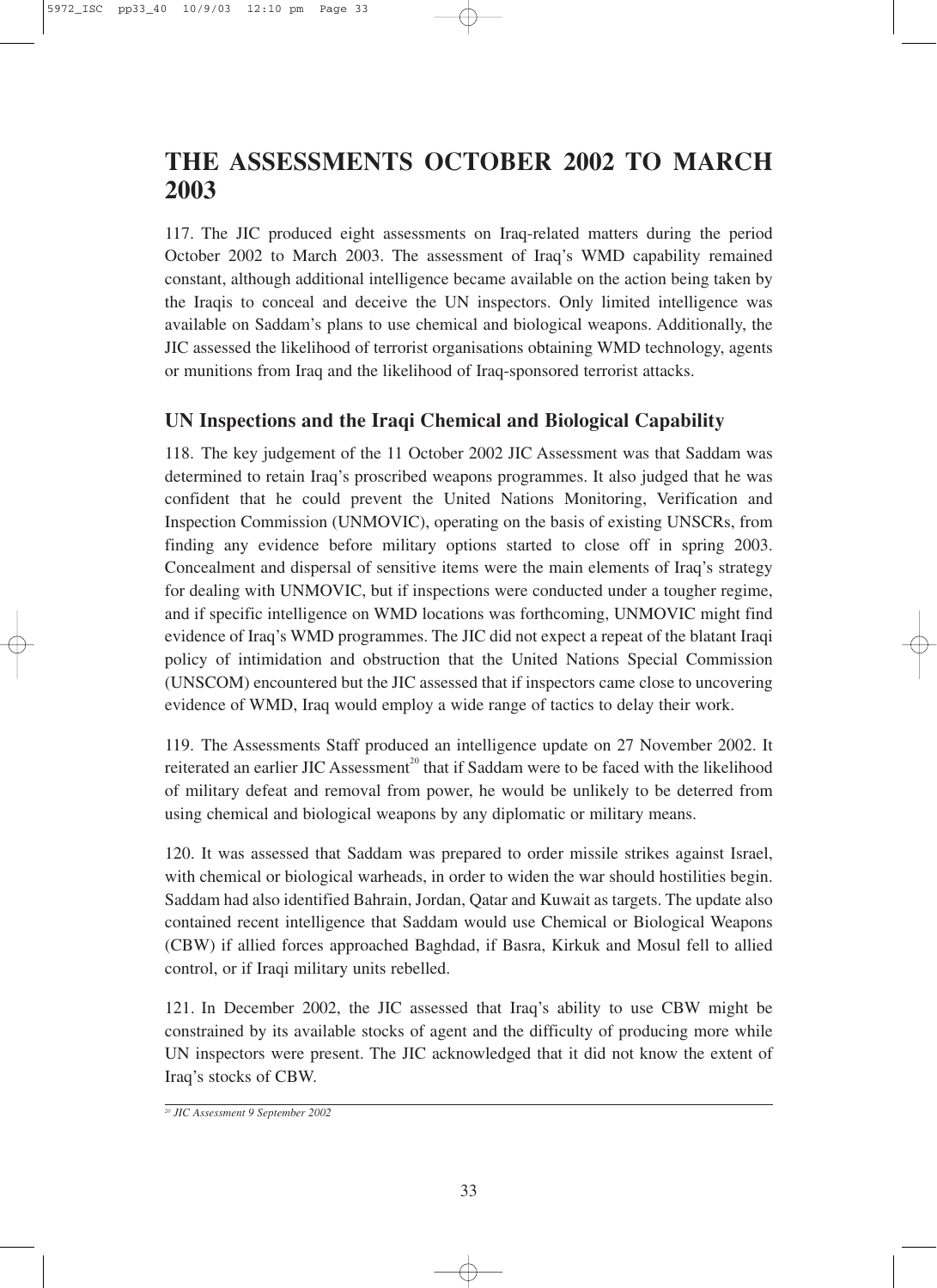122. The JIC Assessment issued immediately prior to coalition action against Iraq, dated 19 March 2003, stated that a report from a reliable source in mid-March indicated that Iraq's chemical weapons remained disassembled and that Saddam had not yet ordered their assembly. The JIC judged that Iraq had a usable CBW capability, deliverable by artillery, missiles and possibly unmanned aerial vehicles. It judged that Iraq possessed up to 20 al Hussein missiles with a range of 650km and hundreds of shorter range missiles, mostly with a range of 150km or less. These missiles might be able to deliver CBW, although intelligence suggested that Iraq might lack warheads capable of the effective dispersal of such agents.

123. **During the period that the UN inspectors were in Iraq, although they were not getting full co-operation from the Iraqis, it is reasonable to assume that they would have had some inhibiting effect on any production and storage of chemical and biological agents and munitions. We were told that this was because Iraq had concealed or hidden its fixed production facilities and any manufactured material as part of its programme of concealment. We do not consider that this was fully reflected in the JIC Assessments nor was it reflected in the February 2003 document.** 

124. We note that the JIC continued to assess that Saddam had the firm intention to use CBW in the event of a conflict. It is a matter of record that no chemical or biological weapons were used but that some al Samoud missiles were fired at Kuwait.

#### **Terrorism**

125. The 27 November 2002 intelligence update reported that although there was no intelligence to indicate that Iraq had considered using chemical and biological agents in terrorist attacks, it could not rule out the possibility.

126. In their assessment *International Terrorism: War with Iraq*, dated 10 February 2003, the JIC reported that there was no intelligence that Iraq had provided CB materials to al-Qaida or of Iraqi intentions to conduct CB terrorist attacks using Iraqi intelligence officials or their agents. However, it judged that in the event of imminent regime collapse there would be a risk of transfer of such material, whether or not as a deliberate Iraqi regime policy. The JIC assessed that al-Qaida and associated groups continued to represent by far the greatest terrorist threat to Western interests, and that threat would be heightened by military action against Iraq.

127. The JIC assessed that any collapse of the Iraqi regime would increase the risk of chemical and biological warfare technology or agents finding their way into the hands of terrorists, not necessarily al-Qaida.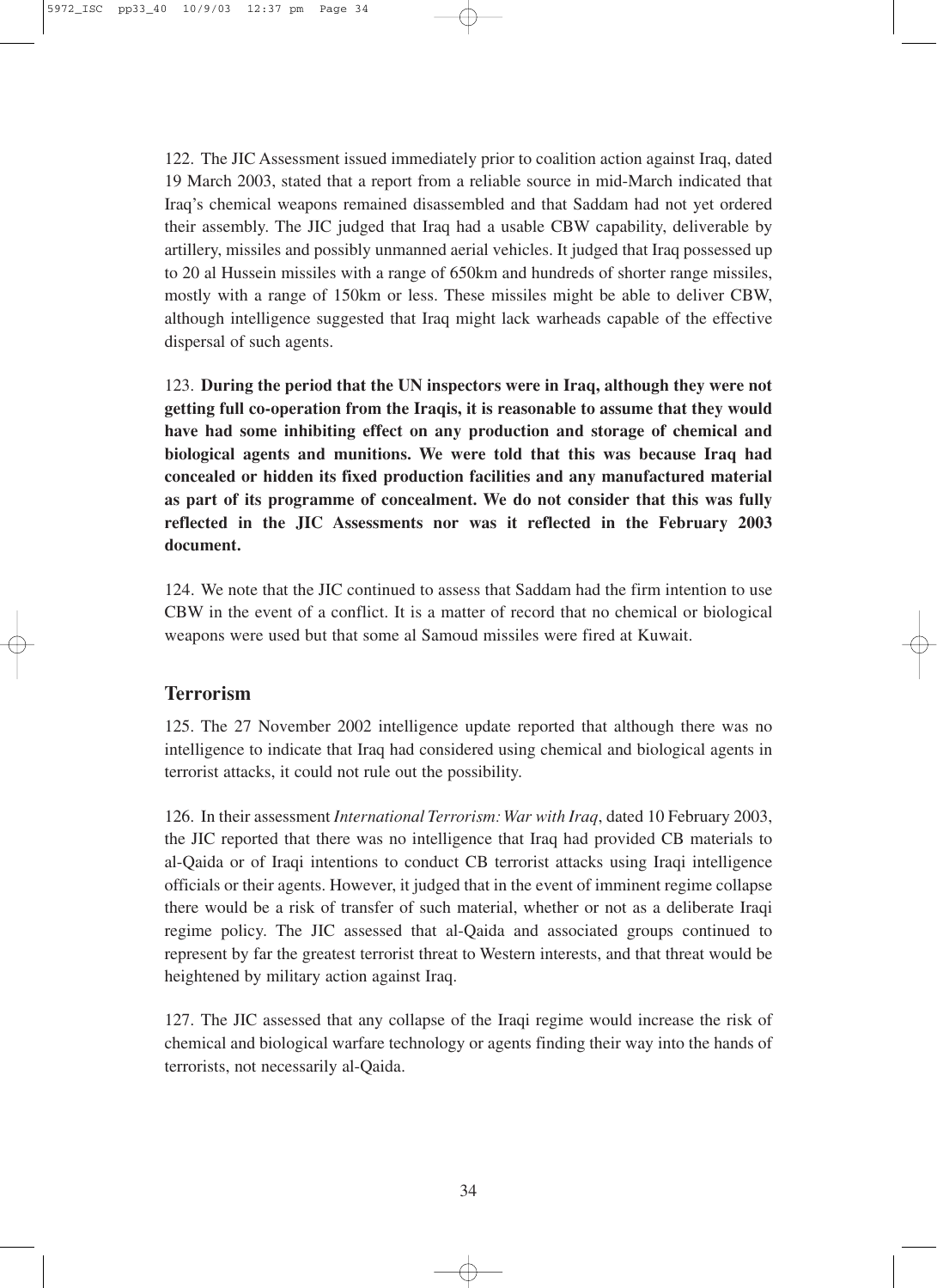128. We discussed this risk with the Prime Minister, who said:

*"One of the most difficult aspects of this is that there was obviously a danger that in attacking Iraq you ended up provoking the very thing you were trying to avoid. On the other hand I think you had to ask the question, 'Could you really, as a result of that fear, leave the possibility that in time this developed into a nexus between terrorism and WMD in an event?'. This is where you've just got to make your judgement about this. But this is my judgement and it remains my judgement and I suppose time will tell whether it's true or it's not true."*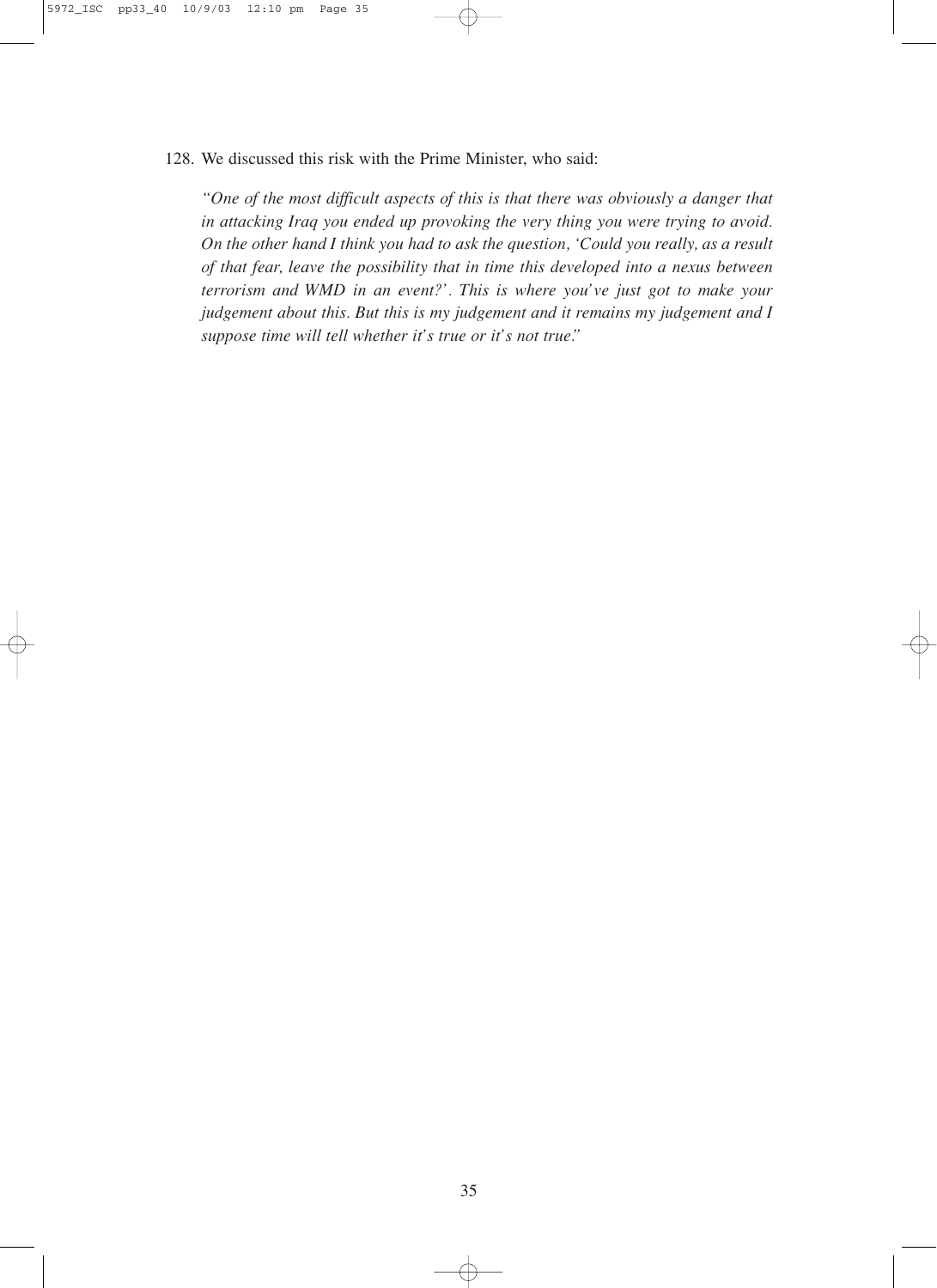## **THE FEBRUARY 2003 DOCUMENT**

#### **History**

129. In January 2003, the Government was conscious that the UN inspectors had found very little in Iraq and that consequently the public's perception of Iraq was changing. The Iraq Communications Group (ICG), which had been established in December 2002 and was chaired by Alastair Campbell, met to discuss how the problems faced by the UN inspectors and the history of Iraq's deception and concealment could be publicly highlighted. The SIS representative at the meeting offered to provide a briefing note on the organisation of deception, concealment and intimidation in Iraq as the Service had acquired a body of information on these matters. The ICG then commissioned the Coalition Information Centre (CIC) to produce a document, which would be used as background briefing for journalists.

130. The SIS provided the CIC with an intelligence-derived paper, which is reproduced at Annex A, for them to use. Alastair Campbell explained in his evidence to the Foreign Affairs Committee how Dr Al-Marashi's article came to be included without attribution in the document and then amended by the drafters better to reflect the actual situation in Iraq. We will not comment on that matter in this report, but we will focus on how the intelligence-derived material was used in the document. The bulk of the intelligencederived material was used in sections 1 and 3 of the document, although some material was included in section 2.

131. The document was originally given to a number of journalists over the weekend of 1 and 2 February and then placed in the Library of the House on 3 February. The Prime Minister described the document as follows:

*"We issued further intelligence over the weekend about the infrastructure of concealment. It is obviously difficult when we publish intelligence reports, but I hope that people have some sense of the integrity of our security services. They are not publishing this, or giving us this information, and making it up. It is the intelligence that they are receiving, and we are passing on to people. In the dossier that we published last year, and again in the material that we put out over the weekend, it is very clear that a vast amount of concealment and deception is going on." 21*

*<sup>21</sup> Hansard Column 25 3 February 2003*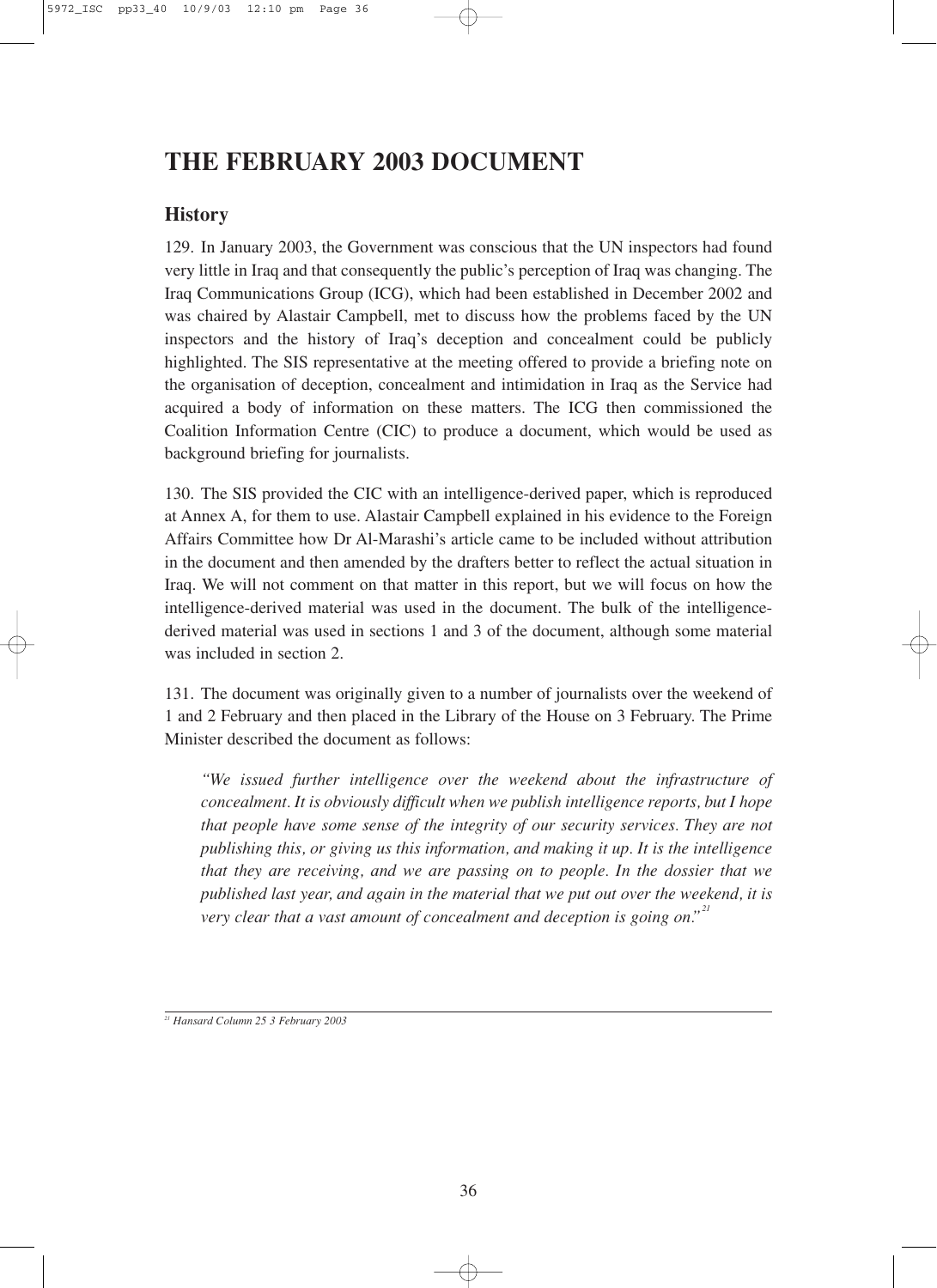#### **Conclusions**

132. The Committee took evidence on this matter from the Chief of the SIS on both 12 February and 17 July and separately from Alastair Campbell on 17 July. Both agreed that making the document public without consulting the SIS or the JIC Chairman was a *"cock-up"*. Alastair Campbell confirmed that, once he became aware that the provenance of the document was being questioned because of the inclusion of Dr Al-Marashi's work without attribution, he telephoned both the Chief of the SIS and the JIC Chairman to apologise.

133. **We conclude that the Prime Minister was correct to describe the document as containing** *"further intelligence… about the infrastructure of concealment.… It is the intelligence that they [the Agencies] are receiving, and we are passing on to people."*

134. **However, as we previously concluded22, it was a mistake not to consult the Agencies before their material was put in the public domain. In evidence to us the Prime Minister agreed. We have reported the assurance that we have been given that in future the JIC Chairman will check all intelligence-derived material on behalf of the intelligence community prior to publication.**

135. **The publicity surrounding the document was such that it devalued the input of the Agencies. It was counter-productive in that attention was distracted from the concealment, intimidation and deception of the Iraqi regime.**

*<sup>22</sup> Cm 5837*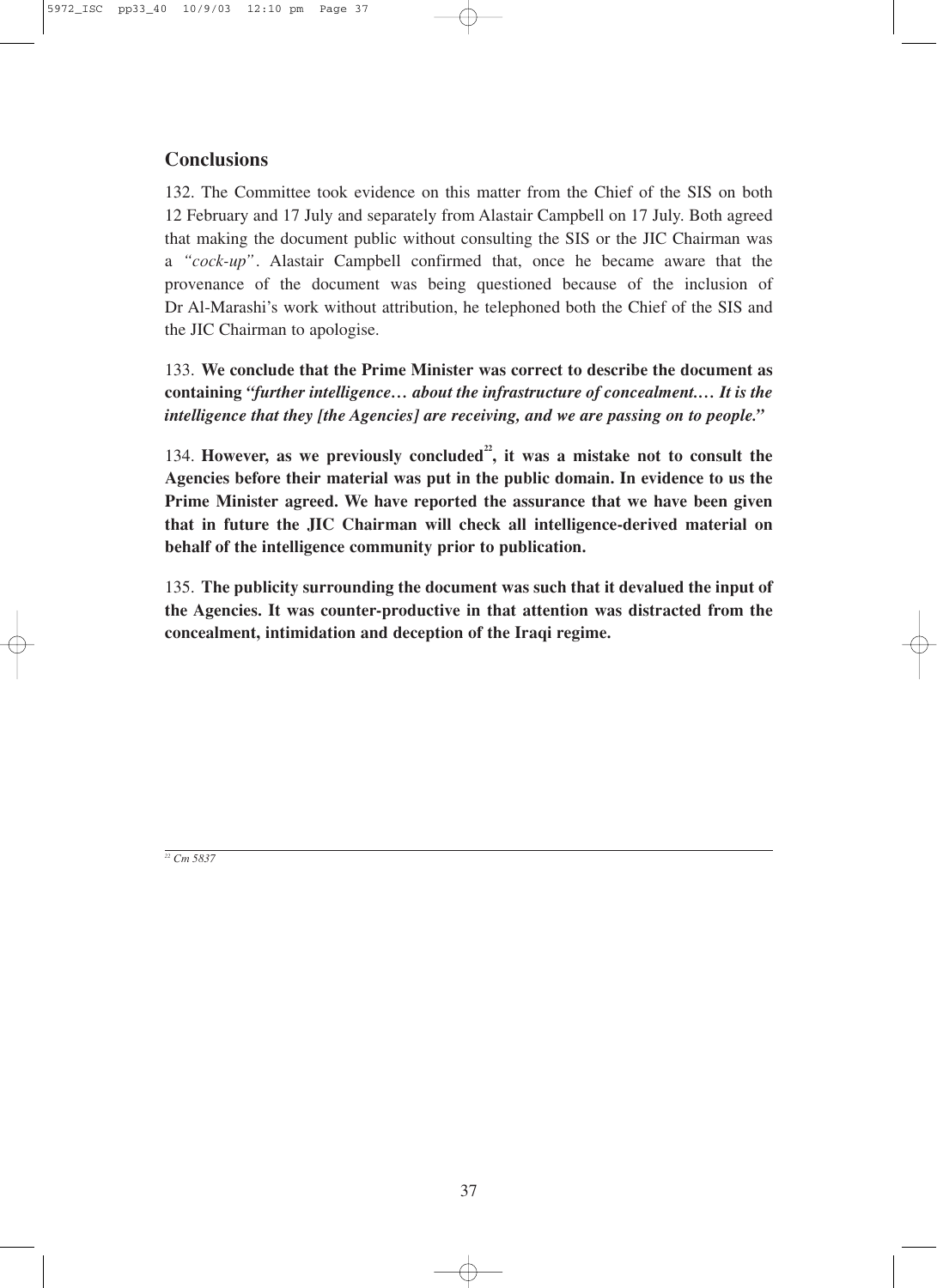## **OTHER ISSUES**

#### **Support to the UN Inspectors**

136. Both the SIS and the DIS supported UNMOVIC and IAEA. The SIS provided the UN inspectors with about 170 intelligence reports between December 2000 and March 2003. The DIS also provided regular briefings. Both the Prime Minister and the Foreign Secretary told the Committee that all UK-owned intelligence that was relevant to these UN inspections was passed to the teams. The UK provided intelligence packs on 19 sites, of which the UN inspectors managed to inspect 10. Four of these sites had weapons or weapons-related technology hidden but only two related to the WMD programme. One of these sites was the home of the Iraqi scientist who had concealed a large amount of documents relating to the pre-1991 nuclear programme.

137. **The UN inspectors told us that they were content with the support that they received from the UK. Ministers told us that the UK provided the UN inspectors** with all the intelligence support that it could within the third party rules<sup>23</sup>.

#### **The Agencies, the Media and the Public**

138. The Committee had previously questioned the Agencies about their relationship with the public and the media. Press enquiries about the Security Service and SIS are handled by the Home Office and FCO press offices respectively. GCHQ has its own Press Officer, who is authorised to offer on-the-record statements about local community and organisational matters. Additionally, the Heads of the Agencies, and nominated senior staff members, are authorised to have contact with the media. The JIC and the DIS do not have a direct relationship with the media; contact is handled through the Cabinet Office and MoD press offices respectively.

139. The Prime Minister described the publication of the dossier as unprecedented. It was, in that it was the first time that the JIC had produced a document designed to inform the public. However, limited amounts of intelligence and assessments had previously been made public by this Government during the military action in Kosovo in 1999 and in the aftermath of the 11 September 2001 terrorist attacks on the USA.

140. However, when the dossier was first published it was rather poorly received, in that many commentators said that it contained nothing much that was new. Only since the coalition military action has it become a *cause célèbre*. This, and the uncertainty and bad publicity associated with the February 2003 document, suggest that the way intelligence material is used to inform the public needs to be reviewed.

*<sup>23</sup> The Third Party rule is an agreement that operates between intelligence agencies of different states and within states. It means that when an intelligence agency shares intelligence with another party that party is bound not to share the intelligence with anyone else (a third party) without the express permission of the originating agency. If an agency or party breaks this rule, it risks losing the trust of the other party, which may consequently be less inclined to share intelligence in the future.*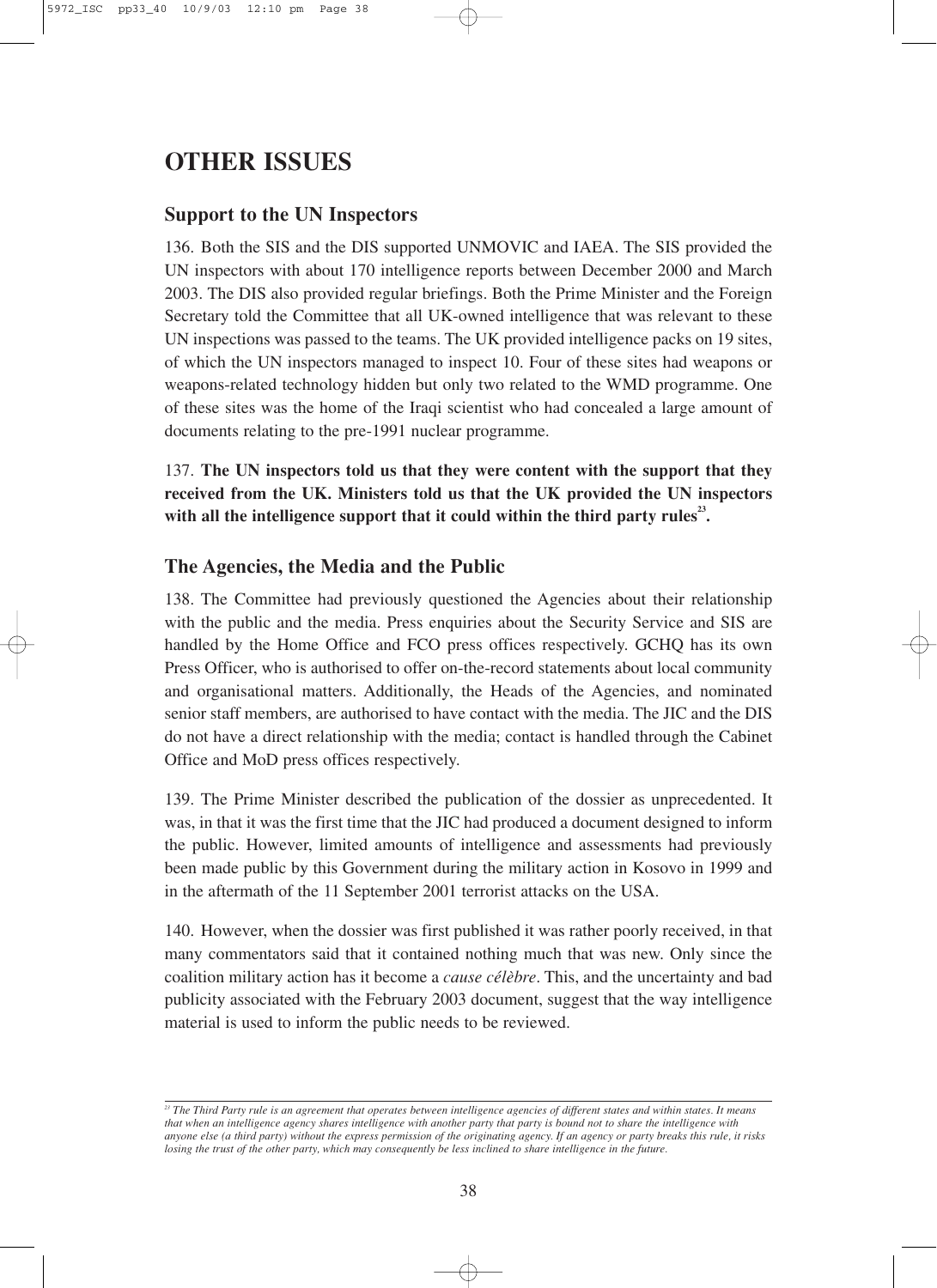141. The JIC plays a key role in supplying independent assessments to Ministers and senior policy makers to inform their decision making. It is highly likely that Governments in future will feel that they have to brief the public using intelligencederived material. The public's perception of the reliability of the assessments and underlying intelligence is therefore very important.

142. **It is vital that the JIC's and the Agencies' credibility and effectiveness are not degraded or diminished by the publication of their product in an inappropriate manner. We will examine the Agencies' relationship with the media and the use of intelligence-derived material by the Government to brief the public, taking account of any relevant recommendations of the Hutton Inquiry. We will report in due course.**

#### **Briefings**

143. During the conduct of this inquiry the Committee asked for details of the various Iraq briefings given to Cabinet Ministers and senior Parliamentarians, other than the ISC, by the JIC Chairman. The details are as follows:

| 18 September 2002 | Rt. Hon. Iain Duncan Smith, MP                                   |
|-------------------|------------------------------------------------------------------|
| 19 September 2002 | Rt. Hon. The Lord Goldsmith, QC, Rt. Hon. Donald                 |
|                   | Anderson, MP, Rt. Hon. Bruce George, MP and Rt. Hon. Ann         |
|                   | Taylor, MP                                                       |
| 9 January 2003    | Rt. Hon. John Reid, MP                                           |
| 24 January 2003   | Rt. Hon. John Reid, MP                                           |
| 30 January 2003   | Rt. Hon. John Reid, MP                                           |
| 6 February 2003   | Rt. Hon. Bruce George, MP and Rt. Hon. Donald Anderson, MP       |
| 10 February 2003  | Rt. Hon. John Reid, MP                                           |
| 11 February 2003  | Rt. Hon. The Lord Goldsmith, QC                                  |
| 12 February 2003  | Rt. Hon. Charles Clarke, MP, Rt. Hon. Tessa Jowell, MP, Lord     |
|                   | Grocott, Rt. Hon. Clare Short, MP, Rt. Hon. The Lord Williams    |
|                   | and Rt. Hon. Iain Duncan Smith, MP                               |
| 13 February 2003  | Rt. Hon. Margaret Beckett, MP, Rt. Hon. Peter Hain, MP, Rt. Hon. |
|                   | Patricia Hewitt, MP, Rt. Hon. Helen Liddell, MP, Rt. Hon. Paul   |
|                   | Murphy, MP and Rt. Hon. Andrew Smith, MP                         |
| 14 February 2003  | Rt. Hon. Hilary Armstrong, MP                                    |
| 19 February 2003  | Rt. Hon. David Blunkett, MP                                      |
| 20 February 2003  | Rt. Hon. Charles Kennedy, MP and Rt. Hon. Robin Cook, MP         |
| 24 February 2003  | Rt. Hon. Baroness Symons and Leaders of the Opposition Parties   |
|                   | in the House of Lords                                            |
| 10 March 2003     | Rt. Hon. Sir John Stanley, MP                                    |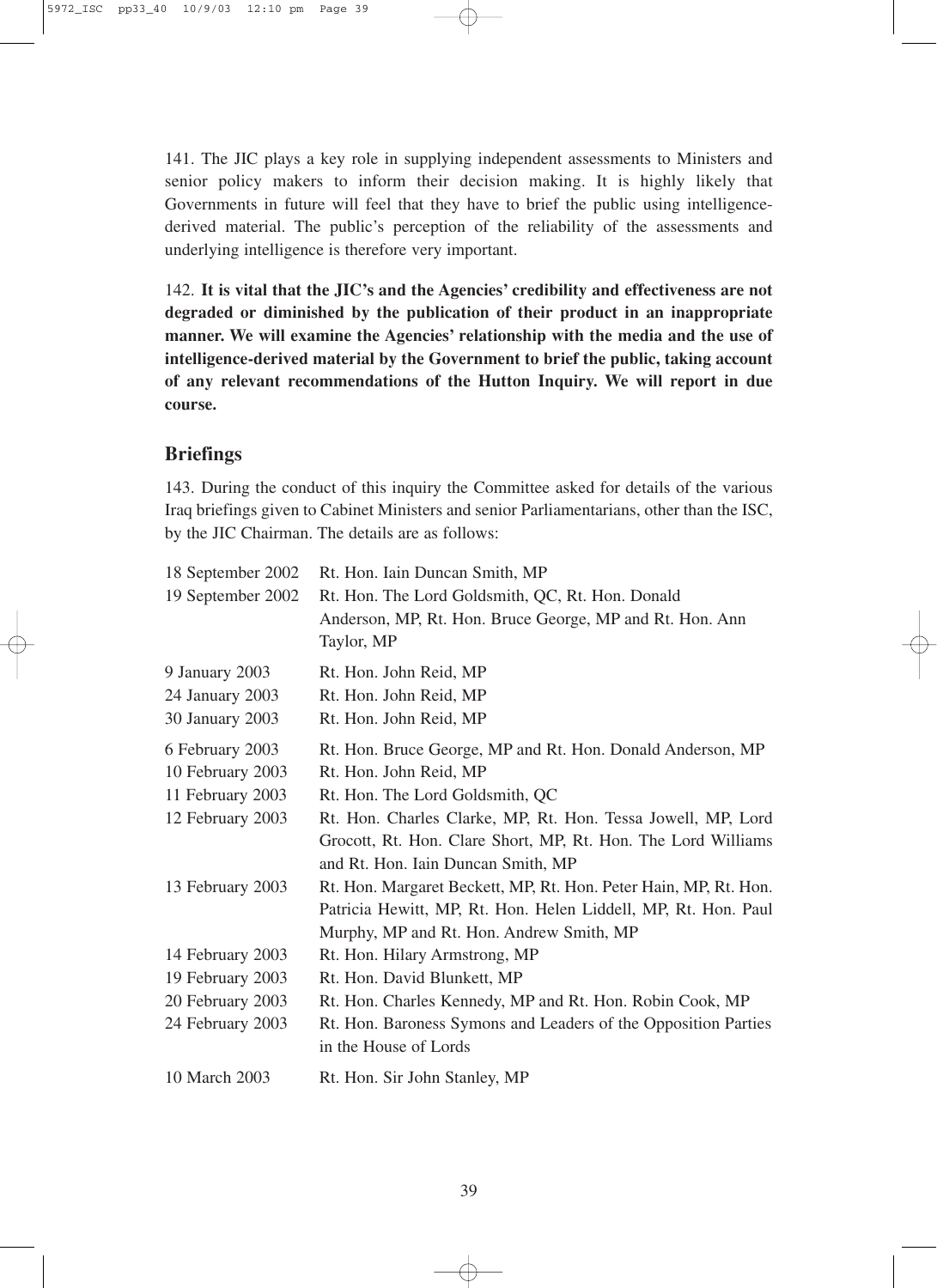#### **The Foreign Affairs Committee Report**

144. The FAC conducted an inquiry, titled *The Decision to go to War in Iraq*<sup>24</sup>, which was published on 7 July 2003. The FAC had taken evidence from the Foreign Secretary, William Ehrman and Peter Ricketts (both FCO Officials) in public and private, Alastair Campbell and others in compiling their report, as well as written submissions. The FAC agreed to the Foreign Secretary's suggestion that they provide us with the unredacted transcript of their private session with the Foreign Secretary and the classified FCO memoranda.

145. In its report the FAC came to a number of conclusions and made recommendations. Our comments can be found in Annex B and the paragraph numbering is as in the FAC report.

*<sup>24</sup> HC 813-I and 813-II*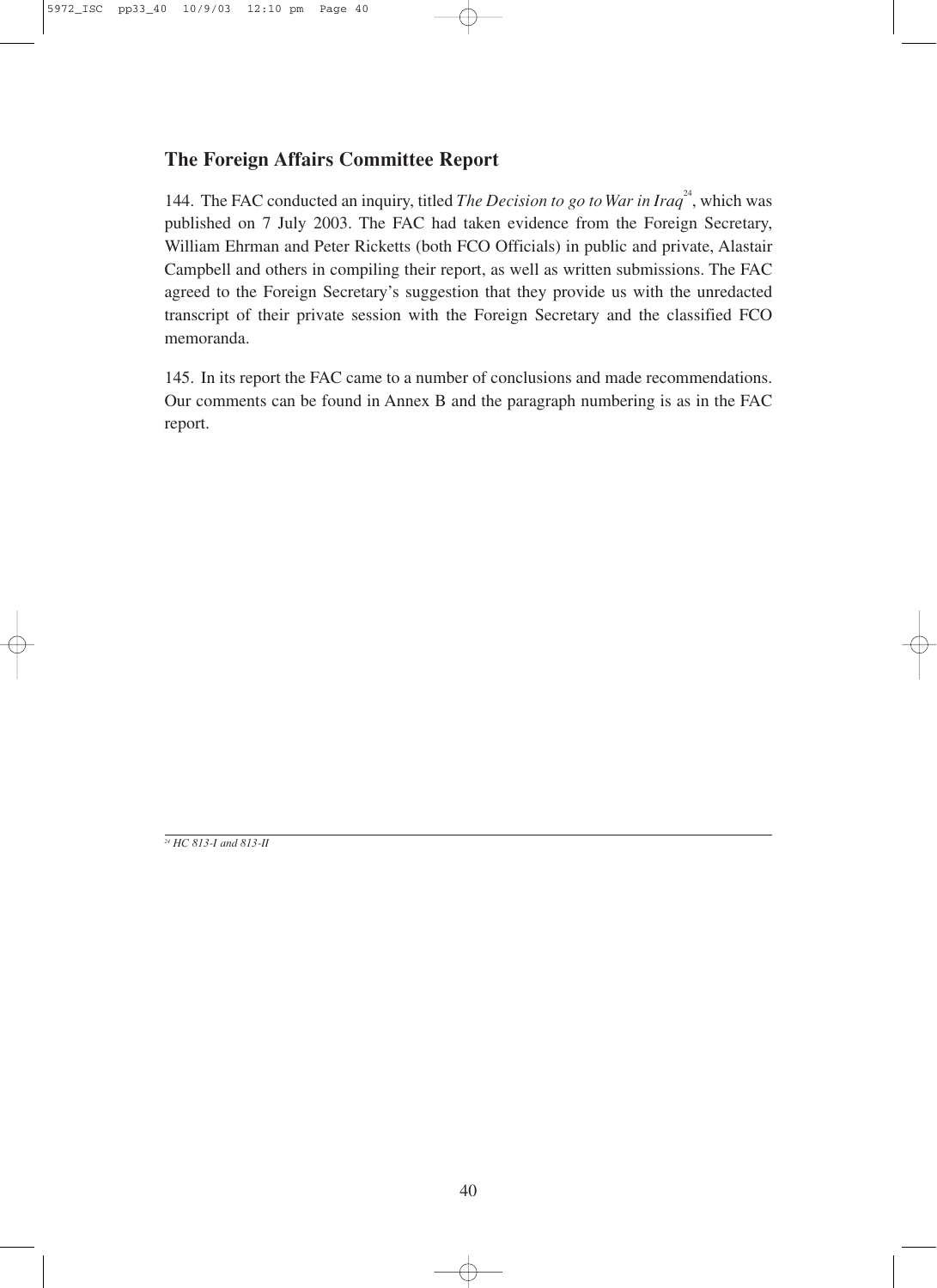### **CONCLUSIONS AND RECOMMENDATIONS**

A. This Report does not judge whether the decision to invade Iraq was correct. It is the purpose of this Report to examine whether the available intelligence, which informed the decision to invade Iraq, was adequate and properly assessed and whether it was accurately reflected in Government publications. (Paragraph 11)

#### **The Assessments August 1990 to September 2002**

- B. Iraq was a hard target, but the SIS successfully ran a number of agents against Iraq and Saddam's regime. These agents provided intelligence over a wide range of topics, although the SIS acknowledged that coverage on some subjects was stronger than on others. GCHQ and the DIS, working in partnership with allies, also produced valuable intelligence on Iraq, particularly to protect deployed forces and on the Iraqi WMD programmes, capabilities and procurement activities. (Paragraph 32)
- C. The Iraq Survey Group has yet to report. It is interviewing scientists and examining locations and equipment before making its judgement. However, it is possible for the Committee to comment on the assessments and their relationship to the underlying intelligence. (Paragraph 42)
- D. Based on the intelligence and the JIC Assessments that we have seen, we accept that there was convincing intelligence that Iraq had active chemical, biological and nuclear programmes and the capability to produce chemical and biological weapons. Iraq was also continuing to develop ballistic missiles. All these activities were prohibited under UNSCRs. (Paragraph 66)
- E. The JIC assessed that Iraq had up to 20 al Hussein missiles and had retained some chemical and biological agents and weapons from 1991. The JIC did not know the location or state of readiness of the missiles but judged that the engineering expertise was available to maintain the missiles effectively. The JIC did not know what type of chemical and biological agents had been retained and consequently if the agents would still be effective. (Paragraphs 44 and 45)
- F. That the Iraqis could use chemical or biological battlefield weapons rapidly had already been established in previous conflicts and the reference to the 20–45 minutes in the JIC Assessment added nothing fundamentally new to the UK's assessment of the Iraqi battlefield capability. Additionally, the JIC Assessment did not precisely reflect the intelligence provided by the SIS. (Paragraph 56)
- G. The JIC did not know precisely which munitions could be deployed from where to where and the context of the intelligence was not included in the JIC Assessment. This omission was then reflected in the 24 September dossier, which we discuss later in the Report. (Paragraph 57)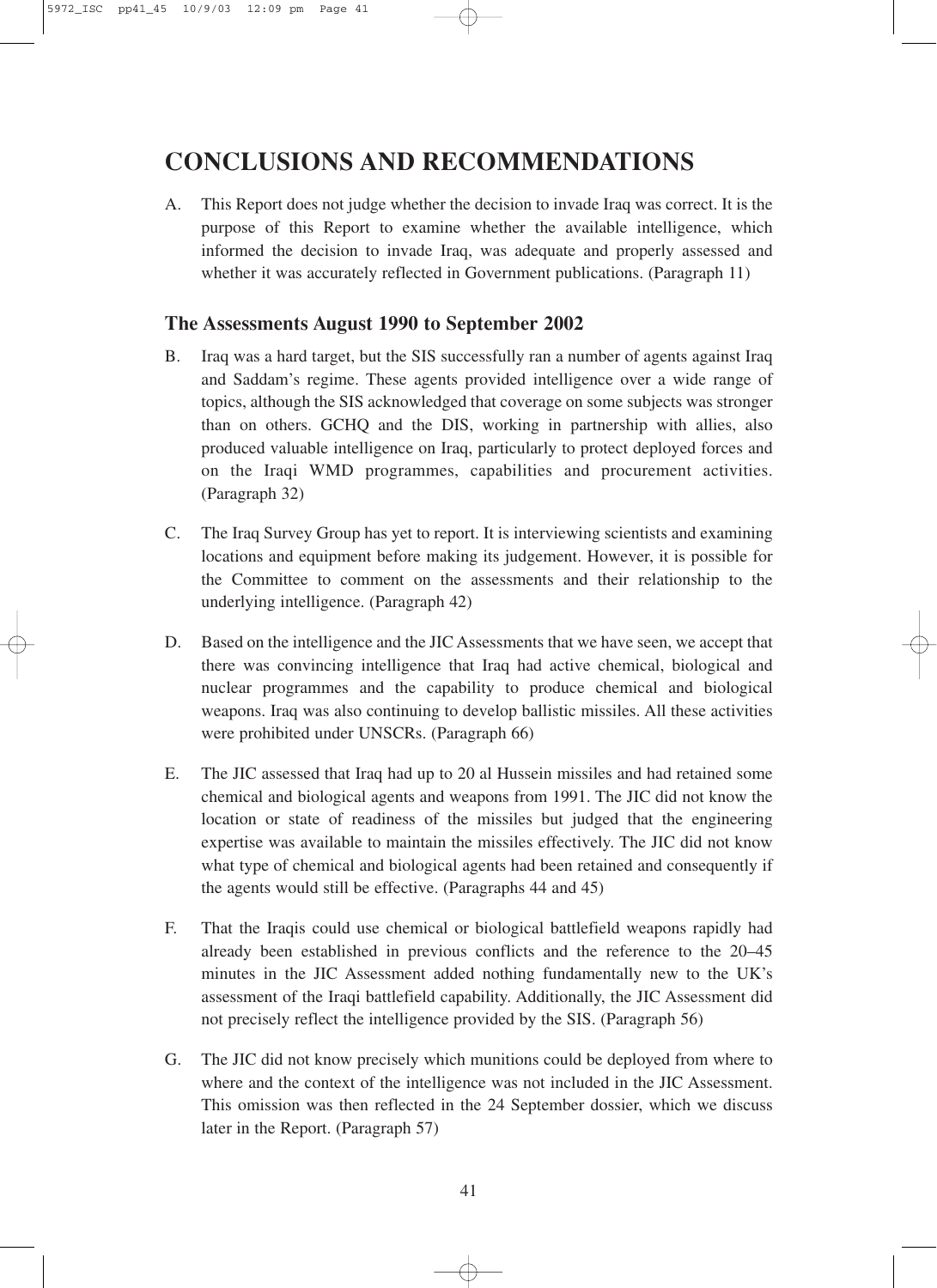- H. In its assessment of 9 September the JIC judged that Iraq had, either from pre-1991 or from more recent production, both chemical and biological agents and weapons. It could not quantify the amounts of chemical or biological agents and weapons produced within the assessments because there was insufficient intelligence on production amounts and weapon quantities. (Paragraph 63)
- I. Whilst the 9 September 2002 JIC Assessment was a balanced assessment of scenarios, it did not highlight in the key judgements the uncertainties and gaps in the UK's knowledge about the Iraqi biological and chemical weapons. (Paragraph 67)

#### **The 24 September 2002 Dossier**

- J. The JIC Chairman, with the support of the Assessments Staff, other departments and the Agencies, produced the 24 September dossier, which was endorsed by the whole JIC. (Paragraph 106)
- K. The Committee has examined the dossier and its drafts and has compared them with the classified JIC Assessments available at that time. The Iraqi WMD paper issued on 4 September reflected the March 2002 JIC Assessments and some later intelligence. The first version of the draft dossier, produced for John Scarlett by the Assessments Staff on 10 September, was more assertive in its language than the 4 September paper. The assessment of the Iraqi chemical and biological programmes and capabilities was less qualified, reflecting new intelligence that had been incorporated in the 9 September JIC Assessment. The subsequent draft on 19 September was, in some respects, a toned-down version of the 10 September draft, except where new intelligence had been received. The dossier was founded on the assessments then available. (Paragraphs 79 and 107)
- L. During the drafting process, a wide range of departments and Agencies, including No.10 and the DIS, made comments on the drafts. The Assessments Staff and the JIC Chairman made changes to the draft as they saw fit. The JIC Chairman stated unequivocally to us that he did not at any time feel under pressure, nor was he asked to include material that he did not believe ought to be included in the dossier. We accept this assurance. We are content that the JIC has not been subjected to political pressures, and that its independence and impartiality has not been compromised in any way. The dossier was not "sexed up" by Alastair Campbell or anyone else. (Paragraph 108)
- M. Alastair Campbell did not chair meetings on intelligence matters. He chaired meetings on the presentational aspects of these issues, which were appropriate to his position as Director of Communications and Strategy. Only Ministers or members of the intelligence community chair meetings on intelligence matters. (Paragraph 109)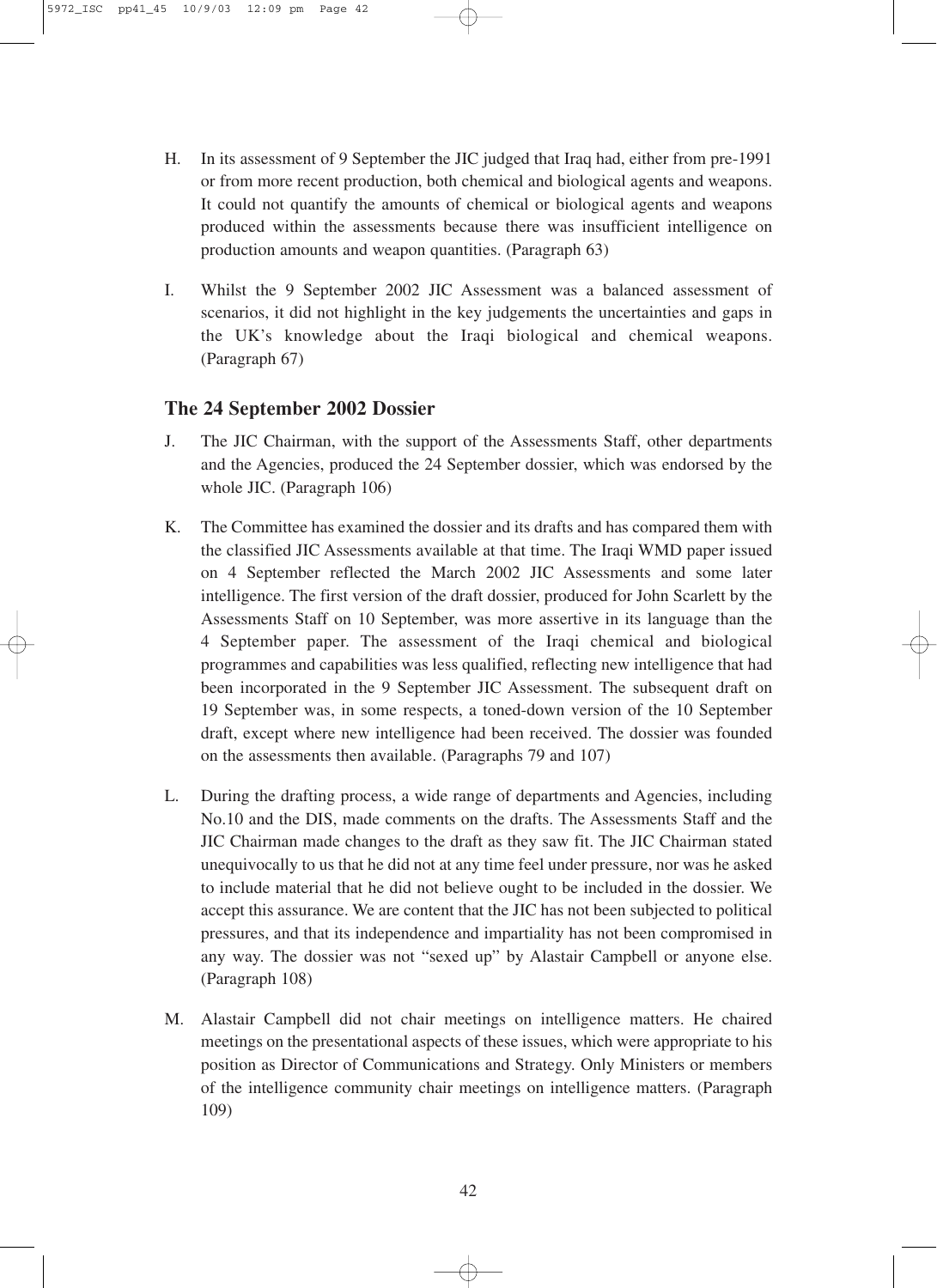- N. The use of the phrase *"continued to produce chemical and biological weapons"* in the foreword and the absence of detail on amounts of agents produced in the executive summary and main text could give the impression that Saddam was actively producing both chemical and biological weapons and significant amounts of agents. However, the JIC did not know what had been produced and in what quantities – it had assessed, based on intelligence, that production had taken place. We believe that this uncertainty should have been highlighted to give a balanced view of Saddam's chemical and biological capacity. (Paragraph 110)
- O. Saddam was not considered a current or imminent threat to mainland UK, nor did the dossier say so. The first draft of the Prime Minister's foreword contained the following sentence:

*"The case I make is not that Saddam could launch a nuclear attack on London or another part of the UK (He could not)."*

This shows that the Government recognised that the nature of the threat that Saddam posed was not directly to mainland UK. It was unfortunate that this point was removed from the published version of the foreword and not highlighted elsewhere. As we said in our analysis of the JIC Assessments, the most likely chemical and biological munitions to be used against Western forces were battlefield weapons (artillery and rockets), rather than strategic weapons. This should have been highlighted in the dossier. (Paragraphs 83 and 111)

- P. The dossier was for public consumption and not for experienced readers of intelligence material. The 45 minutes claim, included four times, was always likely to attract attention because it was arresting detail that the public had not seen before. As the 45 minutes claim was new to its readers, the context of the intelligence and any assessment needed to be explained. The fact that it was assessed to refer to battlefield chemical and biological munitions and their movement on the battlefield, not to any other form of chemical or biological attack, should have been highlighted in the dossier. The omission of the context and assessment allowed speculation as to its exact meaning. This was unhelpful to an understanding of this issue. (Paragraph 86 and 112)
- Q. The SIS continues to believe that the Iraqis were attempting to negotiate the purchase of uranium from Niger. We have questioned them about the basis of their judgement and conclude that it is reasonable. (Paragraph 113)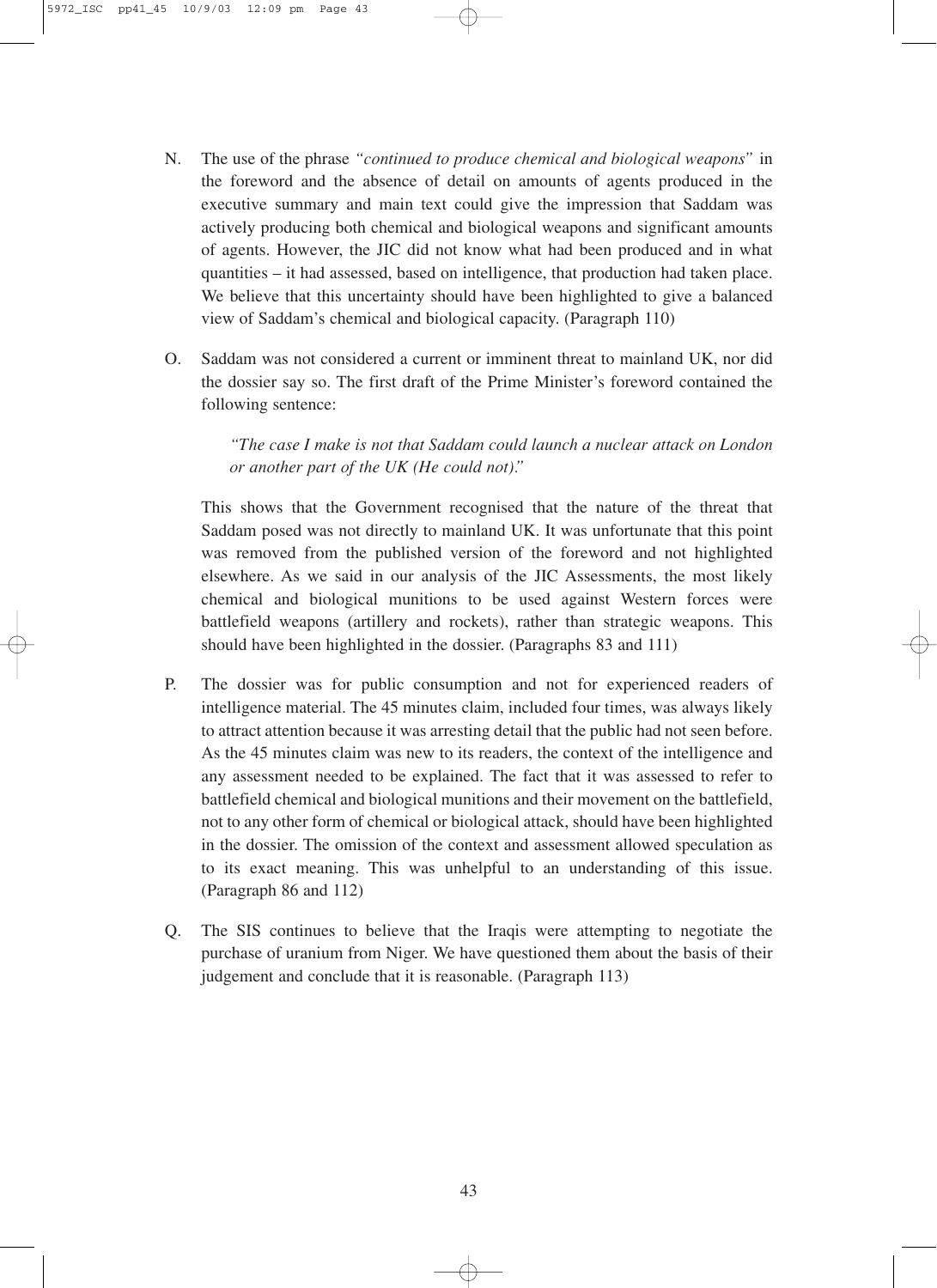- R. The Agencies and the JIC reported that none of their staff had concerns about the 24 September dossier. Two individuals in the DIS wrote to their line managers to register their concerns. We were told that these concerns were discussed within the DIS in the normal way. CDI agreed the text of the draft dossier, which was informed by intelligence that he, but not the two individuals, had seen. We have seen that intelligence and understand the basis on which CDI and JIC took the view they did. The concerns were not brought to the attention of the Defence Secretary or the JIC Chairman. (Paragraph 114)
- S. We regard the initial failure by the MoD to disclose that some staff had put their concerns in writing to their line managers as unhelpful and potentially misleading. This is not excused by the genuine belief within the DIS that the concerns had been expressed as part of the normal lively debate that often surrounds draft JIC Assessments within the DIS. We are disturbed that after the first evidence session, which did not cover all the concerns raised by the DIS staff, the Defence Secretary decided against giving instructions for a letter to be written to us outlining the concerns. (Paragraph 104 and 115)
- T. It is important that all DIS staff should be made aware of the current procedures for recording formal concerns on draft JIC Assessments. We recommend that if individuals in the intelligence community formally write to their line managers with concerns about JIC Assessments the concerns are brought to the attention of the JIC Chairman. (Paragraph 105 and 116)

#### **The Assessments October 2002 to March 2003**

- U. During the period that the UN inspectors were in Iraq, although they were not getting full co-operation from the Iraqis, it is reasonable to assume that they would have had some inhibiting effect on any production and storage of chemical and biological agents and munitions. We were told that this was because Iraq had concealed or hidden its fixed production facilities and any manufactured material as part of its programme of concealment. We do not consider that this was fully reflected in the JIC Assessments nor was it reflected in the February 2003 document. (Paragraph 123)
- V. The JIC assessed that any collapse of the Iraqi regime would increase the risk that chemical and biological warfare technology or agents finding their way into the hands of terrorists, not necessarily al-Qaida. The Prime Minister was aware of this. He believed that there was an alternative risk of leaving a possible nexus between terrorism and WMD and made his judgement accordingly. (Paragraphs 126–128)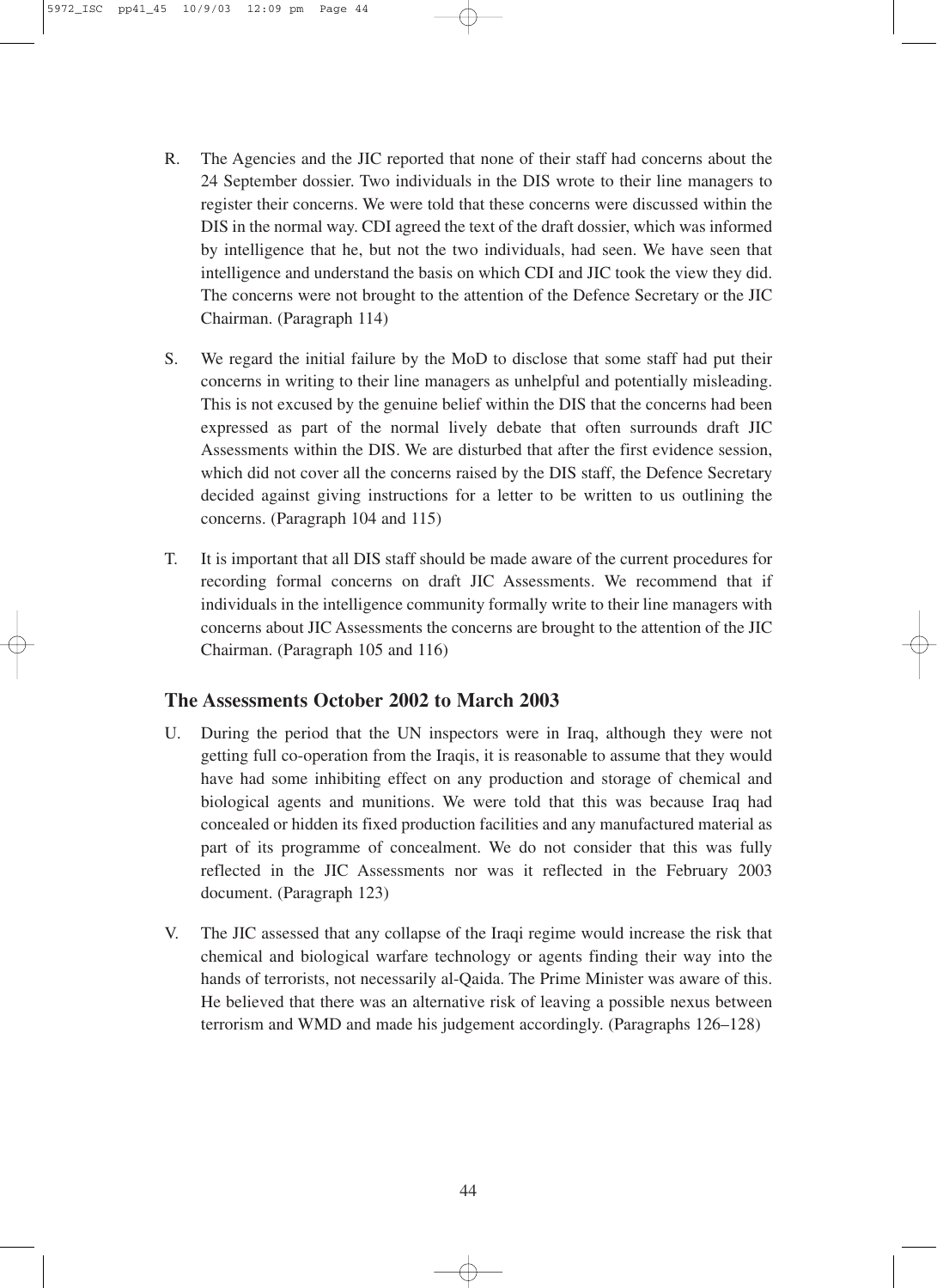#### **The February 2003 Document**

- W. We conclude that the Prime Minister was correct to describe the document as containing *"further intelligence… about the infrastructure of concealment.… It is the intelligence that they [the Agencies] are receiving, and we are passing on to people."* (Paragraph 133)
- X. We previously concluded<sup>25</sup> that it was a mistake not to consult that Agencies before their material was put in the public domain. In evidence to us the Prime Minister agreed. We have reported the assurance that we have been given that in future the JIC Chairman will check all intelligence-derived material on behalf of the intelligence community prior to publication. (Paragraph 134)
- Y. The publicity surrounding the February 2003 document was such that it devalued the input of the Agencies. It was counter-productive in that attention was distracted from the concealment, intimidation and deception of the Iraqi regime. (Paragraph 135)

#### **Other Issues**

- Z. The UN inspectors told us that they were content with the support that they received from the UK. Ministers told us that the UK provided the UN inspectors with all the intelligence support that it could within the third party rules<sup>26</sup>. (Paragraph 137)
- AA. It is vital that the JIC's and the Agencies' credibility and effectiveness are not degraded or diminished by the publication of their product in an inappropriate manner. We will examine the Agencies' relationship with the media and the use of intelligence derived material by the Government to brief the public, taking account of any relevant recommendations of the Hutton Inquiry. We will report in due course. (Paragraph 142)

*<sup>25</sup> Cm 5837*

*<sup>26</sup> The Third Party rule is an agreement that operates between intelligence agencies of different states and within states. It means that when an intelligence agency shares intelligence with another party that party is bound not to share the intelligence with anyone else (a third party) without the express permission of the originating agency. If an agency or party breaks this rule, it risks losing the trust of the other party, which may consequently be less inclined to share intelligence in the future.*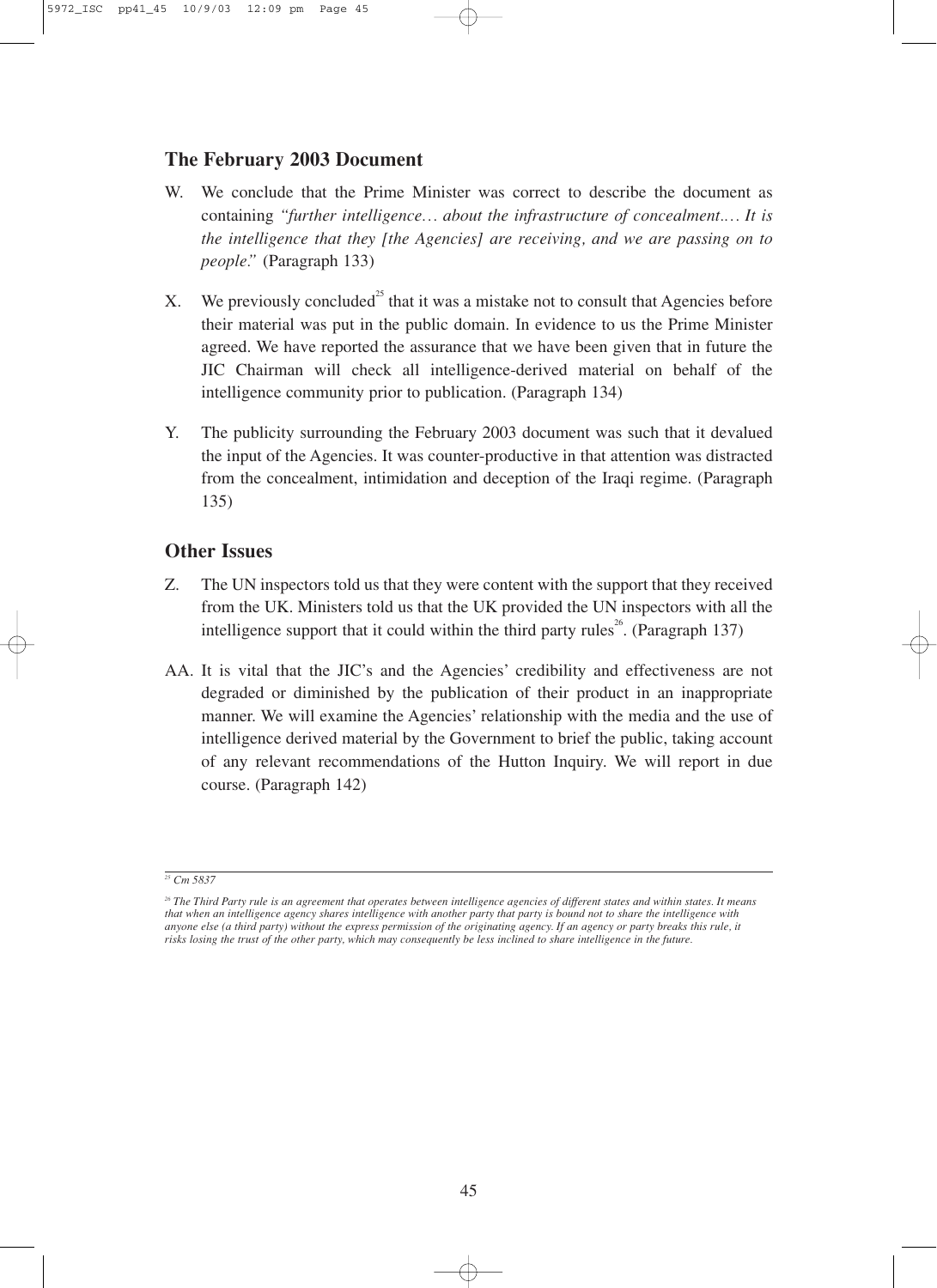### Annex A

#### SIS Contribution to the February 2003 Document

### BRIEFING NOTE ON THE INFLUENCE OF THE IRAQI INTELLIGENCE AND SECURITY SERVICES

#### **Iraq: Impact of regime**

Iraq has a widespread network of intelligence and security organisations whose job it is to keep Saddam and his regime in power. While the reach of this network outside Iraq may have lessened since the Gulf War of 1990/1991, inside Iraq its grip is formidable over all levels of society below a handful closest to Saddam himself. Commentators compare Iraq with the repressive regimes in Syria and Egypt but these are mild in comparison. The best analogy is to Stalin's Soviet Union in the 1930s with show trials, the terror and the systematic deceit of all foreign visitors by all who meet them, on pain of torture and death.

Iraq's internal security service is the Directorate of General Security (or DGS). The DGS has an Iraq-wide network of offices and agents on the look out for Iraqis who express opinions or behave in a way which might lead to unrest. Each street, every office and school, every hotel and coffee shop has an officer or NCO assigned to cover it and one or more agents in it who report what is said and what is seen. The DGS runs a programme of provocation where the DGS agent in a coffee house or work place will voice dissident views and report on any who agree. Worse a DGS agent or officer will sometimes approach an Iraqi official pretending to recruit him for some opposition or espionage purpose and then arrest him if he does not report it. The DGS also looks for foreigners who might be breaking Iraqi law or seeking to stir up anti-regime feeling among native Iraqis. Technically it is illegal for an Iraqi official or military officer to talk to a Foreigner without permission from a security officer.

The Directorate of General Intelligence (or DGI) provides the external arm of Saddam's instruments of repression and, historically at least, was responsible for carrying out terrorism and assassination. Weakened following the Gulf War by the worldwide expulsion of many Iraqi "diplomats", the DGI still has the power abroad to monitor Iraqi dissidents and their families. It has long been known to use the fruits of this monitoring to gather intelligence and to force Iraqis living abroad to work for Saddam by threatening dire consequences for relatives still inside Iraq. These are no idle threats: the DGI is also very active inside Iraq, particularly in monitoring the activities of foreigners on Iraqi soil and Iraqis who have contact with foreigners. It is said that an Iraqi cannot work for a foreign firm inside Iraq without also working for the DGI. All Iraqis working with foreigners have to have a special permit which is not granted unless they work for the DGI. The DGI carries out provocations similar to those of the DGS. These include false approaches to Iraqi officials overseas to see whether they report them to Baghdad.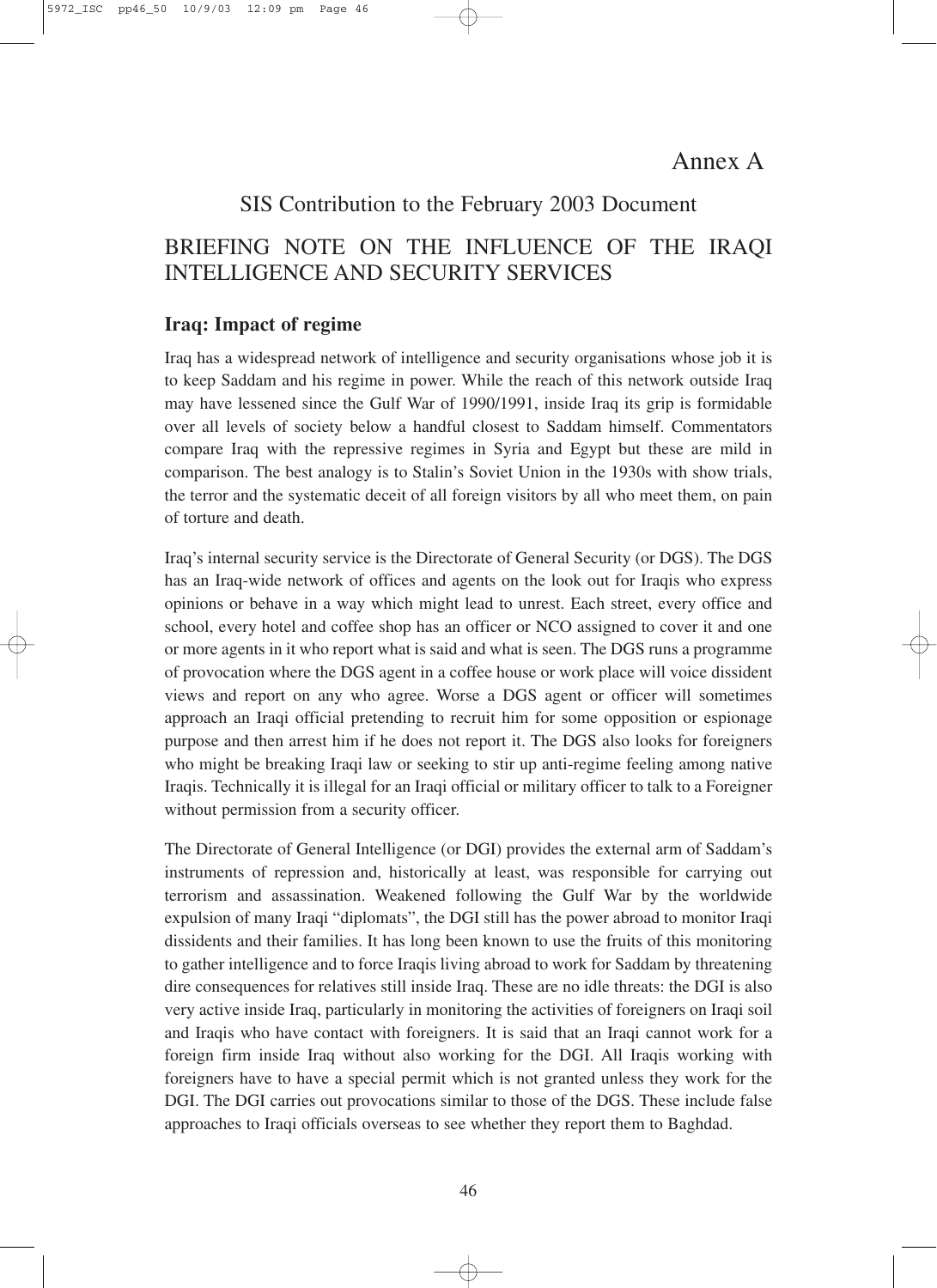To make sure that members of the DGS, the DGI, senior army officers and place holders in the regime toe the line, Saddam created the Special Security Organisation (or SSO) with a membership of people drawn from the tribes most loyal to him. This relatively small but insidious organisation watches the watchers and supervises the rings of personal security around Saddam himself.

All of these organisations have their own courts and, more ominously, perhaps, their own prisons.

The Ba'ath Party should not be forgotten. To get anywhere in Iraqi society you must be a member of this Party. If you are (and indeed if you are not), your name and address will be known to your district Ba'ath Party representative who will know if you are showing signs of deviating from unswerving support for Saddam. The Party has its own militias tasked with suppressing unrest. The scale of this surveillance is difficult to overstate. When the Royal Marines occupied the Ba'ath Party offices in Sirsank in Northern Iraq in 1991 they found records detailing every inhabitant of the town, their political views, habits and associates. This included a map showing every household, colour coded to show those who had lost sons in the war against Iran and those who had had family members detained or killed by the security apparatus or Baath Party.

Surveillance is a feature of everyday life in Iraq. The DGS, DGI and SSO all run elaborate surveillance systems including mobile teams that follow a target, fixed observation points overlooking key intersections and choke points on routes through Baghdad and other major cities, networks of agents in most streets (the watchmen on buildings, the guards on checkpoints, the staff in newspaper kiosks) all linked by modern real time communications. The effect is to make it extremely difficult and dangerous to try to hide activity from the State.

So if you are an UNMOVIC inspector working in Iraq, what conditions are you operating under? And if you are an Iraqi in the street, how much freedom do you have to think and act as you like? What is it like to be a successful Iraqi, but one with doubts about the regime?

#### **UNMOVIC personnel**

Before you get to Iraq, your name will have been given to at least one and probably several of the Iraqi intelligence and security services. You can count on their trying to find out as much as possible about you. Do you have family, perhaps, for future reference? Do you have any weaknesses that can be exploited? Are you young, nervous, susceptible, in need of medication?

Your arrival has been so long in coming that Saddam has had plenty of time to hide anything he does not want you to find. So you know your task, in a country which does not want you there, is going to be near to impossible before you start.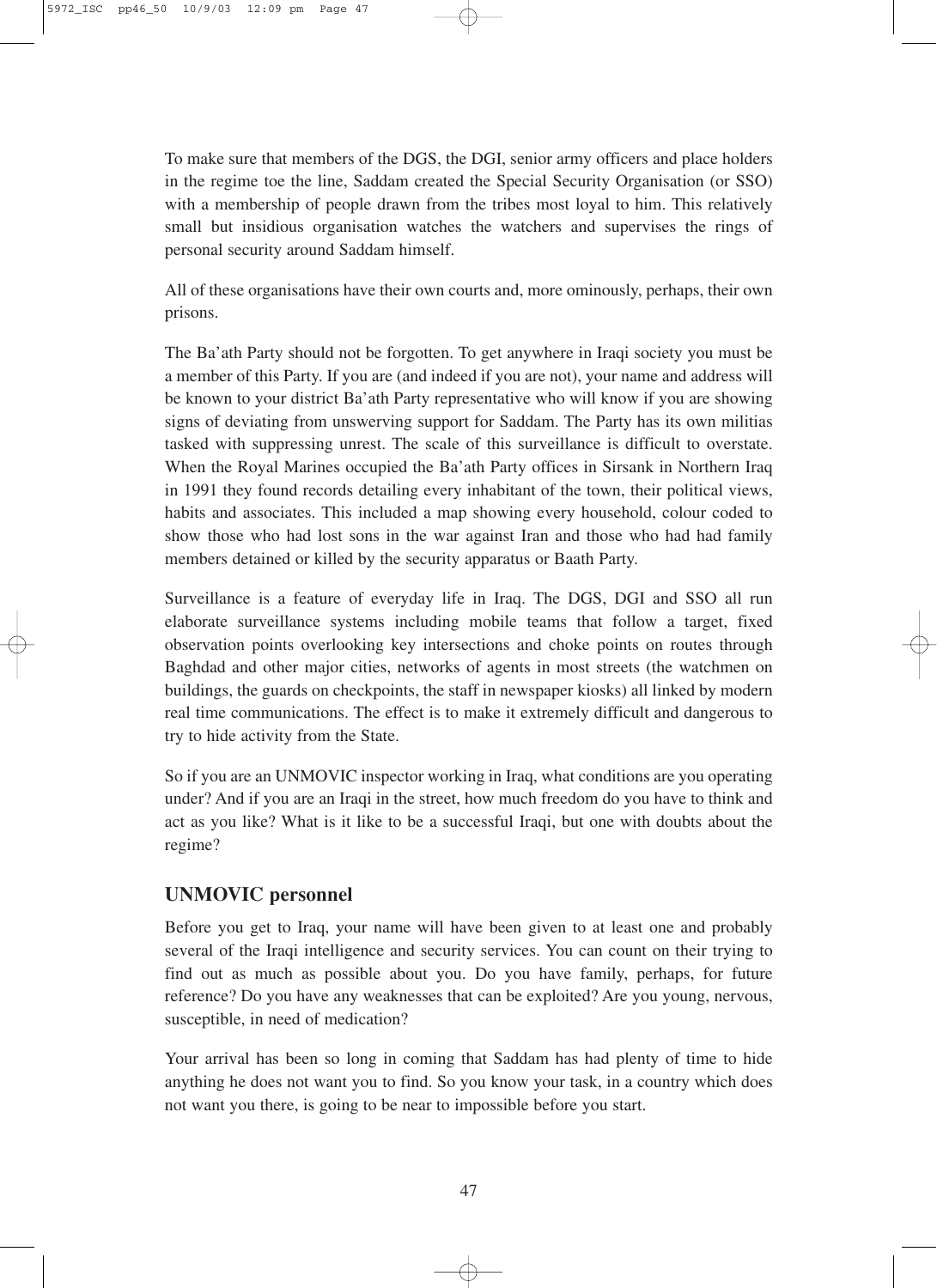You are taken to your hotel, where your room is waiting for you. The Iraqis are quite capable of installing, and probably have installed, an eavesdropping device somewhere inside it. And your telephone will be monitored. Someone (the DGI, probably) will be listening to you round the clock. If your telephone goes while you are asleep but the line goes dead when you answer, or you are subjected to verbal abuse, it's likely to be the DGI at the other end of the line.

From the moment you enter Iraq, you will be watched. Where do you go, where do you stay, whom do you talk to, whom do you telephone, what do you eat? Forget any idea that your bedroom safe or the one at reception will protect your valuables. When you are out, your room will be searched.

You will be escorted helpfully by security guards and among them will be members of the DGI. Your driver? If he's Iraqi, he's probably DGI too. The DGI are trained in the use of weapons.

Your journeys will be monitored by security officers stationed on your route, of which advance warning will have been given when you left your hotel. Any changes of destination you make will be notified ahead by telephone or radio so that your arrival is helpfully anticipated.

Is your vehicle equipped with an eavesdropping device? Does it have a tracking device fitted in case you manage to travel under your own steam? Is your helpful escort wearing a body microphone to record what you and your colleagues say? Very likely.

Are your escorts being a bit too helpful to you by engaging in long arguments with other Iraqi officials so that you can get in and do your job – while any incriminating evidence is hastily being hidden behind the scenes?

Inspectors' co-ordination meetings have to take place somewhere. The meeting rooms will be arranged for the inspectors and so will the eavesdropping devices. Perhaps there will be video coverage too, to check the faces of the inspectors and put an identity to who is strongest or weakest.

Interviews between inspectors and scientists or key workers take place somewhere. The rooms are arranged for the inspectors and so is the monitoring of speech and perhaps video. Any staff in the building will be DGI officers there to watch for any strange behaviour such as whispered conversations, the passing of notes or conversations away from microphones. The interviewees will know that they are almost certainly being overheard by Iraqi intelligence or security so will be suitably bland or even misleading in their responses to the inspectors' questions.

The inspectors want to interview people outside Iraq. The interviewees will know only too well what will happen to them, or their relatives still in Iraq, if it is even suspected that they have said too much or given anything away.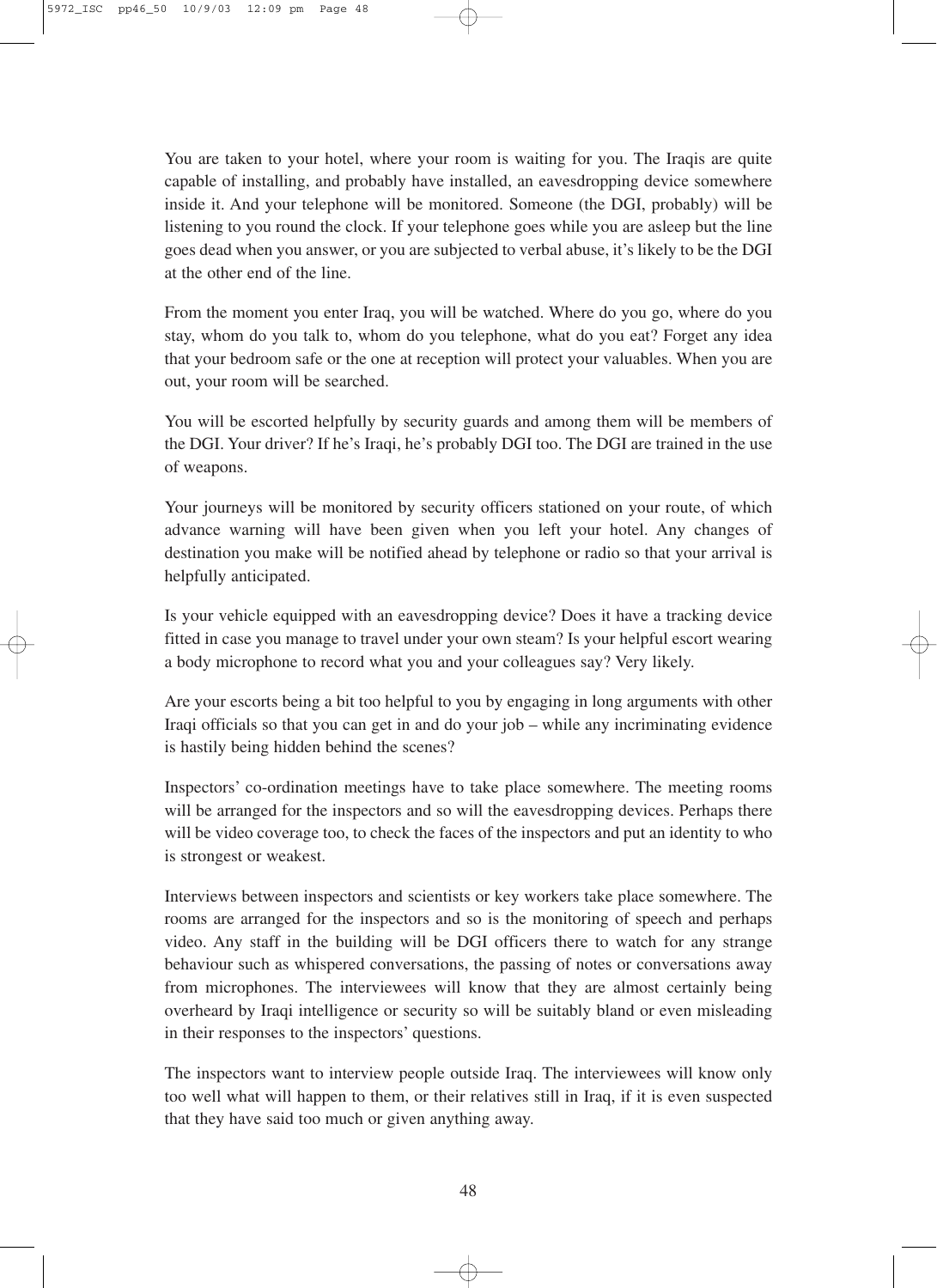The inspectors will use technologies to detect the hidden Iraqi programmes. Many of these are safety systems from the nuclear and chemical industries which are also available to the Iraqis whose job it is to conceal the programmes and the weapons produced. So when a detectable chemical or substance is hidden the Iraqis do not just hide it and hope the Inspectors will not find it. They check that the technologies which they know the Inspectors have and use will not detect what they have hidden. The same is true of Ground Penetrating Radar: when the Iraqis bury an illicit piece of equipment (say a missile warhead) or substance they check the site with Ground Penetrating Radar to determine whether the Inspectors will be able to detect the cache.

The Inspectors' personal security and peace of mind is a concern both to the individual inspectors and to UN management. So the Iraqis disrupt their work and daily lives by staging demonstrations wherever they go and having stooges make threatening approaches to Inspectors (such as the Iraqis who recently tried to enter the Inspectors' compound armed with knives or climbed into UN vehicles which were going out on an inspection. The whole effect is one of intimidation and psychological pressure.

#### **The Iraqi in the street**

Are you a member of one of Saddam's favourite tribes? Yes? Then join the Ba'ath Party (or perhaps you have been a member since a boy) and work your way up the social ladder towards the Presidential palace. But do not show dissent from the Party line or gather too much power around you. Remember that anyone who is a threat to Saddam or the regime will not be tolerated. And if you are a threat, someone will know and they will report you, to the Party, to the DGS, to the DGI or to the SSO. You do not want to disappear, do you? You do not want anything to happen to your wife or children, do you?

If you are not a member of a favoured tribe, how can you better yourself? You must join the Ba'ath Party, of course. You can join one of the security or intelligence services and work your way up, perhaps. But what of these organisations'reputations? You have heard the stories about arrests, imprisonment, torture, even of death. Perhaps you know someone who is a prisoner in one of the prisons? You will certainly know some family that has suffered for stepping out of line, or seeming to.

Working for a foreign firm might suggest a way of bettering your lot. However, you soon find that your application is known about by the DGI, who let you know that your getting that job depends on your willingness to spy for the DGI inside the firm. Should you take the job and have an opportunity to travel, the DGI will know and give you instructions about reporting in. If you do not want to, well the DGI know where your family live inside Iraq, don't they? And do not think that living abroad will protect you yourself. Remember that the DGI has a long arm, if it wants to have.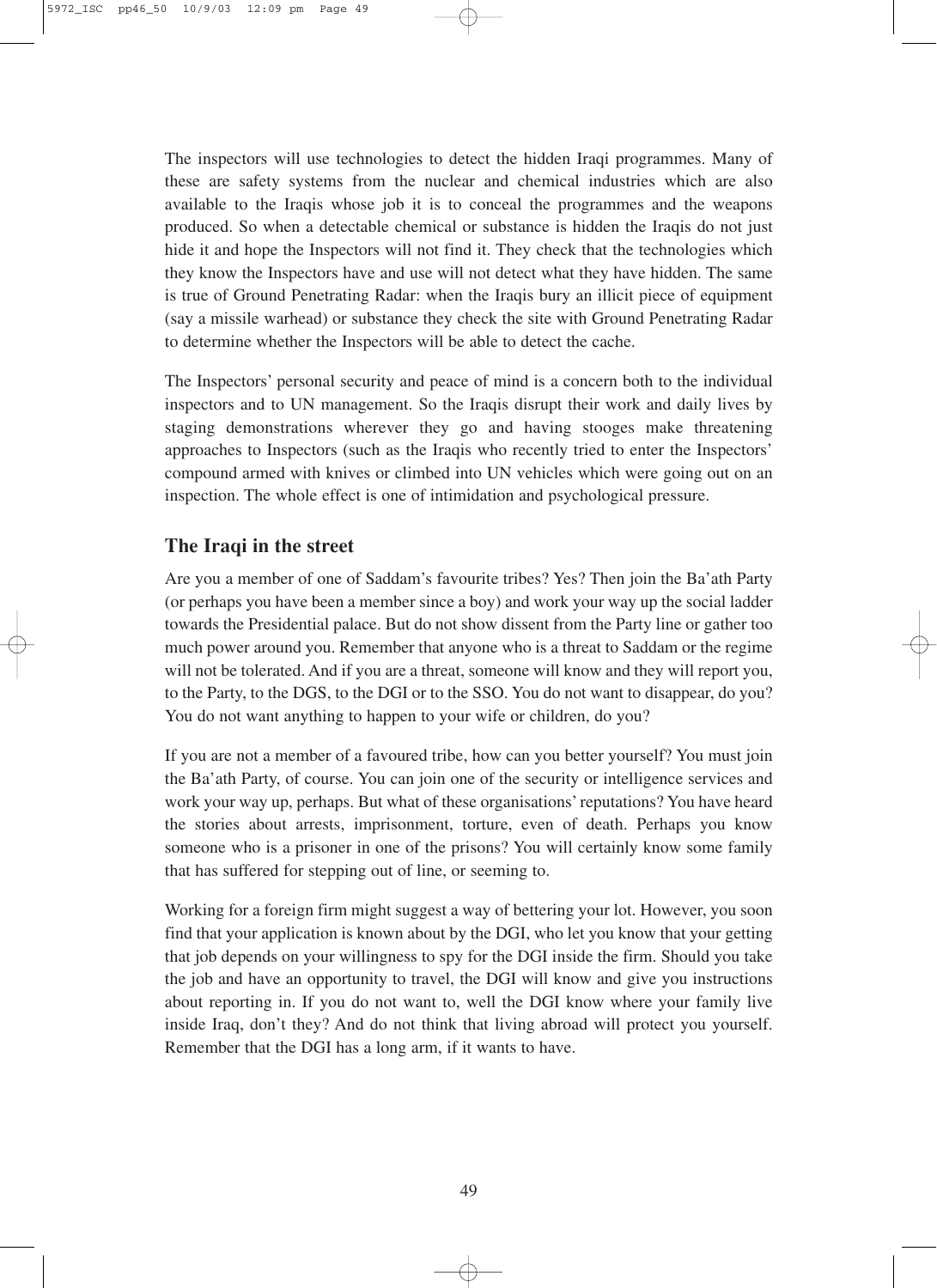As for politics, you know which way to vote at the elections, since to vote any other way will be to show dissent against Saddam, and that has consequences. That's how Saddam received 100% of the vote in October 2002 securing his presidency for another 7 years. Remember that in September 2001, the UN Secretary General released a report on human rights in Iraq by the UN Special Rapporteur in which the latter noted that membership of certain political parties is punishable by death, that there is a pervasive fear of death for any act or expression of dissent, and that there are current reports of the use of the death penalty for such offences as "insulting" the President or the Ba'ath Party. "The mere suggestion that someone is not a supporter of the President carries the prospect of the death penalty."

And the overall effect of the systems to control and intimidate you are to make you suspicious of all except your closest family and to make you see State surveillance where there is none. The penalty of being suspected of opposition or espionage – torture and death for you and your family, perhaps even down as far as male cousins, children included – is so severe that you dare not take any risks.

#### **The successful member of the regime**

You are a Party member and, perhaps, bear the name of a favoured tribe. You have rank, perhaps in the army or a government ministry. In Saddam's Iraq, you have made it, with money, perks, a nice home, luxuries.

However, while you do not want to lose your status, not only for its own sake but because no-one stumbles in Saddam's regime, they fall into the abyss [like Saddam's sons-in-law who fled Iraq, returned and were murdered], and you loathe the hardships caused by sanctions, you have grown to dislike Saddam's regime and understand how it has brought about the poverty of so many of the Iraqi people. And you know, better than most, that the stories of imprisonment, torture and assassination are true. You know about the army officers executed on a regular basis merely for being suspected of dissent or disloyalty, such is the power of the SSO. In fact, you feel that the all-pervading atmosphere of suspicion and fear brought about by the security and intelligence apparatus set up by Saddam to watch you and watch itself is no longer tolerable. But what can you do? If you show dissent, you will fall. Your family will probably fall with you. You will achieve nothing except feed the system you now want to see reformed.

The route of political opposition is closed because to dissent is to fall.

To leave the country might be safe for you, but it might not, of course, because the DGI serves overseas. And in any case, you cannot take all of your relatives with you, so some will inevitably remain behind and could be targets of Saddam's revenge.

So, sitting it out may be best, waiting for another President to succeed Saddam, one day.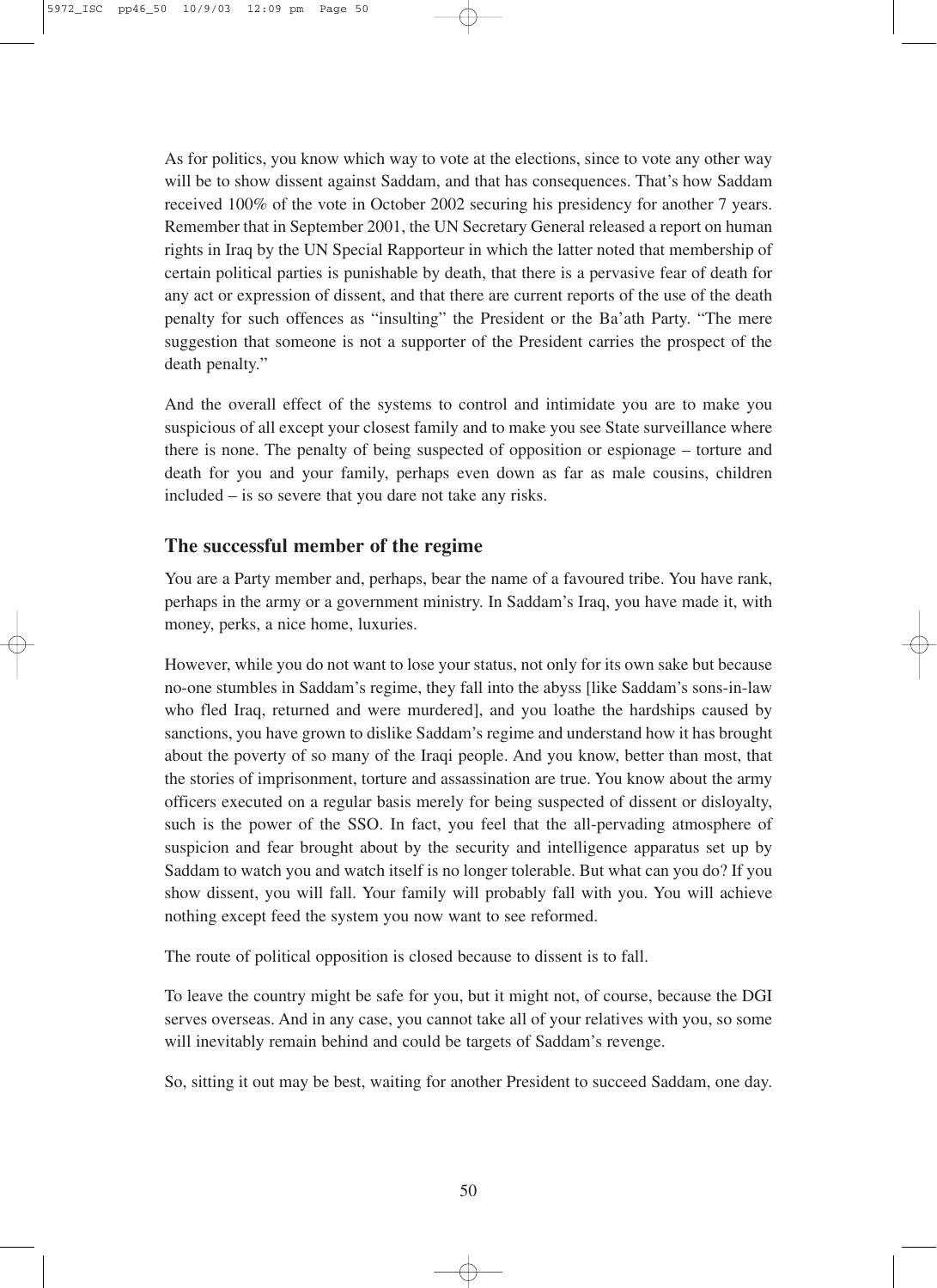### Annex B

## ISC Comments on Foreign Affairs Committee Report<sup>27</sup>

*1. We conclude that it appears likely that there was only limited access to reliable human intelligence in Iraq, and that as a consequence the UK may have been heavily reliant on US technical intelligence, on defectors and on exiles with an agenda of their own.*

The UK certainly used US intelligence, but we do not support the statement that the UK was "heavily reliant" on the US, defectors or exiles. The UK intelligence community had a number of their own reliable sources, including sources in Iraq.

*2. We conclude that the March 2002 assessment of Iraq's WMD was not "suppressed" as was alleged, but that its publication was delayed as part* [sic] *an iterative process of updating and amendment, which culminated in the September dossier.*

The Government decided not to publish a dossier in March 2002 because the time was not right to produce either a document on the WMD capabilities of four countries including Iraq or on the Iraqi WMD capability alone. The 24 September dossier was a new piece of work, produced by the JIC Chairman, based on earlier material and new intelligence.

- *3. We conclude that it is too early to tell whether the Government's assertions on Iraq's chemical and biological weapons will be borne out. However, we have no doubt that the threat posed to UK forces was genuinely perceived as a real and present danger and the steps taken to protect them were justified by the information available at the time.*
- *4. We recommend that, in its response to this Report, the Government sets out whether it still considers the September dossier to be accurate in what it states about Iraq's chemical and biological programmes, in light of subsequent events.*

The Committee agrees that "the jury is still out" on the existence of chemical and biological weapons in Iraq. However, we have no doubt that Iraq had the capability to produce chemical and biological weapons and therefore the necessary protective steps had to be taken by UK forces deployed to Iraq.

*5. We recommend that, in its response to this Report, the Government gives its current assessment of the status of the al Samoud 2 missile infrastructure. We further recommend that in its response to this Report the Government sets out whether it still considers the September dossier to be accurate in what it states about Iraq's ballistic missile programme generally, and the retained al Hussein missiles in particular, in light of subsequent events.*

*<sup>27</sup> HC 813-1*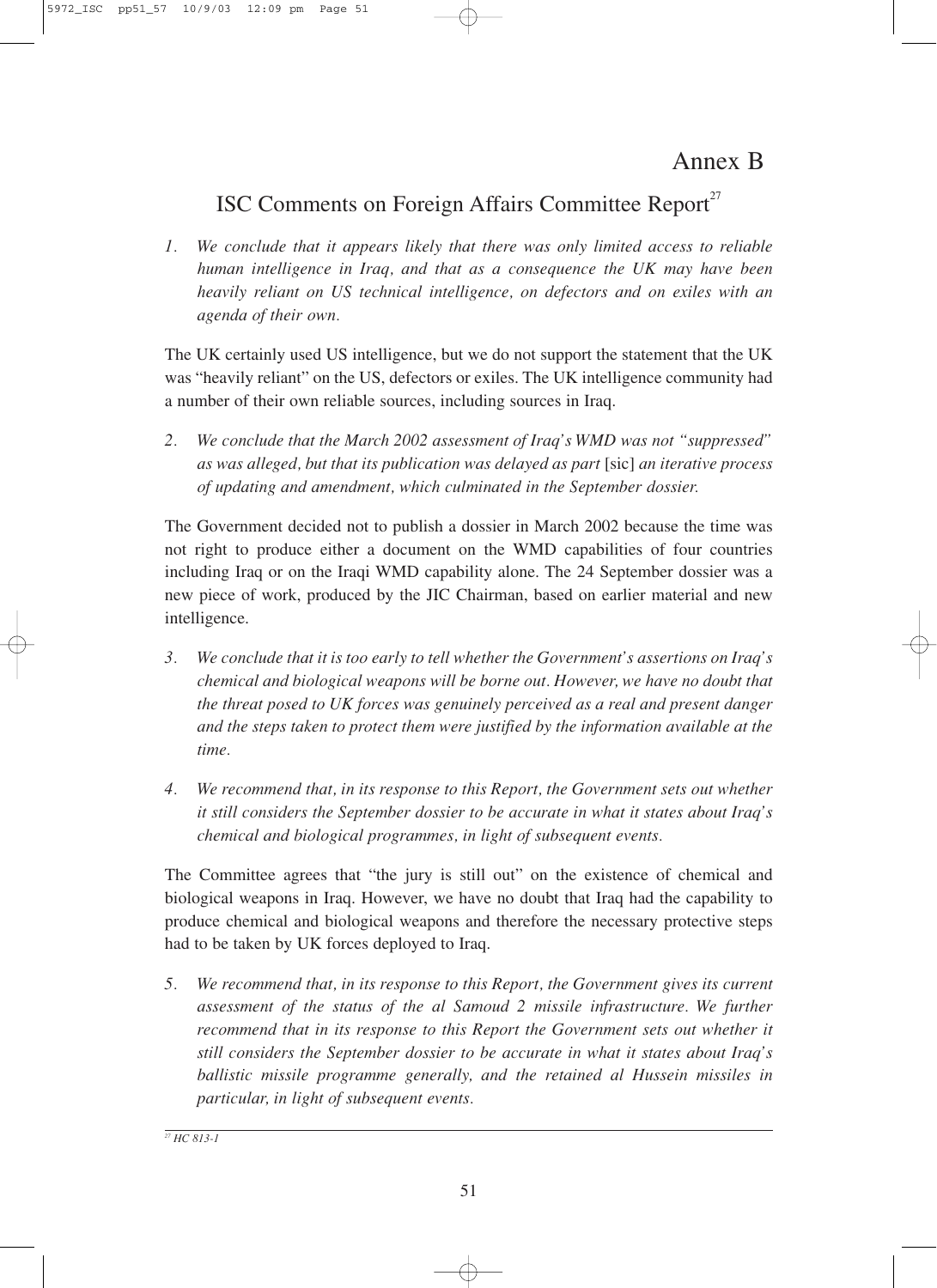The JIC expressed uncertainty about the operational readiness of the al Hussein missiles and assessed that the al Samoud missiles might not be able to carry chemical and biological warheads.

*6. We conclude that the accuracy of most of the claims in relation to Iraq's nuclear weapons programme can only be judged once the Survey Group has gained access to the relevant scientists and documentation.*

We agree.

*7. We recommend that the Foreign Secretary provide the Committee with the date on which the British intelligence community was first informed by the CIA that forged documentation in relation to Iraqi purchases of uranium from Niger existed, as soon as he has found out.*

The Foreign Secretary has written to the FAC.<sup>28</sup>

*8. We conclude that it is very odd indeed that the Government asserts that it was not relying on evidence which has since been shown to be forged, but that eight months later it is still reviewing the other evidence. The assertion "… that Iraq sought the supply of significant amounts of uranium from Africa…" should have been qualified to reflect the uncertainty. We recommend that the Government explain on what evidence it relied for its judgement in September 2002 that Iraq had recently sought significant quantities of uranium from Africa. We further recommend that in its response to this Report the Government set out whether it still considers the September dossier to be accurate in what it states about Iraq's attempts to procure uranium from Africa, in the light of subsequent events.*

We state in this Report that the SIS had two independent sources for the Iraqi intention to purchase uranium from Niger. The SIS is still awaiting the clarification of the documentary evidence from one of the sources; the other source's reliability has been examined and is considered to be sound. The SIS continues to believe that the Iraqis were attempting to negotiate the purchase of uranium from Niger. We have questioned them about the basis of their judgement and conclude that it is reasonable.

- *9. We conclude that the 45 minutes claim did not warrant the prominence given to it in the dossier, because it was based on intelligence from a single, uncorroborated source. We recommend that the Government explain why the claim was given such prominence.*
- *10. We further recommend that in its response to this Report the Government set out whether it still considers the September dossier to be accurate in what it states about the 45 minutes claim, in light of subsequent events.*

*<sup>28</sup> FAC Press Notice 40, 30 July 2003*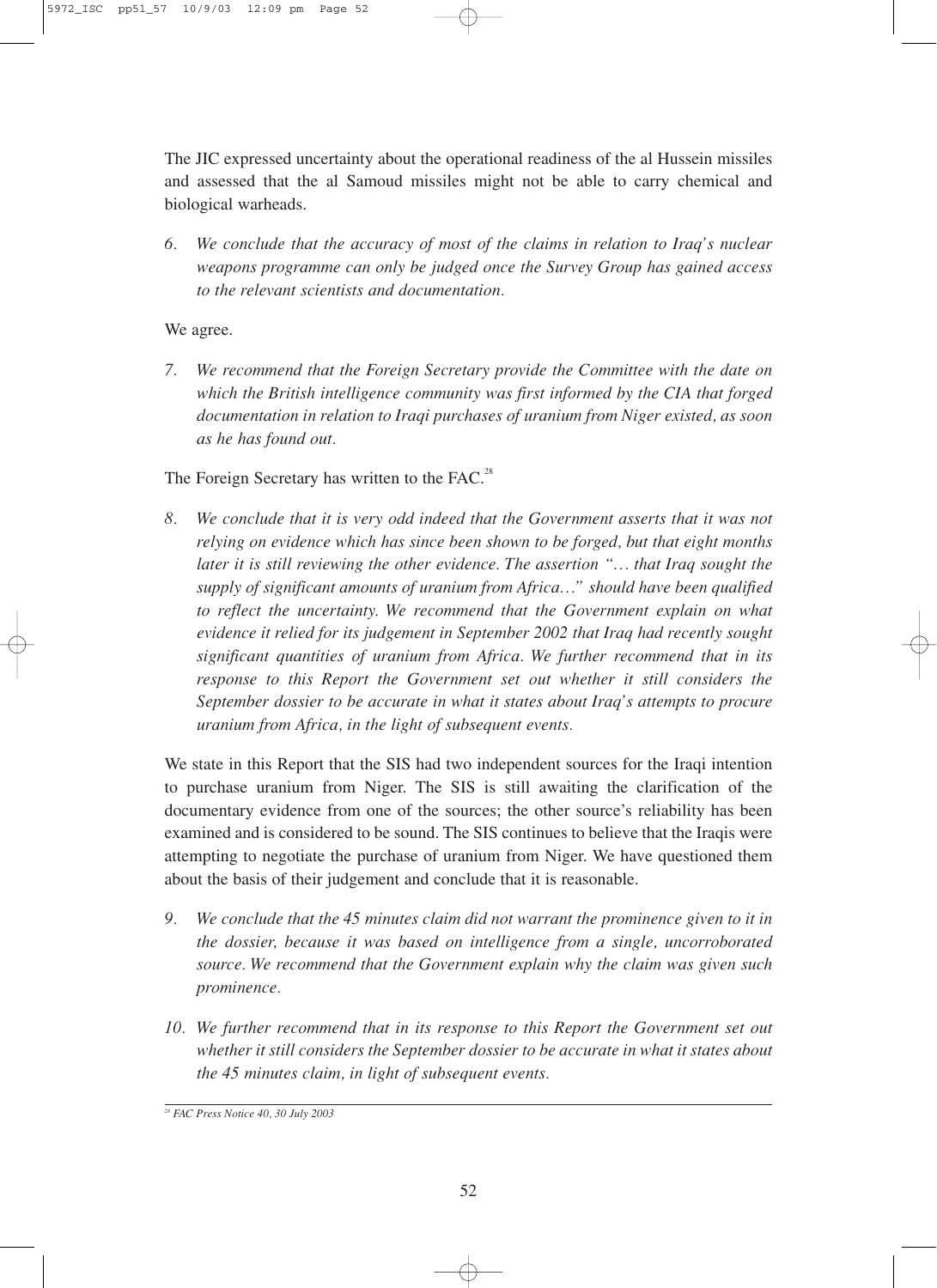The dossier was for public consumption and not for experienced readers of intelligence material. The 45 minutes claim, included four times, was always likely to attract attention because it was arresting detail that the public had not seen before. As the 45 minutes claim was new to its readers, the context of the intelligence and any assessment needed to be explained. As we have said in paragraph 26 of our Report, single source reporting can be valuable and does not necessarily need corroboration in order to be of use. The fact that the intelligence was assessed to refer to battlefield chemical and biological munitions and their movement on the battlefield, not to any other form of chemical or biological attack, should have been highlighted in the dossier. The omission of the context and assessment allowed speculation as to its exact meaning. This was unhelpful to an understanding of this issue.

*11. We conclude that Alastair Campbell did not play any role in the inclusion of the 45 minutes claim in the September dossier.*

We agree.

*12. We conclude that it was wrong for Alastair Campbell or any Special Adviser to have chaired a meeting on an intelligence matter, and we recommend that this practice cease.*

Alastair Campbell did not chair meetings on intelligence matters. He chaired meetings on the presentational aspects of these issues, which were appropriate to his position as Director of Communications and Strategy. Only Ministers or members of the intelligence community chair meetings on intelligence matters.

*13. We conclude that on the basis of the evidence available to us that Alastair Campbell did not exert or seek to exert improper influence on the drafting of the September dossier.*

We agree.

*14. We conclude that the claims made in the September dossier were in all probability well founded on the basis of the intelligence then available, although, as we have already stated, we have concerns about the emphasis given to some of them. We further conclude that, in the absence of reliable evidence that intelligence personnel have either complained about or sought to distance themselves from the content of the dossier, allegations of politically inspired meddling cannot credibly be established.*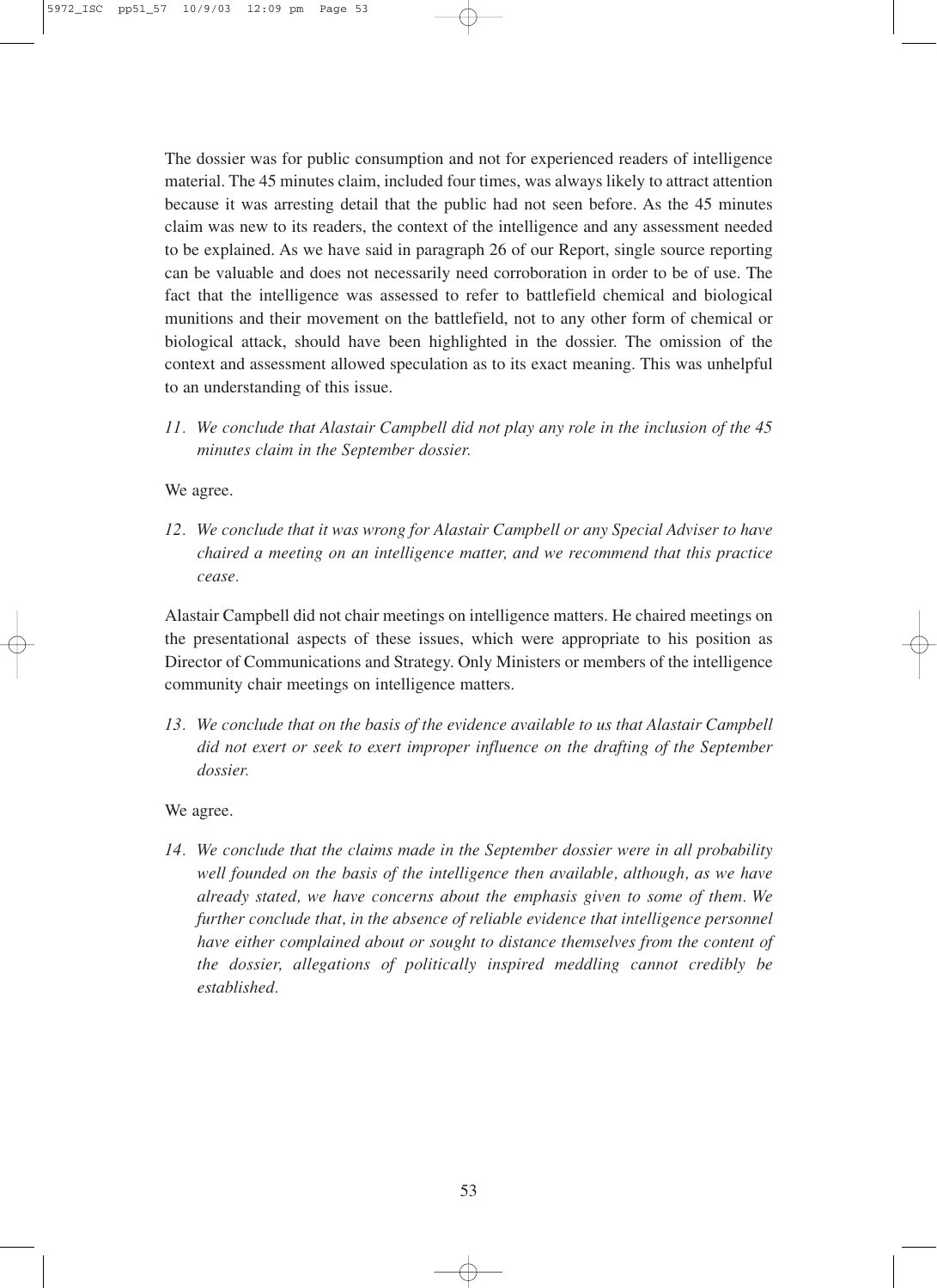The Committee concludes that the September dossier was founded on the assessments then available. We have sought but found no evidence that any members of the intelligence and security Agencies, the Assessments Staff and the JIC either complained or sought to distance themselves from the dossier. Two members of the DIS did write to their line managers about concerns they had over the language used in the draft dossier. These concerns were handled as part of the DIS discussion. We cover this in greater detail in paragraphs 94 to 105 of our Report.

*15. We conclude that, without access to the intelligence or to those who handled it, we cannot know if it was in any respect faulty or misinterpreted. Although without the Foreign Secretary's degree of knowledge, we share his confidence in the men and women who serve in the Agencies.*

This Committee has access to the relevant intelligence and assessments and to those who handle them. We too hold in high regard the staff of the intelligence and security Agencies, the Assessments Staff and the DIS. The Agencies' staff make tremendous efforts, sometimes at great personal risk, to gain valuable secret intelligence for the UK in order to safeguard national security and economic well-being as well as to prevent and detect serious organised crime.

*16. We conclude that the language used in the September dossier was in places more assertive than traditionally used in intelligence documents. We believe that there is much value in retaining the measured and even cautious tones which have been the hallmark of intelligence assessments and we recommend that this approach be retained.*

The language used in the September dossier drew from the then current JIC Assessments and more recent intelligence.

*17. We conclude that continuing disquiet and unease about the claims made in the September dossier are unlikely to be dispelled unless more evidence of Iraq's weapons of mass destruction programmes comes to light.*

We agree.

- *18. We conclude that the degree of autonomy given to the Iraqi Communications Group chaired by Alastair Campbell and the Coalition Information Centre which reported to him, as well as the lack of procedural accountability, were contributory factors to the affair of the 'dodgy dossier'.*
- *19. The Committee also concludes that the process of compiling the February dossier should have been more openly disclosed to Parliament.*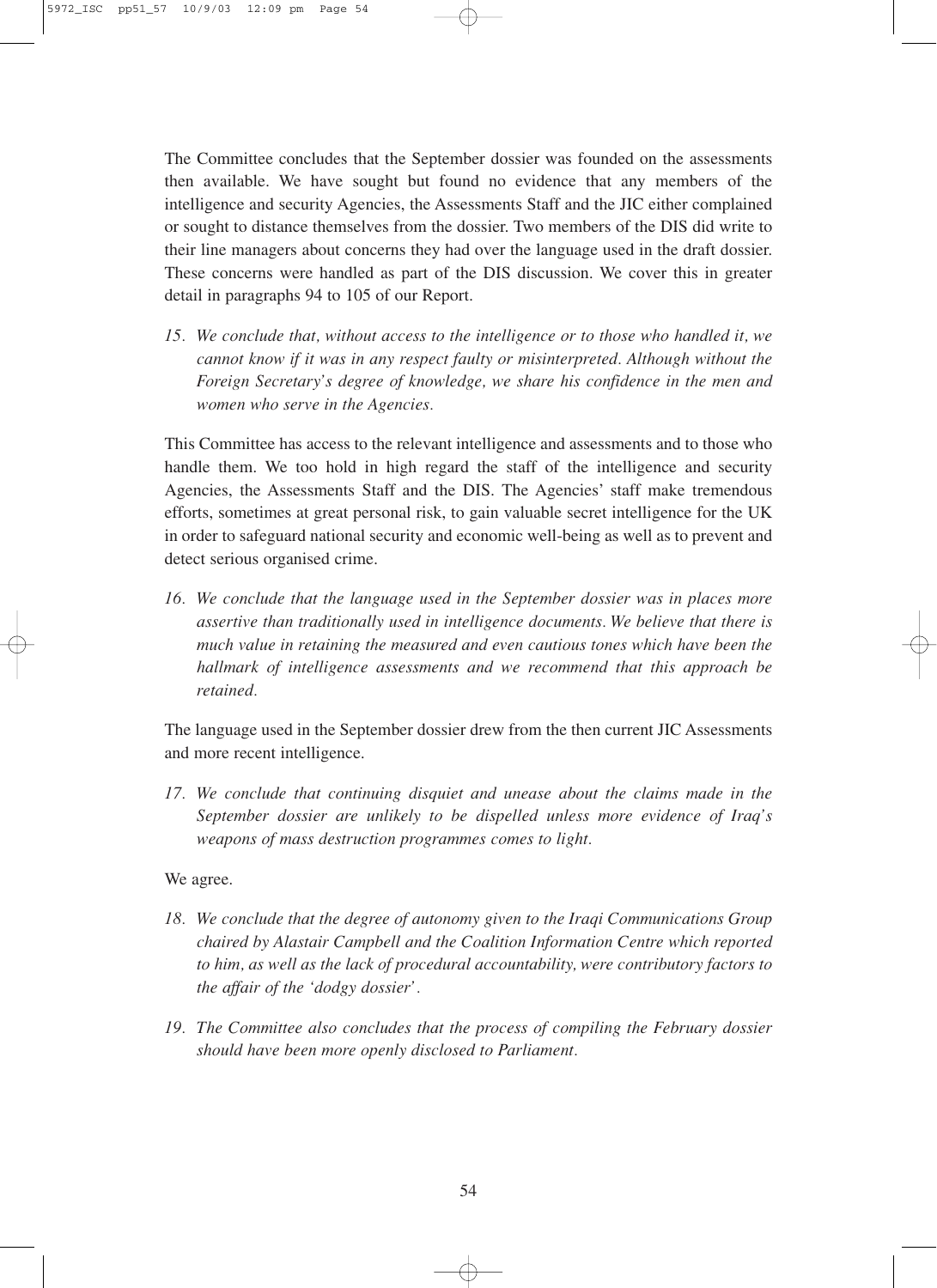We previously concluded<sup>29</sup> that it was a mistake not to consult the Agencies before their material was put in the public domain. In evidence to us the Prime Minister agreed. We have reported the assurance that we have been given that in future the JIC Chairman will check all intelligence-derived material on behalf of the intelligence community prior to publication.

*20. We recommend that the Government offers every assistance to Mr Marashi in tracing his relatives in Iraq.*

That is not a matter for us.

*21. We conclude that the effect of the February dossier was almost wholly counterproductive. By producing such a document the Government undermined the credibility of their case for war and of the other documents which were part of it.*

The publicity surrounding the February 2003 document was such that it devalued the input of the Agencies. It was counter-productive in that attention was distracted from the concealment, intimidation and deception of the Iraqi regime.

*22. We further conclude that by referring to the document on the floor of the House as "further intelligence", the Prime Minister – who had not been informed of its provenance, doubts about which only came to light several days later – misrepresented its status and thus inadvertently made a bad situation worse.*

We believe that the Prime Minister was correct when he described the February document as *containing* further intelligence. It also contained other material. He said in evidence to us that it was a mistake to publish the document without consulting the intelligence community and that systems are now in place to ensure that intelligencederived material is cleared by the JIC Chairman prior to publication.

*23. We conclude that it is wholly unacceptable for the Government to plagiarise work without attribution and to amend it without either highlighting the amendments or gaining the assent of the original author. We further conclude that it was fundamentally wrong to allow such a document to be presented to Parliament and made widely available without ministerial oversight.*

Plagiarism is unacceptable and the Government has apologised.

*24. We recommend that any paper presented to Parliament – whether laid on the Table, made available at the vote office or placed in the Library – for the purpose of explaining the Government's foreign policy be signed off by an FCO Minister. We further recommend that any FCO document presented to Parliament which draws on unofficial sources should include full transparency of sources, and attribution where appropriate.*

*<sup>29</sup> Cm 5837*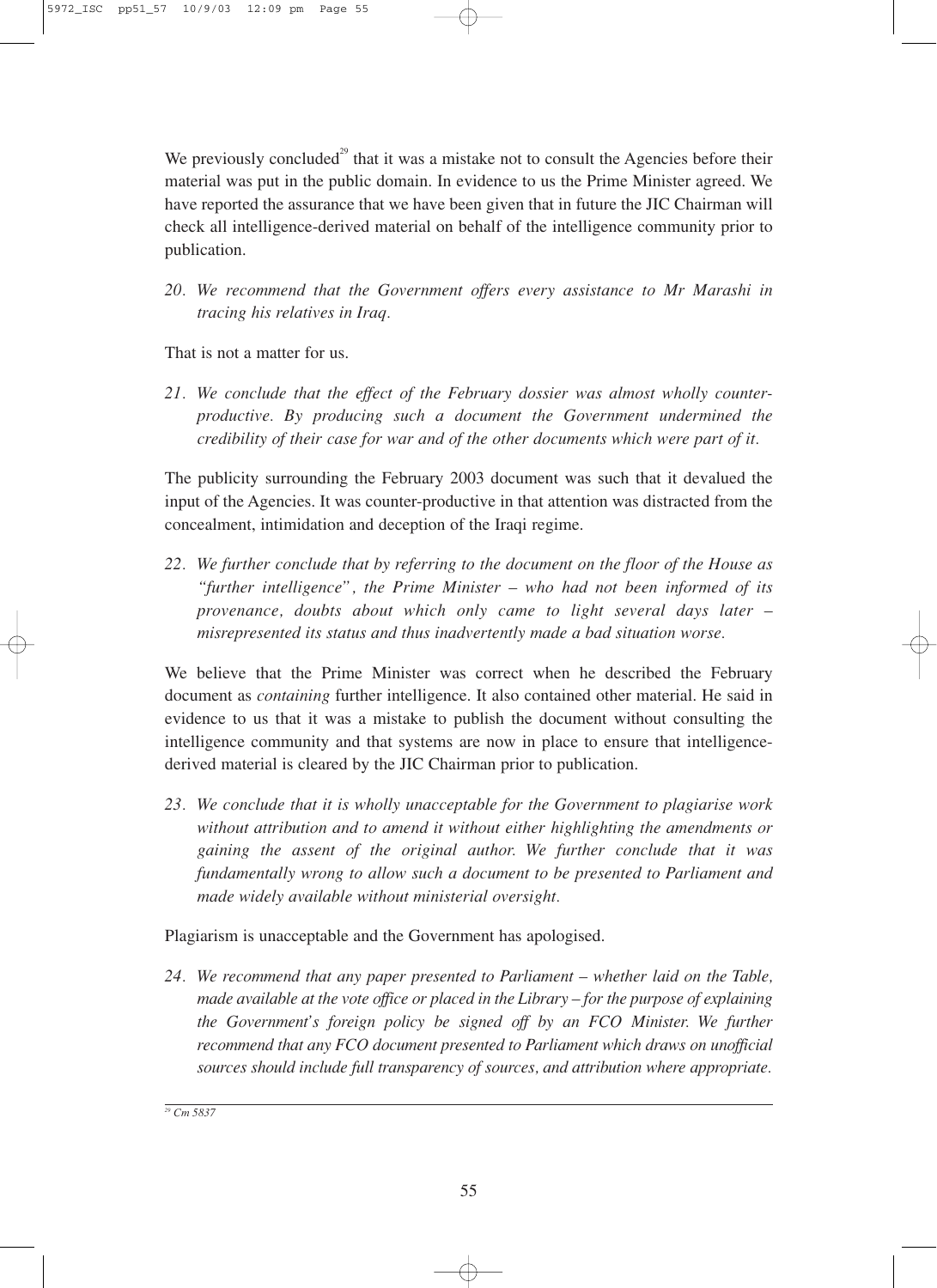*25. We recommend that there should be clarity over which Department has lead responsibility for groups such as the CIC. That Department should then be accountable to the relevant select committee. This would avoid the situation where nobody is prepared to take responsibility for certain inter-departmental groups.*

This is not a matter for us.

*26. We recommend that Andrew Gilligan's alleged contacts be thoroughly investigated. We further recommend that the Government review links between the security and intelligence agencies, the media and Parliament, and the rules which apply to them.*

Any unauthorised disclosure of classified material should be investigated. We have indicated elsewhere in this Report our intention to review the links between the Agencies and the media and to report.

*27. We conclude that the continuing independence and impartiality of the Joint Intelligence Committee is of utmost importance. We recommend that Ministers bear in mind at all times the importance of ensuring that the JIC is free from all political pressure.*

The Intelligence and Security Committee, since it was first appointed in 1994, has examined JIC Assessments on request. We recognise the importance of the JIC in supplying independent, regular intelligence assessments to the Prime Minister, other Ministers and senior officials on a wide range of foreign policy and international security issues, and in the requirements and priorities process. We are satisfied that the JIC has not been subjected to political pressures, and that its independence and impartiality has not been compromised in any way.

*28. We recommend that the Intelligence and Security Committee be reconstituted as a select committee of the House of Commons.*

The Intelligence and Security Committee is established under the Intelligence Services Act 1994 – it is therefore a matter for Parliament to decide if the nature of the Committee is to be changed.

*29. We conclude that continued refusal by Ministers to allow this committee access to intelligence papers and personnel, on this inquiry and more generally, is hampering it in the work which Parliament has asked it to carry out.*

The Intelligence and Security Committee requires, and has regular access to, intelligence papers and personnel to enable us to discharge our statutory duties. Prior to the Intelligence Services Act 1994, no select committee had access to the Agencies or to intelligence papers.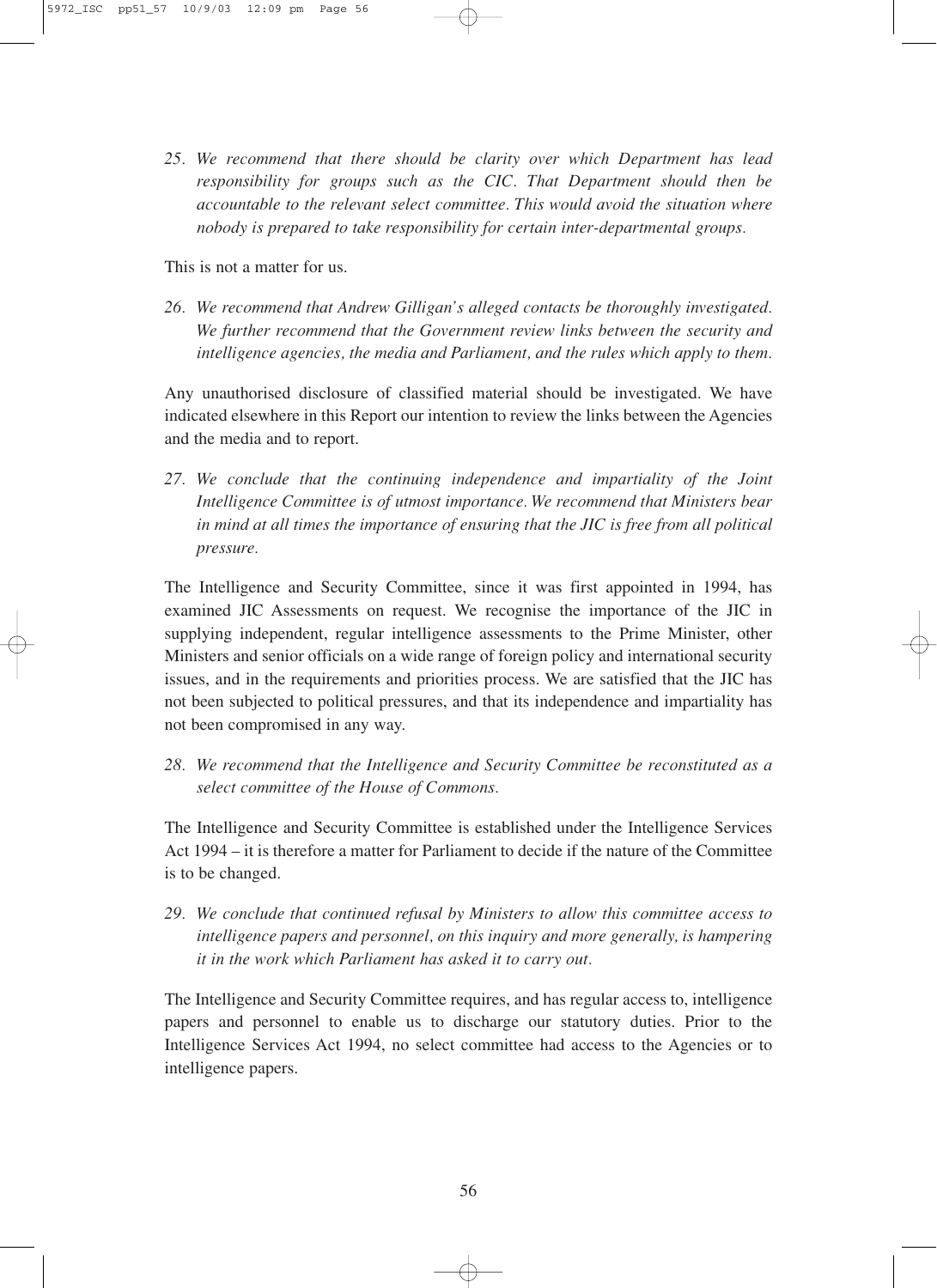*30. We recommend that the Government accepts the principle that it should be prepared to accede to requests from the Foreign Affairs Committee for access to intelligence, when the Committee can demonstrate that it is of key importance to a specific inquiry it is conducting and unless there are genuine concerns for national security. We further recommend that, in cases where access is refused, full reasons should be given.*

This is not a matter for us.

*31. We conclude that the September dossier was probably as complete and accurate as the Joint Intelligence Committee could make it, consistent with protecting sources, but that it contained undue emphases for a document of its kind. We further concluded that the jury is still out on the accuracy of the September dossier until substantial evidence of Iraq's weapons of mass destruction, or of their destruction, is found.*

The September dossier was an unprecedented document in that it was the first time that acknowledged work by the JIC had been published. As we have previously stated, the information contained within the dossier was founded on the then current JIC Assessment. We agree that the jury is still out on the accuracy of the intelligence, the assessments, and therefore the dossier.

*32. We conclude that the February dossier was badly handled and was misrepresented as to its provenance and was thus counter-productive. The furore over the process by which the document was assembled and published diverted attention from its substance. This was deeply unfortunate, because the information it contained was important.*

As we said earlier, the February document contained a significant amount of intelligencederived material provided by the SIS. However, its publication without consulting the SIS or the JIC Chairman was a mistake – as was the inclusion of material without attribution. The Government has apologised for both these mistakes and assured us that systems are in place to prevent them from happening again. However, as the FAC correctly states, the furore over the assembly and publication of the document diverted attention from its contents.

*33. Consistent with the conclusions reached elsewhere in this Report, we conclude that Ministers did not mislead Parliament.*

We agree.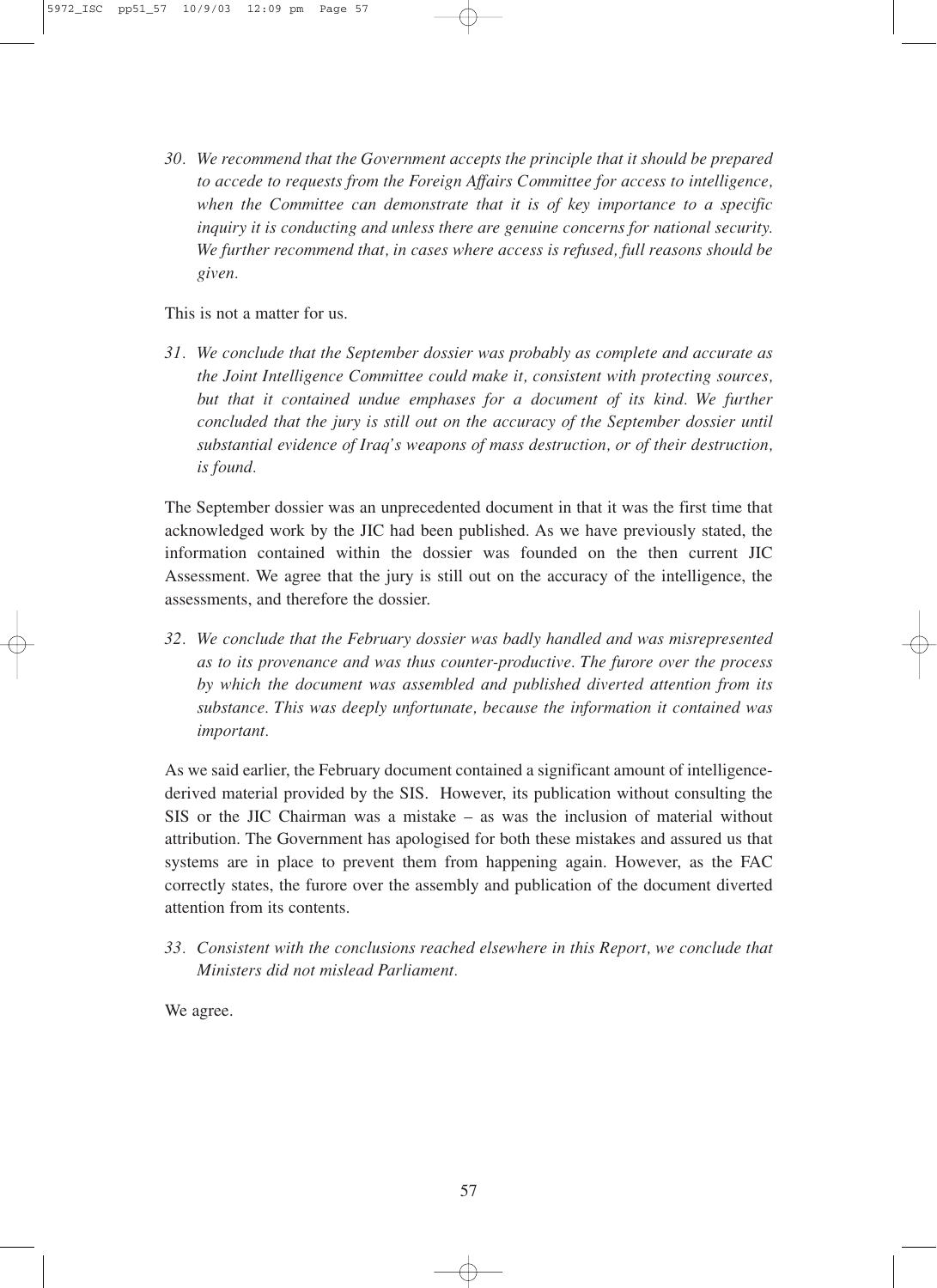5972\_ISC pp51\_57 10/9/03 3:13 pm Page 58

Printed in the UK by the Stationery Office Limited on behalf of the Controller of Her Majesty's Stationery Office 153712 09/03

 $\overline{\bigoplus}$ 

Ŧ